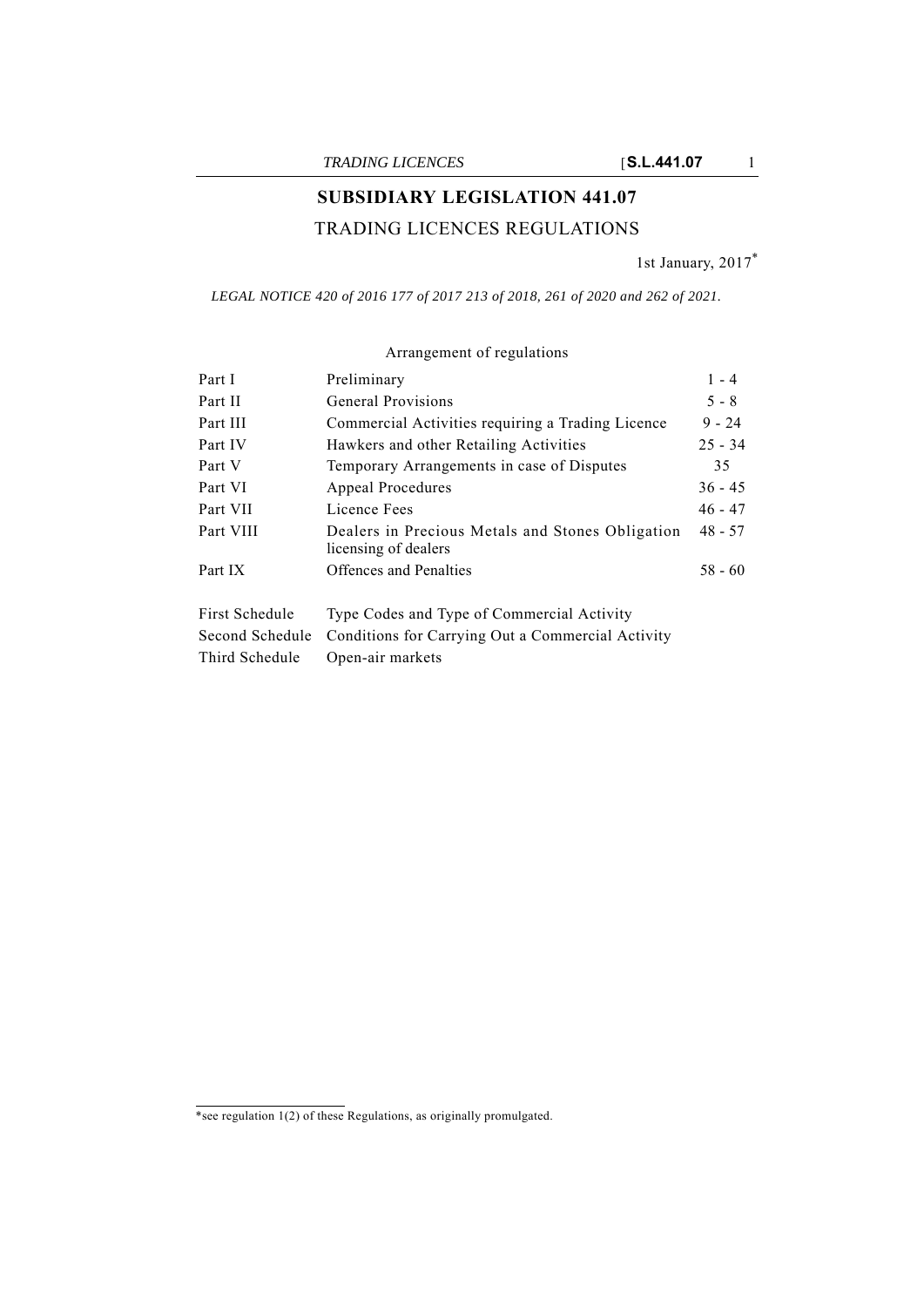## PART I

## Preliminary

| Citation.                                           | The title of these regulations is the Trading Licences<br>1.<br>Regulations.                                                                                                                                               |
|-----------------------------------------------------|----------------------------------------------------------------------------------------------------------------------------------------------------------------------------------------------------------------------------|
| Interpretation.<br>Amended by:<br>L.N. 213 of 2018. | 2.<br>In these regulations, unless the context otherwise requires:                                                                                                                                                         |
| Cap. 441                                            | "the Act" means the Trading Licences Act;                                                                                                                                                                                  |
| S.L. 117.20                                         | "agricultural marketing centre" means a marketing centre<br>established by the Agricultural Marketing Centres Regulations;                                                                                                 |
|                                                     | "ailing parents, partner, or children" means parents, partner, son<br>or daughter who are ill;                                                                                                                             |
| Cap. 337                                            | "alcoholic beverage" means an alcoholic beverage falling under<br>headings 22.03, 22.04, 22.05, 22.06, 22.07 and 22.08 of the<br>Customs Tariff as set out in the First Schedule to the Import Duties<br>Act;              |
| Cap. 204.                                           | "the Bank" means the Central Bank of Malta established by<br>article 3 of the Central Bank of Malta Act;                                                                                                                   |
| S.L. 373.01.                                        | "beneficial owner" shall have the same meaning as assigned to it<br>under the Prevention of Money Laundering and Funding of Terrorism<br>Regulations;                                                                      |
|                                                     | "branch" means premises of a credit reference agency, other than its<br>head office, from which all or some of the business of a credit<br>reference agency is undertaken;                                                 |
|                                                     | "bread" means staple food made from flour or meal mixed with<br>other dry and liquid ingredients, usually combined with a leavening<br>agent, and kneaded, shaped into loaves, and baked;                                  |
|                                                     | "business model" means a step-by-step plan of action on how<br>revenues and profits will be generated by a credit reference agency, as<br>well as the services it plans to offer, including the expenses it will<br>incur; |
|                                                     | "the busker" means a person who produces on site and sells a<br>work of art;                                                                                                                                               |
|                                                     | "CBM Directive No 15" means the Central Bank of Malta<br>Directive No 15 entitled 'Supervision of Credit Reference<br>Agencies';                                                                                           |
| Cap. 204.                                           | "Central Credit Register" means the Register established under<br>article 24 of the Central Bank of Malta Act;                                                                                                             |
| Cap. 386.                                           | "commercial partnership" shall have the same meaning as assigned<br>to it under the Companies Act and shall include a company formed and<br>registered under the Companies Act;                                            |
| Cap. 386.                                           | "company" has the same meaning assigned to it by article 2 of<br>the Companies Act;                                                                                                                                        |
|                                                     | "credit information" means a collection of public and non-public<br>information and other related information, including Central Credit                                                                                    |

Register data, which when assessed, assembled and evaluated

indicates the creditworthiness of a legal or natural person;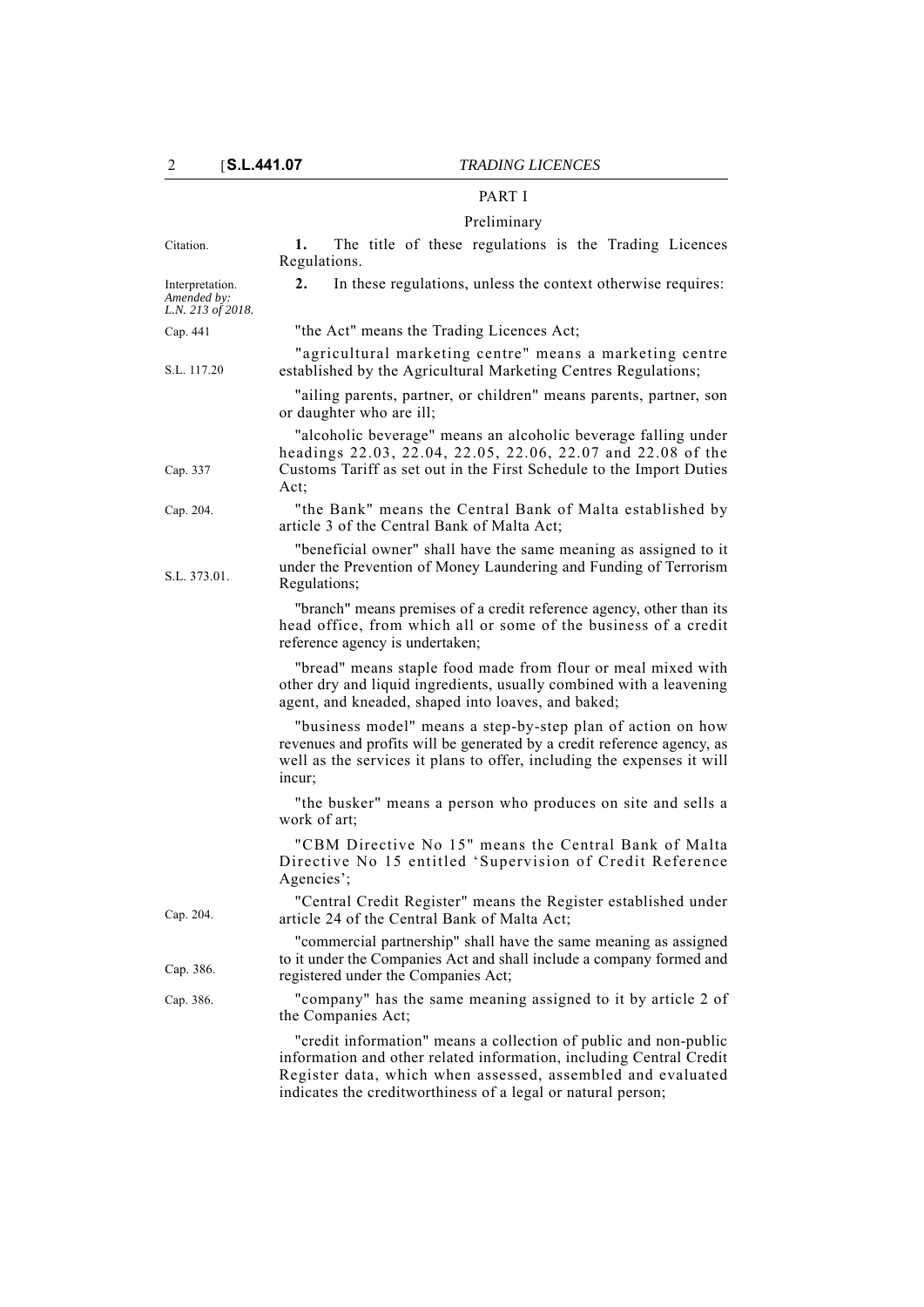"credit reference agency" means any undertaking licenced by the Trade Licensing Unit in terms of regulation 47A, the main business of which is to prepare, assemble and evaluate credit information and related credit and risk management services on legal and natural persons for the purpose of issuing credit scores to be furnished to third parties, provided that a credit reference agency is not precluded from carrying out other related tasks;

"credit score" means a measure of creditworthiness derived from credit information and which must under pain of nullity include data derived from the Central Credit Register;

"critical operations" means any operations relating to the credit scoring and credit information granting services that, if interrupted, can put the business of a credit reference agency at risk, including, but not limited to financial loss, damage, interruption or a breach of security;

"date of the ceasing of operations" means, in the case of a manufacturing activity as well as in the case of a wholesale and, or retail activity, the day when the last sale is made while in the case of provision of services it means the day when the last service for a charge is provided;

"dealer in precious metals and stones" means any person who conducts the following operations:

- (*a*) manufacture of jewellery and related articles where related articles in this case consists of;
	- (i) production of worked pearls;
	- (ii) production of precious and semi-precious stones in the worked state, including the working of industrial quality stones and synthetic or reconstructed precious or semi-precious stones;
	- (iii) working of diamonds;
	- (iv) manufacture of jewellery of precious metal or of base metals clad with precious metals, or precious or semi-precious stones, or of combinations of precious metal and precious or semi-precious stones or of other materials;
	- (v) manufacture of goldsmiths' articles of precious metals or of base metals clad with precious metals including articles for religious use;
	- (vi) manufacture of technical or laboratory articles of precious metal (except instruments and parts thereof): crucibles, spatulas, electroplating anodes etc.
	- (vii) manufacture of precious metal watch bands, wristbands, watch straps and cigarette cases;
- (*b*) precious metals production;
- (*c*) retail sale of watches and jewellery, precious stones and precious metals in specialised stores where the main line of activity is the selling of watches, jewellery, precious stones and/or precious metals;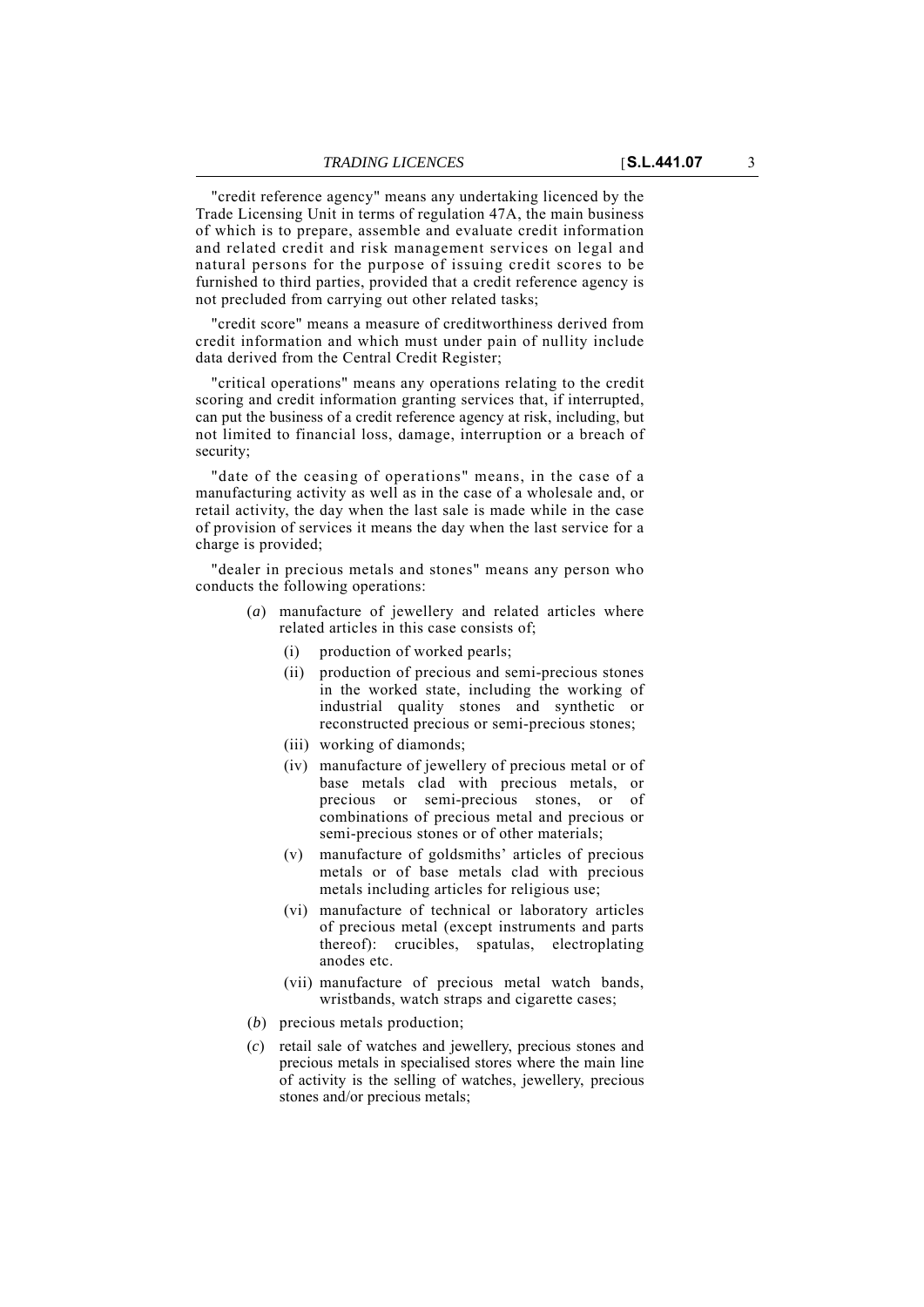|             | (d) retail sale of watches and jewellery, precious stones<br>and precious metals in stores where the main line of<br>activity is not the selling of watches and jewellery;                                                                                                                                                                                                                                                                                                                                    |
|-------------|---------------------------------------------------------------------------------------------------------------------------------------------------------------------------------------------------------------------------------------------------------------------------------------------------------------------------------------------------------------------------------------------------------------------------------------------------------------------------------------------------------------|
|             | wholesale of watches and jewellery;<br>(e)                                                                                                                                                                                                                                                                                                                                                                                                                                                                    |
|             | (f)<br>wholesale of gold and other precious metals;                                                                                                                                                                                                                                                                                                                                                                                                                                                           |
|             | $(g)$ wholesale of precious stones.                                                                                                                                                                                                                                                                                                                                                                                                                                                                           |
|             | "door-to-door seller" means a person who offers the provision or<br>supply of any type of goods or services in connection with<br>commercial activities listed in Part 1 of the First Schedule of these<br>regulations by means of a doorstep contract, whether the offer is<br>unsolicited by the person to whom it is made, or is solicited by the<br>latter person in response to any advertisement, but does not include<br>vendors of food stuffs and drinks who sell their goods from door-<br>to-door; |
| S.L. 117.31 | "Farmers' Market" means a market established in terms of the<br>Farmers' Markets Regulations;                                                                                                                                                                                                                                                                                                                                                                                                                 |
| Cap. 373.   | "Financial Intelligence Analysis Unit" shall have the same meaning<br>as assigned to it in the Prevention of Money Laundering Act;                                                                                                                                                                                                                                                                                                                                                                            |
|             | "form" means both a paper form and a form in an electronic<br>format:                                                                                                                                                                                                                                                                                                                                                                                                                                         |
|             | "indemnity policy" means an insurance policy issued according<br>to documented terms and conditions, provided by a reputable<br>insurance company;                                                                                                                                                                                                                                                                                                                                                            |
|             | "legal entity identifier" means a unique identifier consisting of a<br>20-character alpha-numeric code, which allows for the<br>identification of legally independent entities in global financial<br>markets;                                                                                                                                                                                                                                                                                                |
| Cap. 16.    | "legal organisation" has the same meaning assigned to it by article 1<br>of the Second Schedule of the Civil Code;                                                                                                                                                                                                                                                                                                                                                                                            |
|             | "licence" or "trading licence" means a licence or trading licence<br>pursuant to article 10 of the Act;                                                                                                                                                                                                                                                                                                                                                                                                       |
|             | "market hawker" means an individual who is licensed under the<br>Act to sell by retail from any allocated site within the precincts of<br>an open-air market;                                                                                                                                                                                                                                                                                                                                                 |
|             | "Member State" means a Member State of the European<br>Economic Area;                                                                                                                                                                                                                                                                                                                                                                                                                                         |
|             | "the Minister" means the Minister responsible for commerce;                                                                                                                                                                                                                                                                                                                                                                                                                                                   |
|             | "open-air market" means any one of the markets listed under the<br>Third Schedule;                                                                                                                                                                                                                                                                                                                                                                                                                            |
|             | "operational policies" means any framework policies and practices<br>of the credit reference agency;                                                                                                                                                                                                                                                                                                                                                                                                          |
| Cap. 530    | "partner" means a person who is or was married to the licensee or<br>who is or was bound by a civil union with the licensee in terms of<br>the Civil Unions Act;                                                                                                                                                                                                                                                                                                                                              |
|             | "person" means a natural or legal person;                                                                                                                                                                                                                                                                                                                                                                                                                                                                     |
|             | "person of the legal profession" means an advocate, a notary                                                                                                                                                                                                                                                                                                                                                                                                                                                  |
|             |                                                                                                                                                                                                                                                                                                                                                                                                                                                                                                               |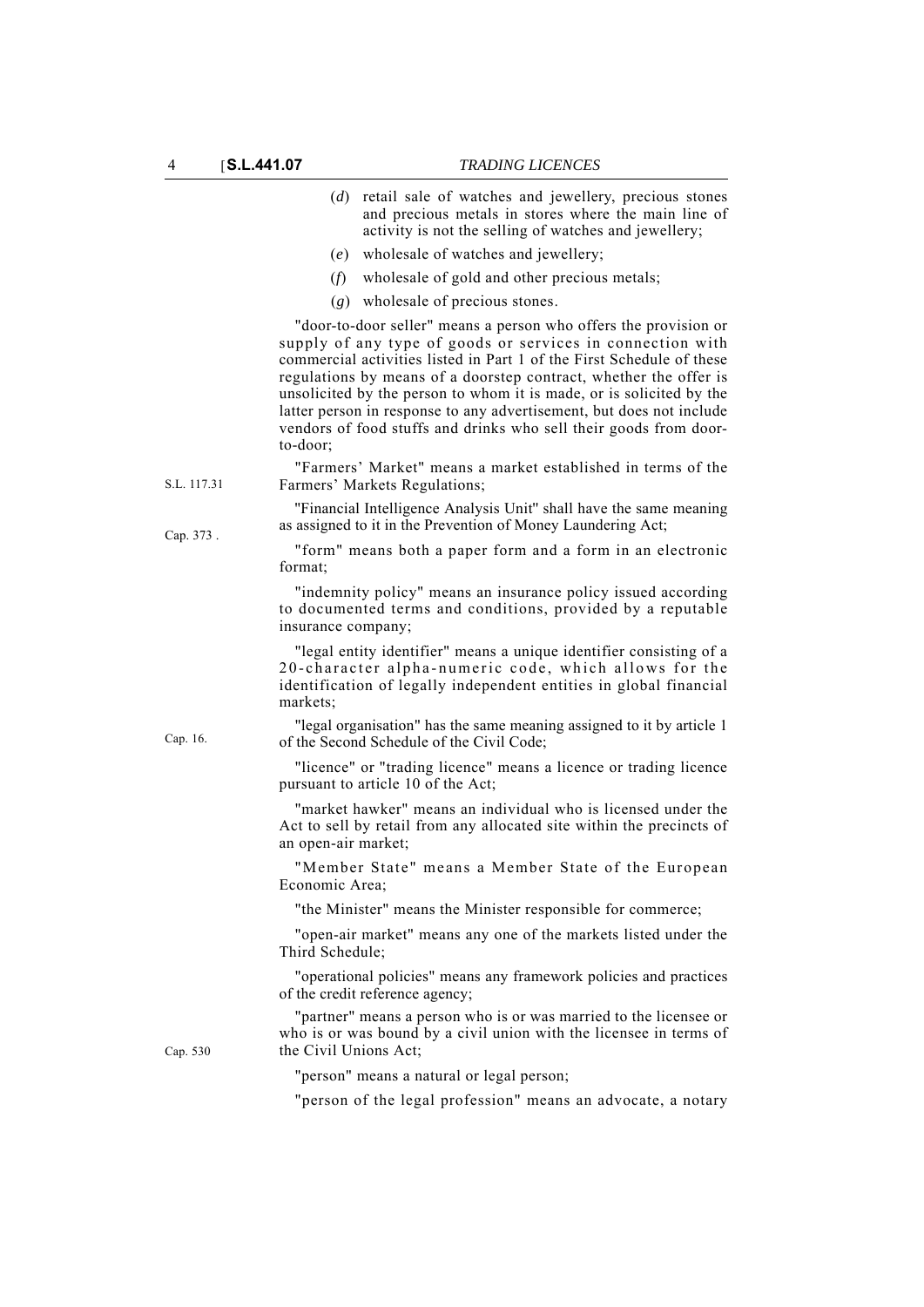public or a legal procurator;

"personal data" has the same meaning assigned to it by article 4 of Regulation (EU) 2016/679 of the European Parliament and of the Council of 27 April 2016 on the protection of natural persons with regard to the processing of personal data and on the free movement of such data, and repealing Directive 95/46/EC;

"police certificate" means a comprehensive police certificate or statement, issued by a national law enforcement authority or other public authority in charge of criminal records, on the status of an applicant's criminal record;

"precincts" means the established physical boundaries of a specific premises;

"street hawker" means an individual who is licensed under the Act to sell by retail from any street by means of a vehicle or render a service as the Minister may specify, other than an open-air market;

"street" shall have the same meaning assigned to it in the Activities Requiring Permit by Local Councils Regulations;

"supervisory authority" means the Bank.

 "Trade Licensing Unit" means the unit within the Commerce Department responsible for trade licensing and includes the public officer responsible for trade within the Department and, to the extent of any authority given, includes any other officer within the Department;

"vehicle" means any means of transport whether mechanically or self-propelled.

**3.** (1) Where a commercial activity consists of the provision of services from any premises, such activity shall be deemed to be a commercial activity for the purposes of the Act, unless such activity constitutes the exercise of a profession by an individual who, under the provisions of any other law, requires a warrant to exercise such profession and provided that the premises are not also used for the exercise of any other commercial activity.

(2) Where more than one retail outlet carry out the commercial activity from the same shopping arcade, shopping complex, or any other premises by whatever name called where such outlets are situated, every such outlet shall be deemed to carry out a separate commercial activity.

**4.** For the purpose of article 3 of the Act, the Minister has designated the Trade Licences Unit as the regulatory authority responsible for the issuing of trading licences or any other permit required by the regulatory authority as result of the Act or regulations made thereunder.

L.S. 441.04

Commercial activity.

Designation of regulatory authority.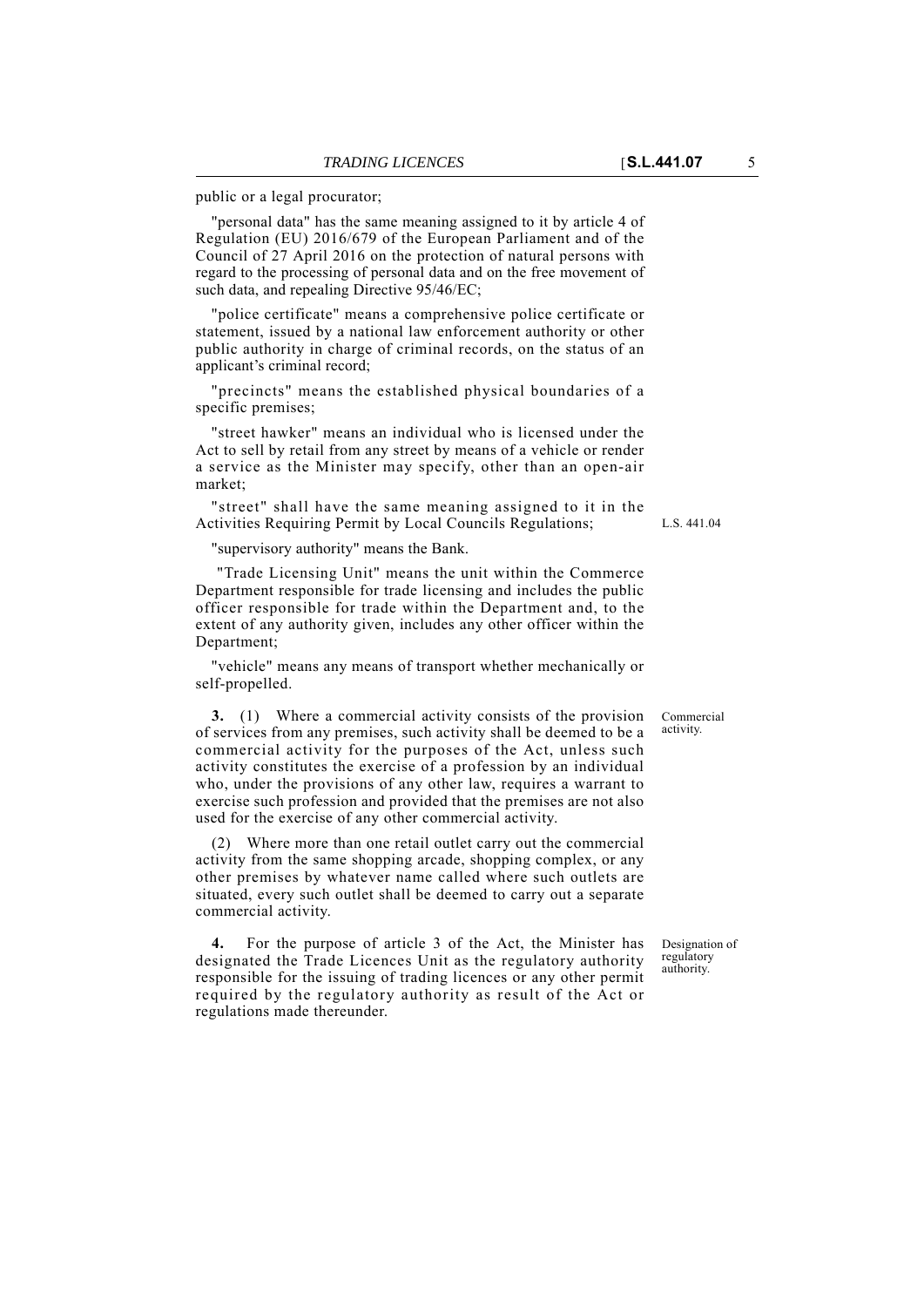#### PART II General Provisions

**5.** (1) The First Schedule lists those commercial activities which prior to the coming into force of these regulations required a trading licence from the Trading Licensing Unit.

(2) The following activities shall not require a trading licence from the Trade Licensing Unit:

> (*a*) the commercial activities listed in Part I of the First Schedule:

Provided that such activities shall still remain subject to the relevant obligations under the Act and regulations made thereunder as well as any obligations, authorisations, approvals and clearances from the Commissioner of Police or other entities as may be prescribed and applicable by other relevant legislation in force at the time;

- (*b*) when a person is in possession of a farmer' s log book and is selling his own produce from his own field or premises within such field;
- (*c*) when a person, in any street or public area in a locality on any special or specific day or days, wishes to:
	- (i) hold a public show, or other public entertainment or similar activity;
	- (ii) place and, or host a vending machine;
	- (iii) hold a commercial fair or commercial exhibition;
	- (iv) hold an exhibition as defined in the Act:

Provided that activities referred to in sub-paragraphs (i) to (iv) shall not be held without a relevant permit from the Local Council, or any other permit required by any other applicable law.

(3) Licences issued prior to the date of coming into force of these regulations in respect of commercial activities listed in Part 1 of the First Schedule are not be renewed:

Provided that all renewal fees not paid up to said date shall remain due:

Provided further that if it is proven to the satisfaction of the Director that before that date of coming into force of these regulations a licensed natural person passed away, or a licensed commercial activity ceased operations, the amounts due shall be calculated as follows:

- (*a*) in the case of the decease of a licensed natural person, up to the date of demise;
- (*b*) in the case of a commercial activity by a licensed natural person that has ceased operations, up to the date of the cessation of operations; and
- (*c*) in the case of dissolution of the legal person, up to the date of dissolution of the said legal person.

When a trading licence is not required.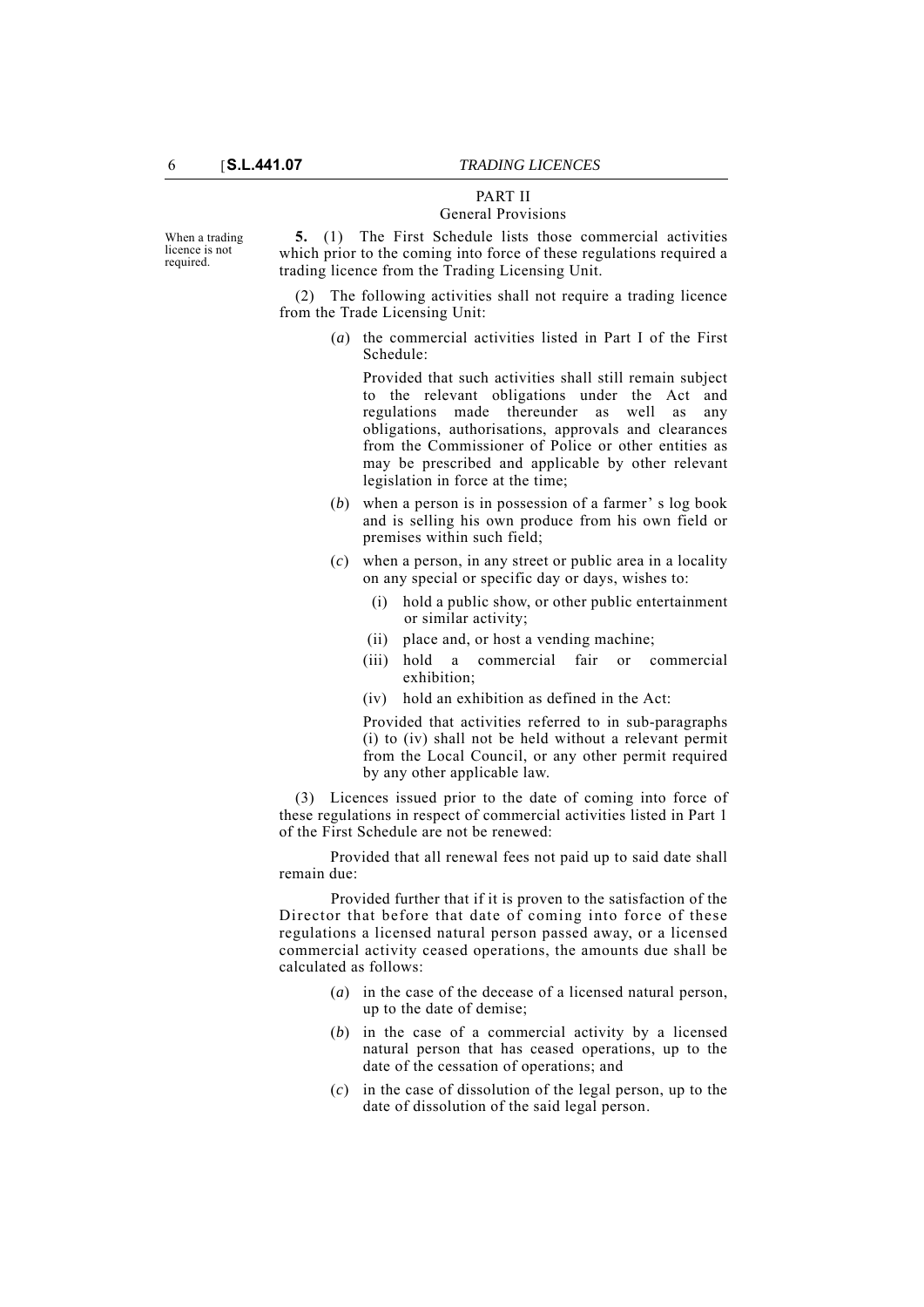**6.** A person who, on any special or specific day or days, holds;

- (*a*) a procession or any other activity not mentioned in regulation  $5(2)(c)$  held in a public place in the context of a feast, and, or any band march, disco, ball, dance or any other similar activity, irrespective of the name by which it is called; or
- (*b*) a sporting activity which is organised across more than one locality or on a national basis; or
- (*c*) any activity organised by a political party,

shall only require a relevant permit from the Commissioner of Police.

**7.** When a person has been granted a relevant permit by the Local Council or by the Commissioner of Police, for the carrying out of an activity falling under regulations 5 (2)(*c*) and 6 and the relevant permit includes an authorisation for the setting up of temporary stalls or kiosks or the exercise of a commercial activity, that person shall not require an additional permit from the Local Council or a licence from the Trade Licensing Unit for the setting up of stalls or kiosks or the exercise of a commercial activity included in the permit.

**8.** (1) A trading licence or any other authorisation from the Street performers. Trade Licensing Unit shall not be required when a person or a group of persons of not more than six (6) persons in a street or in any other public place, play a musical instrument or instruments or perform a song, mime, statue, dancing or other creative routine or performance and collect any voluntary donations from passers-by who stop to watch their performance.

(2) Activities referred to in sub-regulation (1) may not be performed where and when:

- (*a*) they create an obstruction to the entrance to private or public premises or to any nearby activity; and, or
- (*b*) the noise level they create is a nuisance to any nearby private or public premises or any nearby activity:

Provided that a police officer may, on the basis of nonconformity with sub-regulations (1) and (2) or for reasons of public order, public safety or public morality, direct that such performance be stopped or that it be held at an alternative location:

Provided further that a street performer or performers forming part of an activity referred to under regulation 6 shall be permitted to put up their performance if the street performer or performers have been granted a relevant permit by the Commissioner of Police.

#### PART III

## Commercial Activities requiring a Trading Licence

**9.** (1) Without prejudice to regulations 3, 5, 6, 7 and 8, or any other exemption or arrangement as the Minister may prescribe

Commercial activities requiring a trading licence.

When an additional permit and licence are not required.

Permit of Commissioner of Police.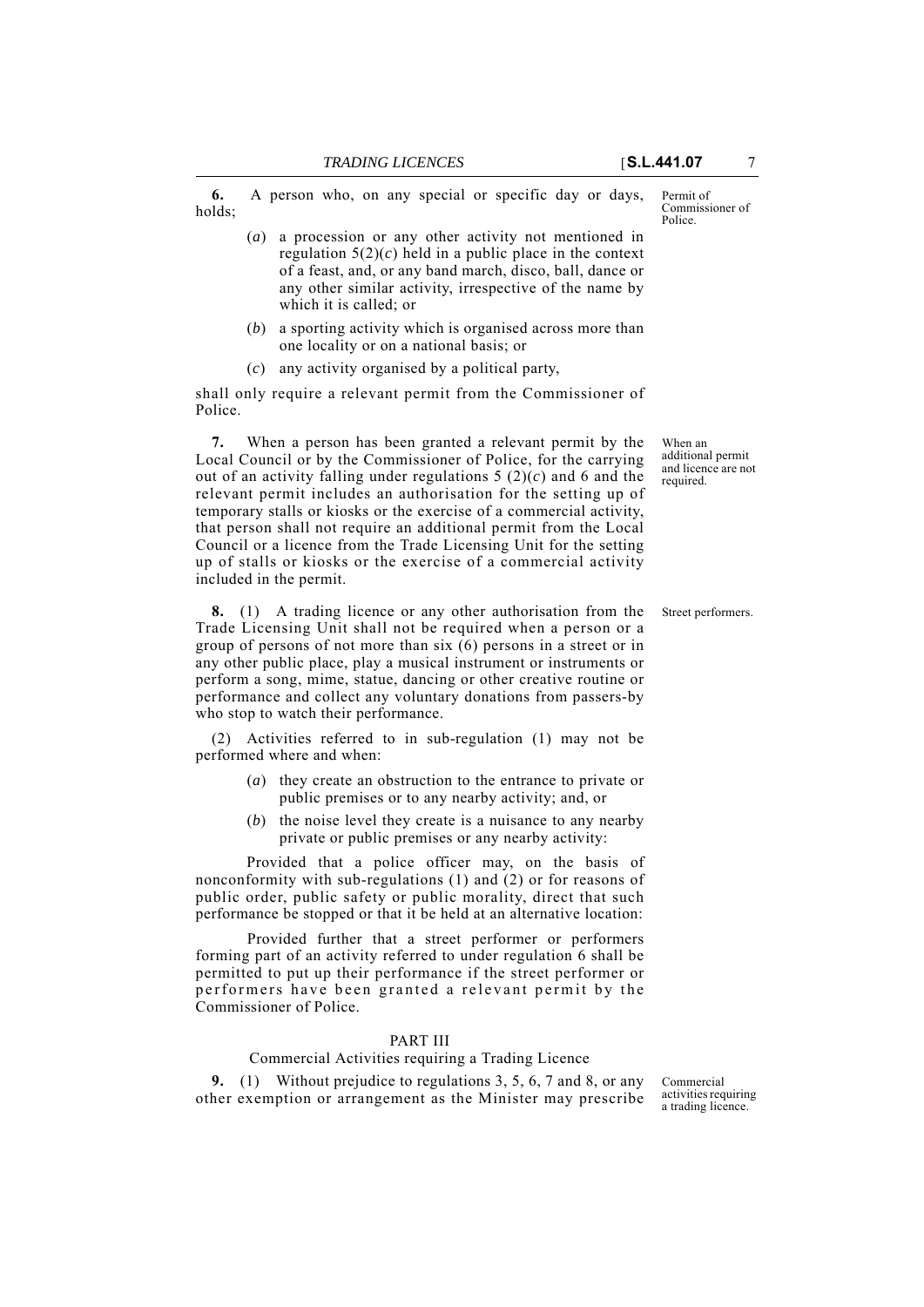pursuant to article 10 of the Act, no person shall carry out a commercial activity listed and, or referred to in the Part II of the First Schedule, without a licence issued by the Trade Licensing Unit in terms of the Act and these regulations.

For the purposes of this regulation, a person who holds a valid licence issued by the Commissioner of Police in respect of a commercial activity listed or referred to in Part II of the First Schedule prior to the coming into force of these regulations shall be considered to hold a valid licence under this regulation.

(3) The description of the licensed commercial activity may from time to time be changed by the Trade Licensing Unit to reflect changes in classification:

(4) There shall be no changes to the conditions of the licence unless such changes are enabled through these regulations or such regulations as may be prescribed.

(5) An application for a trading licence in order to carry out a commercial activity falling under Part II of the First Schedule shall be made to the Trade Licensing Unit on the appropriate form and be accompanied by documents and information as required by these regulations:

Provided that the Trade Licensing Unit may request any additional document and information as reasonably and objectively justified:

Provided further that an applicant for a trading licence to carry out a commercial activity falling under Part II of the First Schedule shall not commence the relevant commercial activity before a formal licence is issued by the Trade Licensing Unit.

(6) A licence shall be deemed null *ab initio* if it transpires that requirements of the application procedure have not been fulfilled or the information or the documentation submitted was false or incorrect:

Provided that no refund of any fees paid shall be made in such cases.

(7) Sub regulation (6) also applies to commercial activities which were licensed by the Trade Licences Unit prior to the coming into force of this legislation.

Applicant's eligibility.

**10.** (1) A natural person shall be eligible to carry out a commercial activity listed and, or referred to in Part II of the First Schedule, provided that such person is:

- (*a*) of a legal age to carry out such activity; and
- (*b*) a citizen of Malta or of a Member State.

(2) A legal person shall be eligible to carry out a commercial activity listed and, or referred to in Part II of the First Schedule:

Provided that the legal person is registered in Malta, or incorporated under the law of a Member State, or have its statutory domicile, central administration or main place of business in a Member State.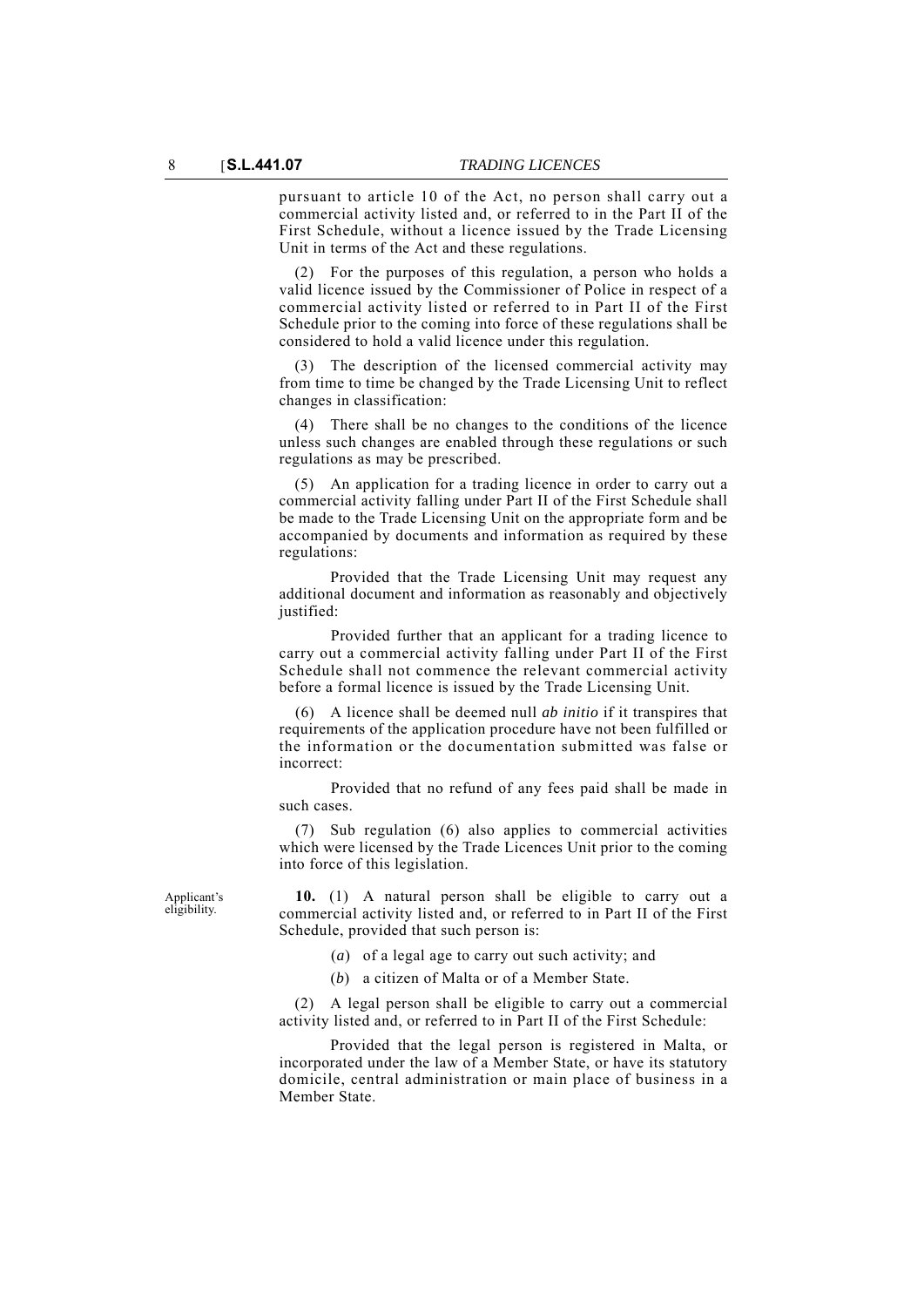(3) Any other natural person who is not a citizen of Malta or of a Member State shall be eligible to carry out a commercial activity listed and, or referred to in Part II of the First Schedule, provided that such person:

- (*a*) is of a legal age to carry out such activity; and
- (*b*) is in possession of a valid work permit issued by the Employment Training Corporation or competent authority vested with the remit to issue such permit:

Provided that the permit specifically allows the carrying out of the commercial activity indicated in the relevant application or the notice form.

(4) Where applicable, the person carrying out the commercial activity, and, or his employees, shall possess the required qualifications as it may be prescribed.

**11.** (1) The Trade Licensing Unit shall, without delay, acknowledge receipt of an application and receipt of the applicable licence fee in writing to the applicant and shall specify:

- (*a*) the periods mentioned in sub-regulations (2) and (3) within which the Trade Licensing Unit shall determine the application;
- (*b*) the procedure under which a refusal by the Trade Licensing Unit to grant a licence may be appealed in terms of the Act:

Provided that an application form shall not be deemed to be complete unless the Trade Licensing Unit is in receipt of all the documentation required to be submitted together with the application form and, or certification of compliance with all applicable requirements, including those emanating from other laws.

(2) The Trade Licensing Unit shall within five (5) working days from the date of receipt of an application form:

- (*a*) inform the applicant of the need to supply any additional information or documentation in the case of an incomplete application form, or incomplete information or documentation, to the Trade Licensing Unit, or
- (*b*) issue the licence subject to any conditions it may deem fit; or
- (*c*) refuse the application for a licence giving its reasons for such refusal:

Provided that in the case of an application by a natural person to act as an auctioneer, the Trade Licensing Unit shall within five (5) working days notify the Auctioneers Board of the application and within five (5) working days from being notified of the Auctioneers Board's decision determine whether or not to issue a licence to the applicant:

Provided further that such applicant shall pay to the Trade

Processing of application.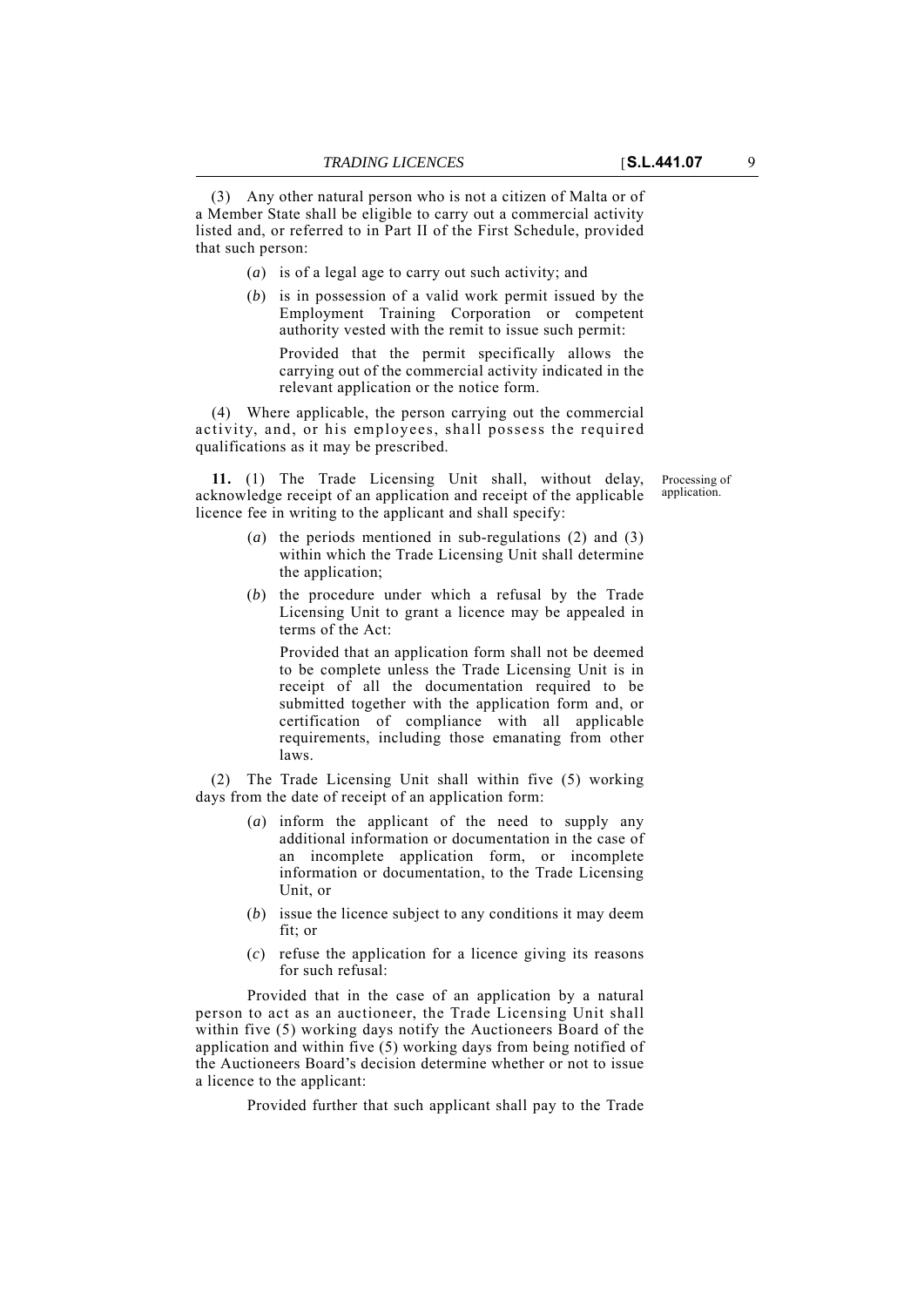Licensing Unit the relevant fee in respect of the consideration by the Auctioneers Board.

(3) The period mentioned in sub-regulation (2) may in exceptional circumstances, prior to its expiry, be extended by the Trade Licensing Unit for one period of not more than ten (10) working days. Such extension and the reasons therefore shall be notified to the applicant without delay.

(4) Where the Trade Licensing Unit has not determined whether to issue a license to an applicant, within the periods mentioned in sub-regulation (2), or when extended, within the extended period mentioned in sub-regulation (3), the applicant may appeal before the Licences Appeal Board. The Board may direct the Trade Licensing Unit to determine whether or not to issue the licence within a stipulated time.

(5) An application form shall not be deemed to be complete unless the Trade Licensing Unit is in receipt of all the documentation required. If an applicant fails to produce the requested documentation within twenty (20) working days from the date of notification, then such application shall be deemed to be abandoned:

Provided that if within the said twenty (20) working days the applicant requires an extension for the provision of any said documentation the Trading Licence Unit may, if it feels that there are justifiable reasons, extend the period by a further twenty (20) working days.

**12.** The Trade Licensing Unit shall publish on its website the list of licences and licensees of commercial activities indicated in Part II of the First Schedule. The list shall contain the following information:

- (*a*) the licence number;
- (*b*) the name of the licence holder;
- (*c*) the nature of the commercial activity; and
- (*d*) the date when the licence was issued.

**13.** Where an applicant feels aggrieved by the decision of the Trade Licensing Unit or from any Local Council in respect of a refusal of issuing a licence, he may file an appeal in writing in accordance with the provisions of Part VI.

**14.** (1) Any licence issued under the Act for a commercial activity shall, unless otherwise specified in the Act, be subject to the payment of a fee payable on filing of the application and as provided in regulation 46 thereafter:

Provided that once a bill for renewal of the licence in respect of a commercial activity has been issued by the Trade Licensing Unit, the fee should be paid within thirty (30) working days:

Provided further that no commercial activity may be carried out unless all licence fees due in respect of that activity for the

Appeals from

decisions of the

Publication of licence issued.

Trade Licensing Unit.

Payment of licence fees. *Amended by: L.N. 177 of 2017.*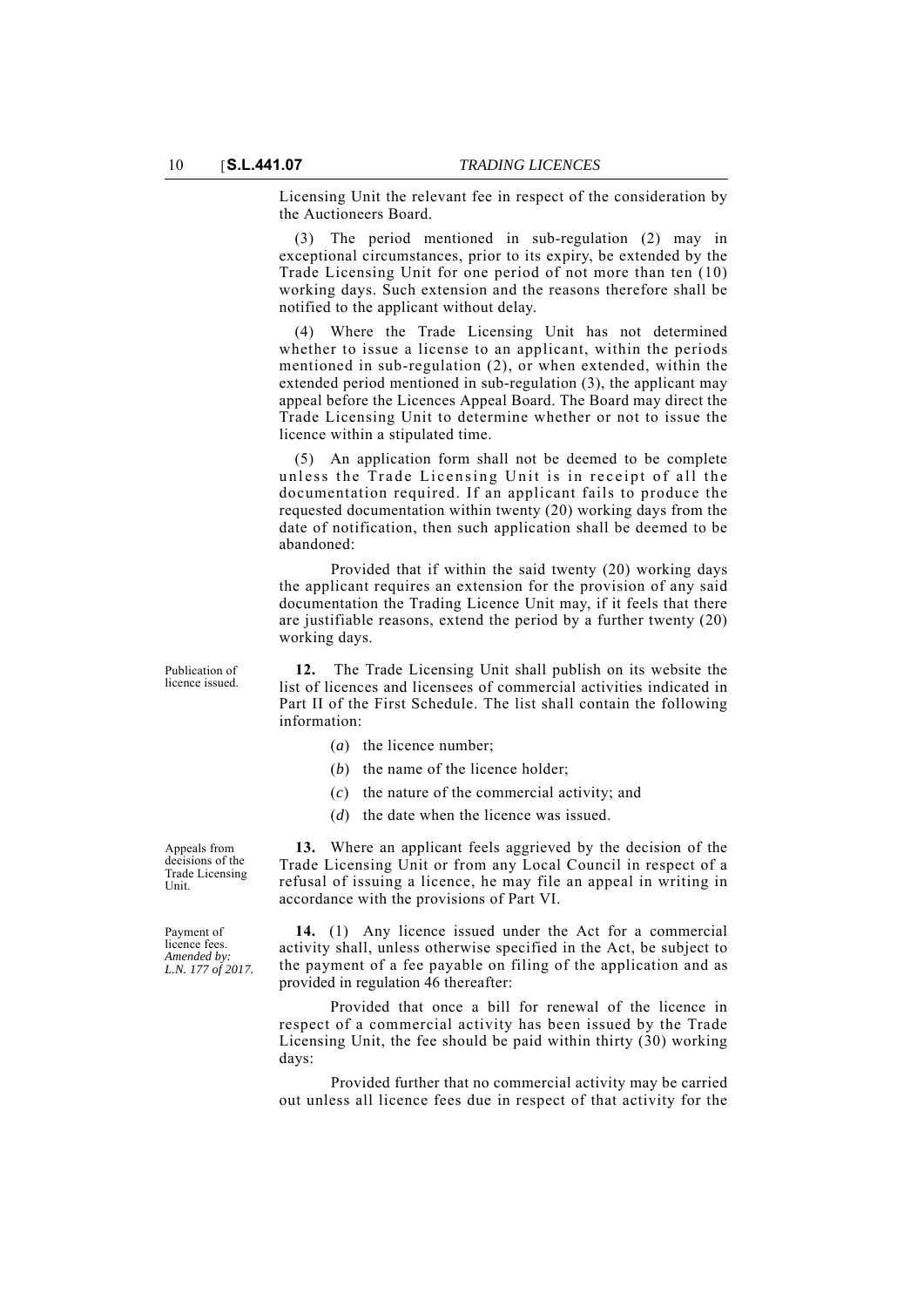(2) The fee due in accordance with sub-regulation (1) shall, without prejudice to the applicability of the provisions of this or any other law, also be due to the Trade Licensing Unit as a civil debt.

(3) Any licensee who fails to pay a fee due in terms of subregulation (1) following the service upon him by judicial act, of a notice stating that:

- (*a*) payment is to be effected within the period stated in such notice, not being less than thirty (30) working days;
- (*b*) if the licensee fails to pay the fee as requested in the notice, the Trade Licensing Unit shall take the case to court where the relevant authority shall demand the full settlement of the licence fee. Upon the refusal of payment by the licensee the court may order the licensee to stop operating the commercial activity till the arrears are all paid or shall order the cancellation of the licence with no possibility of reactivation of the same licence within such time as may be established by the court.

(4) Nothing in the foregoing provisions of these regulations shall be deemed to effect any renewal of any trading licence under the Police Licences Regulations, made or due to have been made prior to the coming into force of these regulations.

**15.** (1) The licence shall be issued in the name of an individual personally and by reference to the applicable type codes and commercial activities.

(2) Without prejudice to any other provision of law applicable in relation to a commercial activity, a licence issued under these regulations shall be subject to the applicable conditions contained in the Second Schedule.

been issued under the Police Licences Act prior to the coming into Cap. 128 (3) Notwithstanding the foregoing provisions of this regulation, and subject to sub-regulation (4), where a licence has force of these regulations, the licence conditions attached to such licence shall continue to apply in relation to such licence, unless the licensee opts, by an application made on the appropriate form to the Trade Licensing Unit, to have his licence issued by reference to the type codes and commercial activities as is referred to in subregulation (1):

Provided that nothing in these regulations or in any licence shall be interpreted as authorising any person to continue to exercise a commercial activity at a place where such commercial activity may no longer be exercised according to law.

(4) Where the option has not been exercised as aforesaid in relation to a licence, no change, addition or other amendment to the said licence shall be allowed and, subject to the second proviso of regulation 19, the licence may not be transferred to any other person:

S.L. 128.01

Particulars of licences. *Amended by: L.N. 177 of 2017.*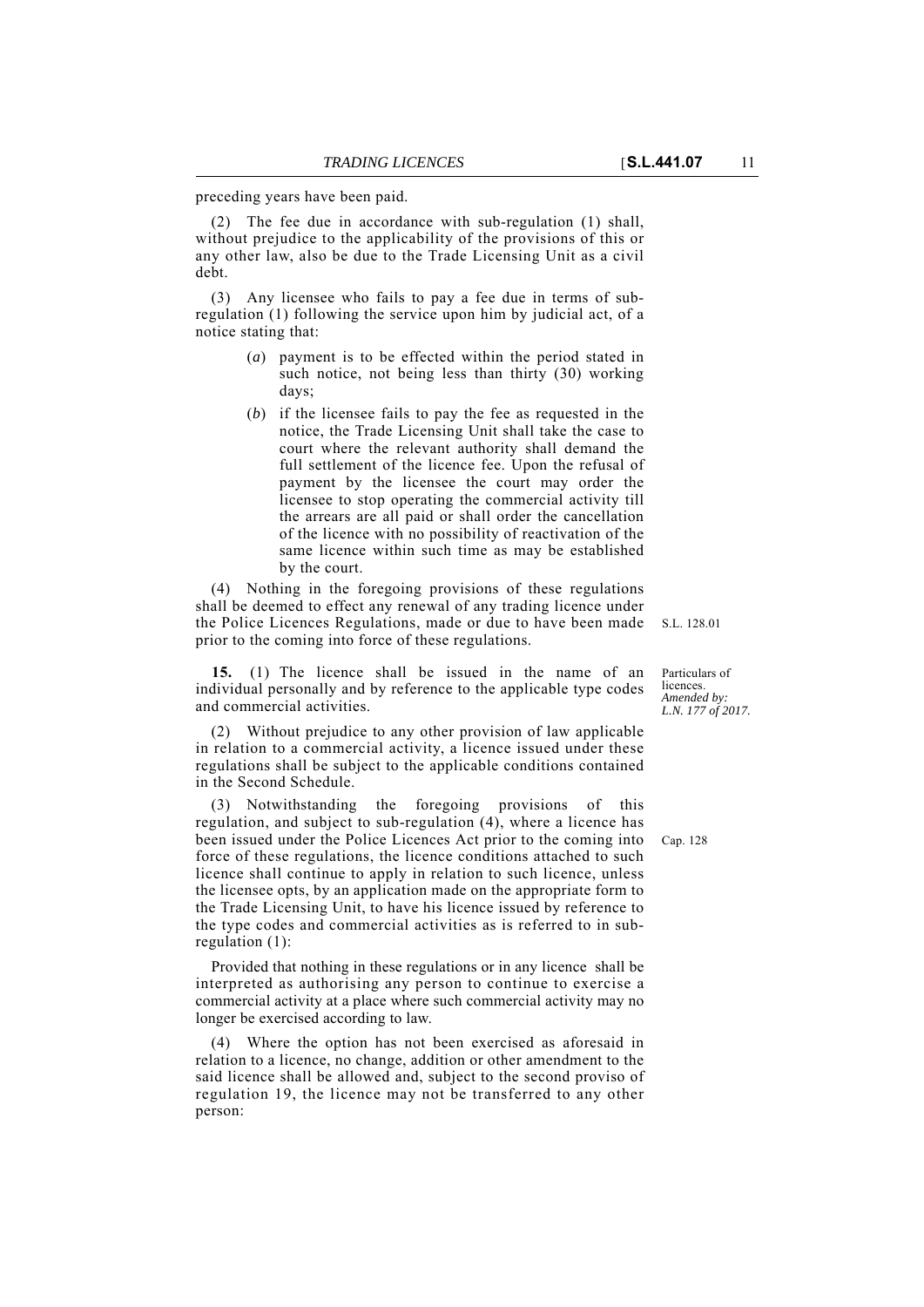Provided that, notwithstanding the provisions of this subregulation, a licensee who holds a pedlar's licence may request a change in the nature of the activity permitted by his or her licence, and such a request may be authorised by the Trade Licensing Unit if it is satisfied that such request for change is justified:

Provided further that where such a change requires clearance from the health authorities or any other authority, the Trade Licensing Unit shall not authorise such a change unless the relative clearances are obtained.

Cancellation at the request of the licensee.

**16.** (1) A license may be cancelled by the Trade Licensing Unit at the request of the licensee or at the request of a person authorized to so act on his behalf. Such request shall be made on the appropriate form accompanied by the relevant fee due.

(2) The cancellation of a licence issued in respect of a commercial activity by a natural person shall only require the consent of that person.

Payment of arrears.

**17.** (1) When processing an application for cancellation, the Trade Licensing Unit shall notify the licensee of any arrears due and the licensee shall have sixty (60) working days to pay the arrears in question from the date of such notification:

Provided that if the arrears are not paid within sixty (60) working days from the date of notification, the Trade Licensing Unit shall serve the debtor with a judicial act stating that payment is to be effected within the period stated therein:

Provided further that no such judicial action shall be taken if the licensee provides within the same time period reasons which, in the opinion of the Trade Licensing Unit, are satisfactory, as to why such arrears should not be paid.

(2) The licence shall be cancelled as from the date of the receipt of the application for cancellation, subject to the submission of the relevant application and any fee which may be prescribed, irrespective of any arrears owed.

**18.** (1) A licence may be also cancelled by the Trade Licensing Unit in the following circumstances:

- (*a*) in the case of a licence issued in respect of a natural person, when it becomes aware of proof of the demise of said person; or
- (*b*) in the case of a licence issued in respect of a natural person, when it becomes aware of proof that the commercial activity has ceased operations; or
- (*c*) in the case where the license was issued in respect of a legal person when it becomes aware of proof of dissolution of said legal person; or
- (*d*) in the case where the licensee has failed for four (4) consecutive calendar years to settle the licence fee; or
- (*e*) in cases where it transpires that the formalities required for the issuing of a licence were not complied

Cancellation in circumstances other than those contained in regulation 16.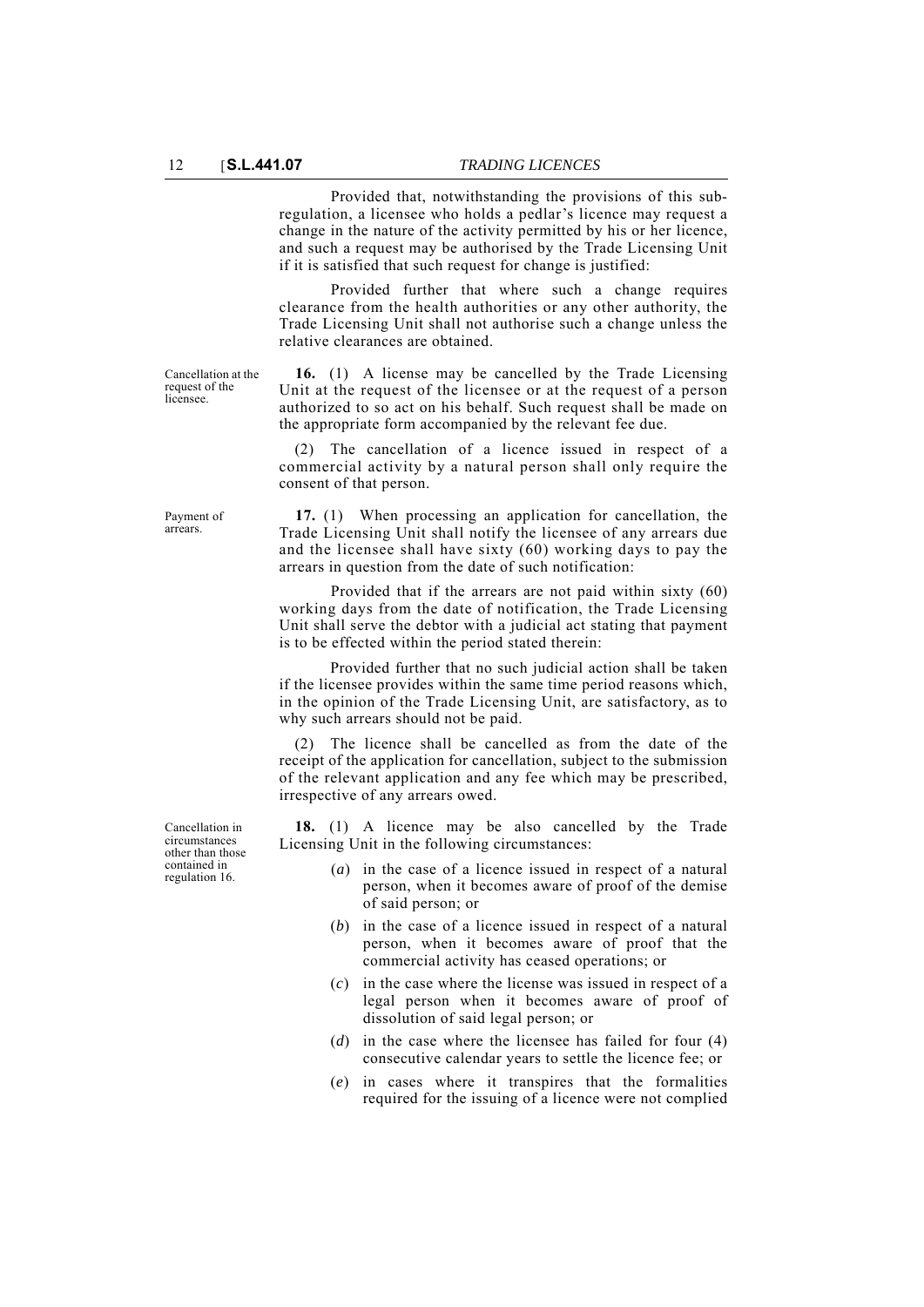with as a result of false or incorrect documentation or information being submitted at the application or notification stage:

Provided that no refund of fees will be effected for the period during which the activity was deemed to have been licensed.

- (2) The effective date of cancellation shall be:
	- (*a*) in the case of the decease of a licensed natural person, from the day following the date of demise;
	- (*b*) in the case of a commercial activity by a licensed natural person that has ceased operations, from the day following the date of the cessation of operations;
	- (*c*) in the case of dissolution of the legal person, from the day following the date of dissolution of the said legal person; and
	- (*d*) in the case where the licensee has failed for four (4) consecutive calendar years to renew his licence, from the 1st of January of the following year where the reasons are not those stipulated in paragraphs (*a*), (*b*) and (*c*).

(3) In all cases, except in the case of the death of the licensee, before taking a decision, the Trade Licensing Unit shall first write to the licensee who shall be given thirty (30) working days to reply:

Provided that if after thirty (30) working days no reply is received, the Trade Licensing Unit may proceed with its decision:

Provided further the Trade Licensing Unit need not write to the licensee if the licensee initiates the process for cancellation.

**19.** (1) A licence shall not be transferable:

Transfer of licence.

Provided that this shall not apply with regard to licences issued in respect of:

- (*a*) market hawkers operating from the open-air market in Valletta, Marsaxlokk (daily open-air market except Sunday), Victoria, Gozo as indicated in regulation  $27(2);$
- (*b*) kiosks whose licences are still renewed at the Trading Licences Unit;
- (*c*) commercial activities listed in Part II of the First Schedule submitted prior to the 1st November, 2012 being the date of the coming into force of the Trading Licences (Amendment) Regulations, 2012 published by Legal Notice 349 of 2012;
- (*d*) pedlars licence or itinerant wholesalers when the transfer is to be made to any member of the licensee' s family being the partner, mother, father, son, daughter, brother or sister of the licensee.

(2) A pedlar or an itinerant wholesaler who wishes to transfer his licence shall submit to the Trade Licensing Unit an application requesting the transfer of the licence accompanied by the relevant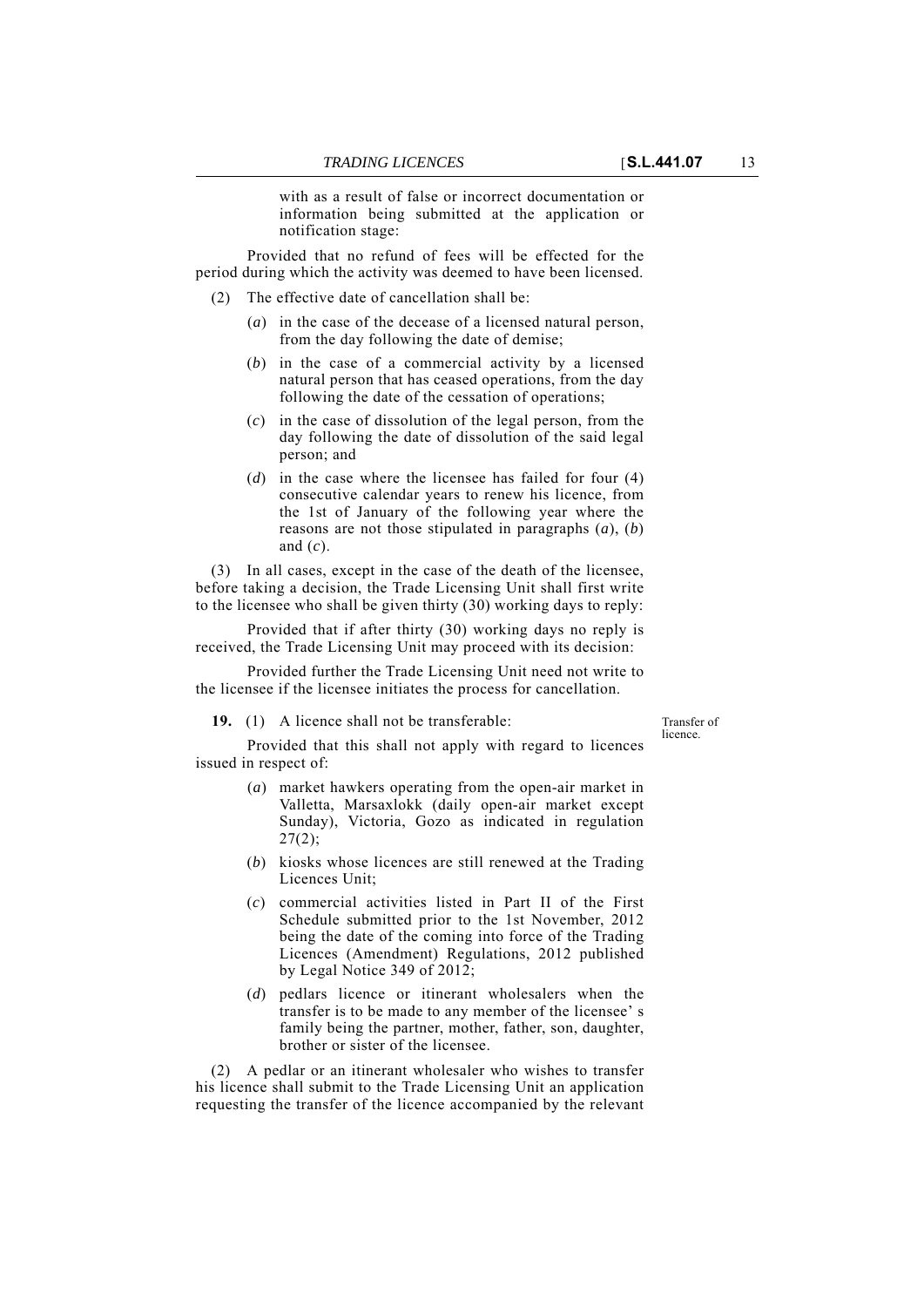application fee:

Provided that the transfer shall not be effected unless all arrears in respect of the licence have been paid:

Provided further that a transfer *causa mortis* may only be made onto the legitimate successor if the legitimate successor is the partner, mother, father, son, daughter, brother or sister of the deceased.

- (3) (*a*) In the case where the person licensed as a pedlar or a person licensed as an itinerant wholesaler dies, the licence shall be transferable to his legitimate successor by universal or singular title.
	- (*b*) The licence shall be deemed to be cancelled if within a year from the demise of the licensee, the legitimate successor does not submit to the Trade Licensing Unit an application requesting the transfer of the licence in his or her favour accompanied by the application fees:

Provided that the transfer shall not be effected unless all arrears in respect of the licence have been paid.

(*c*) In the case of civil litigation as to the legitimacy of succession in title of the licence, the licence shall be deemed in abeyance up to the time when the litigation is settled and no fees will be due for the period it is held in abeyance:

Provided that the licence shall be deemed to be cancelled if, within a year from the date when the case in litigation is decided in a definitive manner, the legitimate successor does not submit an application for a transfer to the Trade Licensing Unit on the appropriate form together with the application fees:

Provided further that the transfer shall not be effected unless all arrears in respect of the licence have been paid.

(4) An application for transfer or an application for transfer by inheritance shall be accompanied by a declaration made by a person of the legal profession attesting that the applicant is the legitimate successor of the licensee and is entitled to continue the licensed commercial activity.

(5) The fee for an application to transfer a pedlar's licence or a person licensed as an itinerant wholesaler and the renewal fee of the transferred licence shall be equivalent to that of a street hawker using a motor vehicle.

**20.** The licence shall be issued for a term of one (1) year and shall be automatically renewable subject to the continued compliance with the requirements of the Act and of these regulations including the payment of the relevant fee applicable thereto as shown in the regulation 46.

licences.

**21.** No licensee shall carry on any trading activity from any place or elsewhere unless the licence fee payable annually or for

Fee for the issue or renewal of a licence.

Non-payment of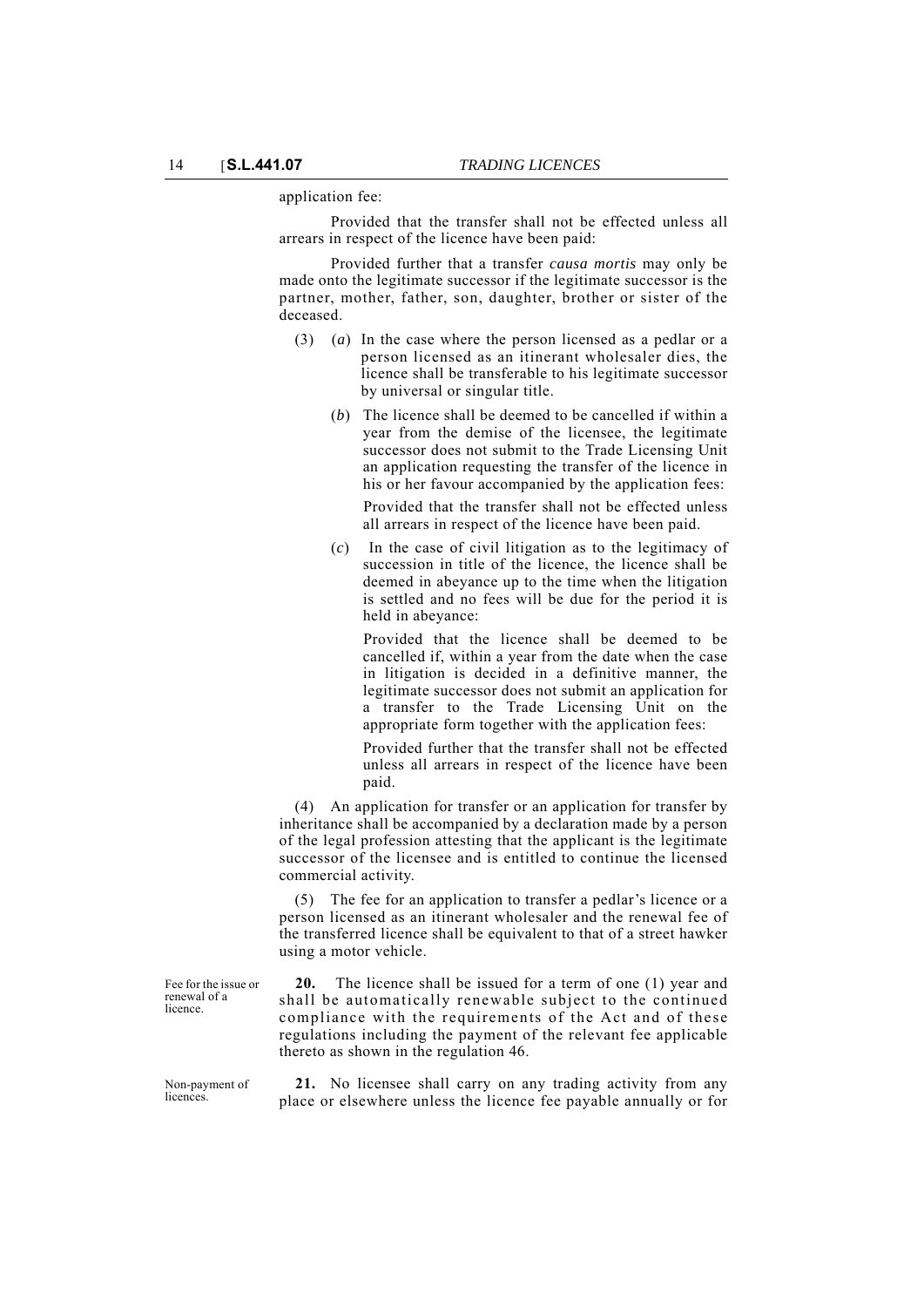any period as specified has been paid. Any licensee who contravenes the provisions of this regulation shall be guilty of an offence.

**22.** In the case of street hawkers, market hawkers, marketing Display of licence. agents and buskers, the licence issued and the last receipt of the paid licence shall be displayed in a conspicuous place by the licence holder when conducting his or her commercial activity.

**23.** (1) A licensee shall provide the Trade Licensing Unit and any other person authorised in that behalf, all information as may be appropriately required in relation to the commercial activity licensed under the Act.

(2) The Trade Licensing Unit and any other person as aforesaid shall have the right to enter and inspect any premises related to a commercial activity, which requires a licence under these regulations.

**24.** (1) Where a licence issued under these regulations has been lost or stolen, or the licensee is otherwise no longer in possession of such licence, the licensee shall notify the Trade Licensing Unit within seven (7) working days from the date on which he became aware of such event.

(2) The Trade Licensing Unit shall, within five (5) working days from the receipt of such notification, issue a copy of the licence in replacement of the original.

#### PART IV

## Hawkers and other Retailing Activities

**25.** (1) An individual who carries out any commercial activity from any street, which activity is not exercised from an open-air market, shall make an application to act as a street hawker on the appropriate form to the Trade Licensing Unit. A licence issued for a street hawker is a personal licence and does not permit anybody else to act instead of the street hawker.

The licence issued by the Trade Licensing Unit shall indicate the street hawker as a non-food licence hawker or as a food related items licence hawker. In the case that the activity concerns the selling of food items prior approval by the health authorities must be obtained.

If a licensee is in possession of more than one category of licence at one particular point in time for different categories of food and other non-food items, that licensee shall only make use of one licence and shall restrict his commercial activity to one specific category as he may decide:

Provided that with reference to food related items the Trade Licensing Unit, following a recommendation by the health authorities, may order the licensee to sell or not to sell specific items as ordered by the health authorities. Likewise with reference to non-food related items the Trade Licensing Unit following a recommendation by the Police, may issue an order to the licensee to restrict the selling of any item that may be causing an infringement

Right for information and inspection.

Replacement of licences.

Licensing of street hawkers.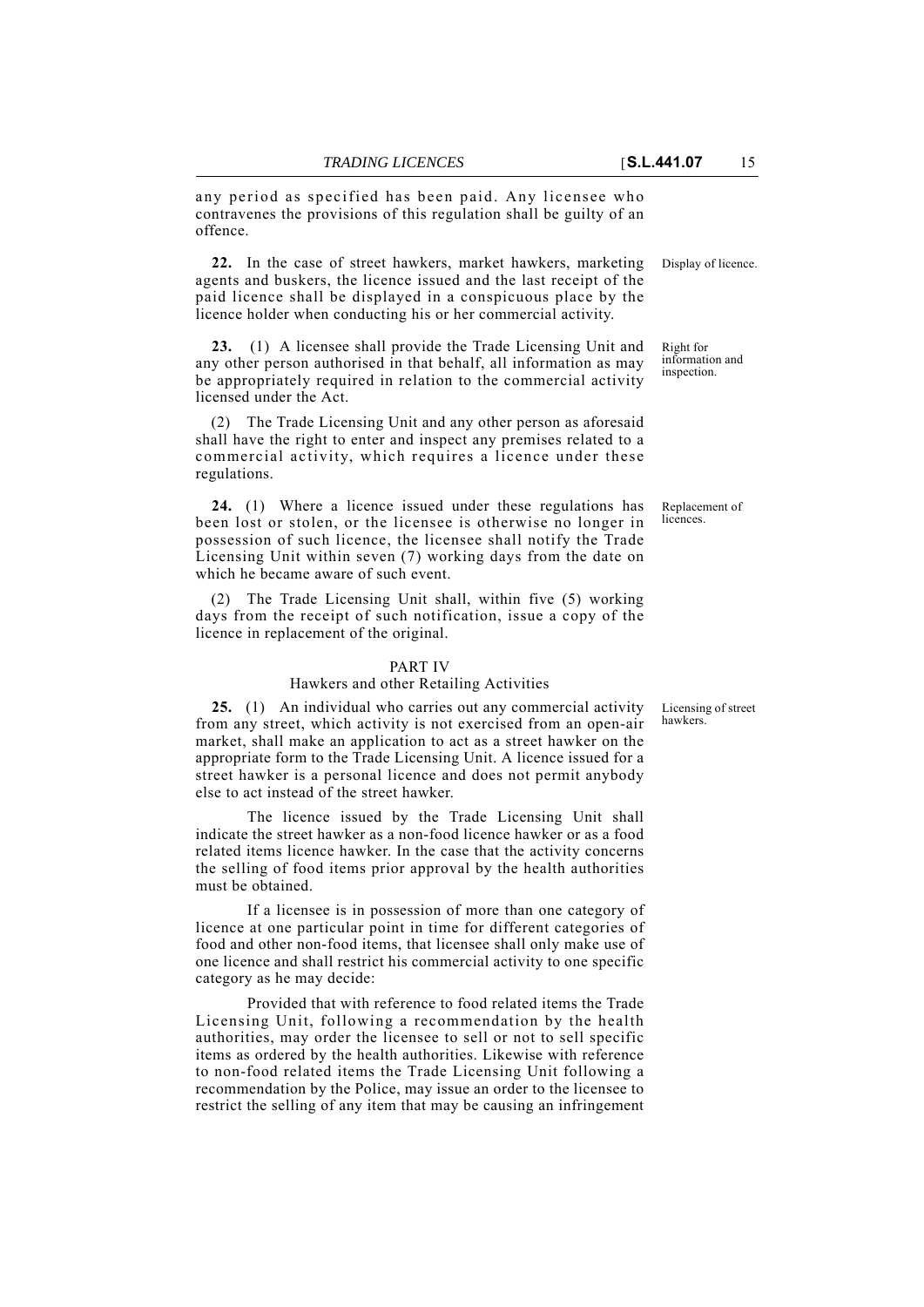of public order:

Provided further that without prejudice to what is prescribed in the licence as items to be sold, a street hawker that sells fruits and vegetables shall not also sell ice-cream, pre-cooked items, alcohol and all other beverages except the selling of water.

(2) In the case of a street hawker using a motor vehicle to carry on the commercial activity shall have premises available where to garage the motor vehicle. The registration number of the vehicle used for hawking and the address of the premises used for the purpose of garaging the vehicle used by the hawker must be clearly indicated on the application and the trading licence. Any change in the vehicle or garage must be notified to the Trade Licensing Unit within ten (10) working days after the change occurs. No application shall be accepted and processed by the Trade Licensing Unit if the address of the garage or any other address for the store where goods are stored are not given. The Trade Licensing Unit shall have the right to inspect such premises and to demand any documentation that proves the ownership of the premises when the application indicates the use of such premises by more than one applicant.

(3) Every such licence issued has to include the following information:

- (i) the name of the licence holder;
- (ii) a legally valid identification document of the licence holder;
- (iii) a passport size photo of the licence holder;
- (iv) the address of the garage of the licence holder;
- (v) the nature of the hawking activity; and
- (vi) the date when the licence was issued.

Market hawkers. **26.** (1) The Third Schedule to these regulations shall indicate the locality of open air markets established by the Minister.

> (2) The Third Schedule shall also indicate the streets from where such markets may operate:

> Provided that the Minister may by notice in the Gazette change the streets from where the markets may operate for a specific period of time as a result of circumstances which may from time to time warrant that market hawkers do not operate from the streets indicated in the Third Schedule:

> Provided further that the market hawkers are to operate again from the streets indicated in the Third Schedule once the period in question expires unless the period is extended or new streets are designated by a notice in the Gazette.

> (3) Notwithstanding the provisions of regulation 25, any individual as aforesaid requiring to carry out the commercial activity from an open-air market shall make an application to act as a market hawker on the appropriate form to the Trade Licensing Unit: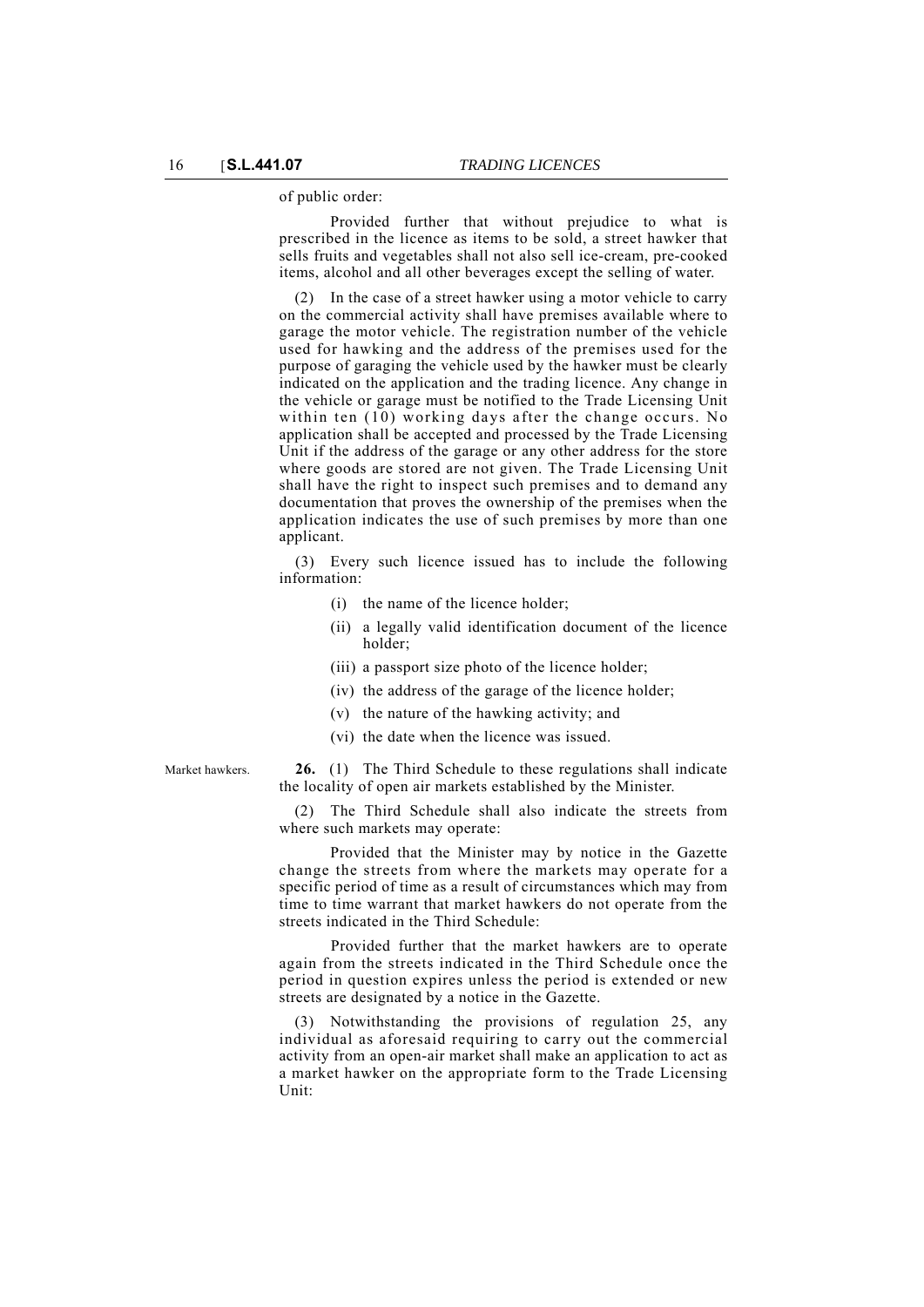Provided that:

- (*a*) such licence shall not entitle the market hawker to carry out such activity unless, in relation to a specific open-air market, he has been given the authorisation by the Local Council of the locality where the market is situated and so allocated a stall space in the aforesaid market;
- (*b*) a market hawker shall not be in possession of more than one authorisation for a stall space post in a market that operates in the same day and time;
- (*c*) any change of the category of goods being sold from food to non-food and vice-versa shall be subject to approval and conditions of the Trade Licensing Unit; and
- (*d*) when the change is from non-food to food and viceversa this shall also be subject to approval and conditions by the health authorities.

(4) A market hawker using a motor vehicle to carry on his commercial activity shall have premises available where to garage the motor vehicle and store his goods. The address of the premises used for this purpose shall be clearly indicated on the application for the issuing of a licence to the Trade Licensing Unit. Any change in the vehicle or garage shall be notified to the Trade Licensing Unit within ten  $(10)$  working days after the change occurs. No application shall be accepted and processed by the Trade Licensing Unit if the address of the garage or any other address for the store where goods are to be stored are not given. The Trade Licensing Unit shall have the right to inspect such premises and to demand any documentation that proves the ownership of the premises when the application indicates the use of such premises by more than one licensee. The Trade Licensing Unit can refuse to issue the licence if it decides that such premises are not used as a store or garage by the applicant. The licence issued by the Trade Licensing Unit shall indicate the market hawker as a non-food licence hawker or as a food related items licence hawker. In the case that this activity concerns the selling of food items prior approval by the health authorities must be obtained:

Provided that with reference to food related items the Trade Licensing Unit, following a recommendation by the health authorities, may order the licensee to sell or not to sell specific items as ordered by the health authorities. Likewise with reference to non-food related items the Trade Licensing Unit on its own behalf or following a recommendation by the Police, may issue an order to the licensee to restrict the selling of any item that may be causing an infringement of public order:

Provided also that for market hawkers the use and provision of public utilities shall be prohibited. On issuing the licence the Trade Licensing Unit shall include the following details in the licence:

(i) the name of the licence holder;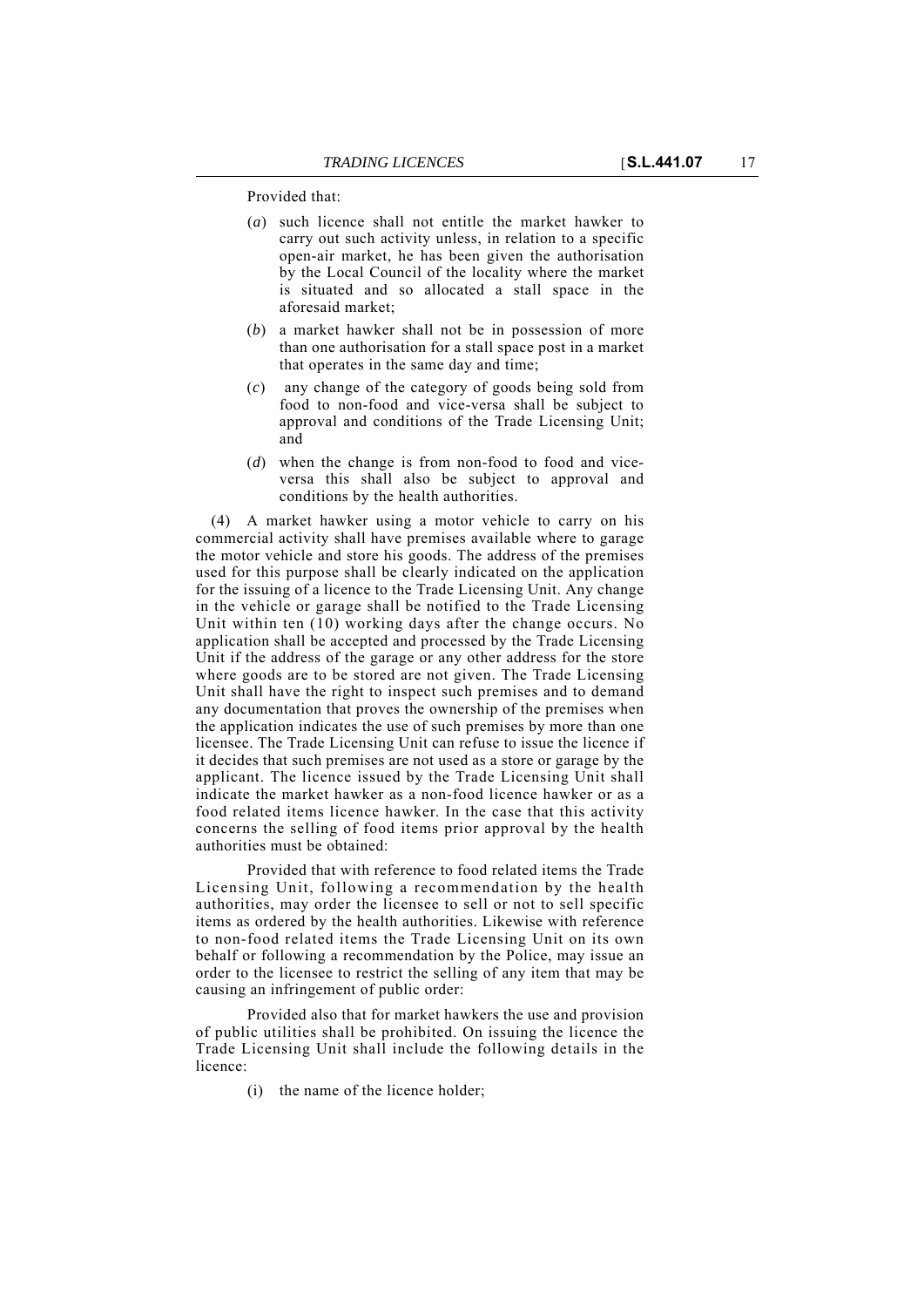- (ii) the number of a legally valid identification document of the licence holder;
- (iii) a passport size photo of the license holder;
- (iv) the address of the garage of the licence holder;
- (v) the nature of the hawking activity; and
- (vi) the date when the licence was issued.

Licence nontransferable.

**27.** (1) Subject to the provisions of sub-regulation (2), a licence issued under this Part shall be in the name of an individual and shall not be transferable.

(2) A licence in relation to a market hawker operating at the open-air market in Valletta, Marsaxlokk (daily open-air market except Sunday), Victoria, Gozo and in relation to a kiosk, may be transferred subject:

- (*a*) to a payment of the relevant fee as established under regulation 47;
- (*b*) that the transferee makes a declaration to the relevant authority that he is not in possession of another post or stall in the same market; and
- (*c*) that any change of the category of goods being sold from food to non-food and vice-versa shall be subject to approval and conditions of the Trade Licensing Unit:

Provided that when the change is from non-food to food this shall also be subject to approval and conditions by the health authorities.

Substitute hawkers and employees.

**28.** (1) A street or market hawker may appoint one (1) other individual as his or her substitute by making an application for a licence to the Trade Licensing Unit, so that the substitute shall carry out such activity which for any reason the street or market hawker cannot carry out himself.

(2) The substitute may act in the absence of the licensee for a period of not more than one (1) month in the aggregate within the licence period of one year provided that he or she has been given a licence by the Trade Licensing Unit to act as a substitute street hawker or a substitute market hawker:

Provided that an appointed substitute may further apply with the Trade Licensing Unit to carry out the licensed activity:

- (*a*) for any period of time during which the licensee is ill;
- (*b*) for any period of time during which the licensee is taking care of ailing parents, partner, or children;
- (*c*) for any period of time during which the licensee is taking care of a parent, partner, son or daughter who are registered as a disabled person with the National Commission for Persons with Disability (NCPD);
- (*d*) where the licensee is pregnant, during the time of the pregnancy;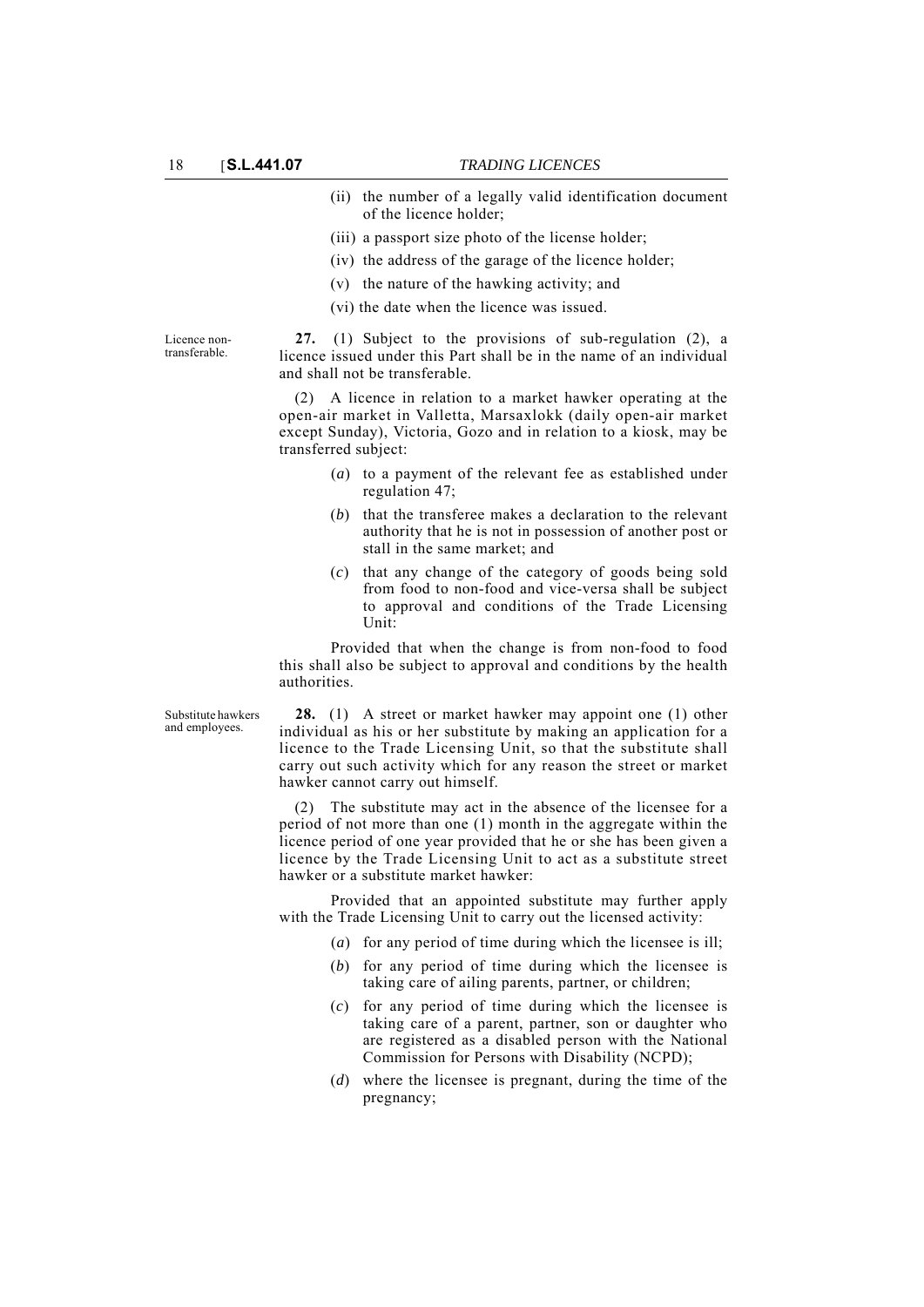- (*e*) where the licensee gives birth or adopts a child, for a period of up to two (2) years from the date of birth or from the date of adoption respectively;
- (*f*) where the licensee is fostering a child, for a period of one (1) year from the date the fostering takes place or until the fostering ceases, whichever is the earlier.

(3) The application for a substitute hawker shall have the following information:

- (*a*) the name and number of a legally valid identification document of the licence holder for whom the applicant is to act as a substitute hawker;
- (*b*) the name and number of a legally valid identification document of the substitute hawker;
- (*c*) where a motor vehicle is used to carry out the commercial activity, the address of the garage of the vehicle to be used;
- (*d*) the address of the premises where the goods are to be stored;
- (*e*) the nature of the hawking activity.

(4) The application for a substitute hawker as provided for in the proviso to sub-regulation (2) shall be accompanied by:

- (*a*) two passport size photos of the principal licence holder;
- (*b*) two passport size photos of the substitute hawker;
- (*c*) a medical certificate in the case of illness, pregnancy or where the licensee is taking care of ailing parents, partner, or children;
- (*d*) a birth certificate where the licensee has given birth to a child and proof that the licensee has adopted a child in case of adoption;
- (**e**) proof that the parent, partner, son or daughter, as the case may be, are registered as a disabled person with the National Commission for Persons with Disability (KNPD) in the case where the licensee is taking care of a disabled parent, partner, son or daughter;
- (*f*) in the case of fostering, documentary evidence that the licensee is fostering a child, after having been certified able to act as foster father or mother by the Adoption and Fostering Panel of the Department for Family Welfare;
- (*g*) where the commercial activity involves the selling of food, an approval by the environmental health authorities that the premises indicated as a store may be used for the storing of items:

Provided that where the premises of the licensee is to be used as a store and such premises has already been certified by environmental health authorities, the application may instead be accompanied by a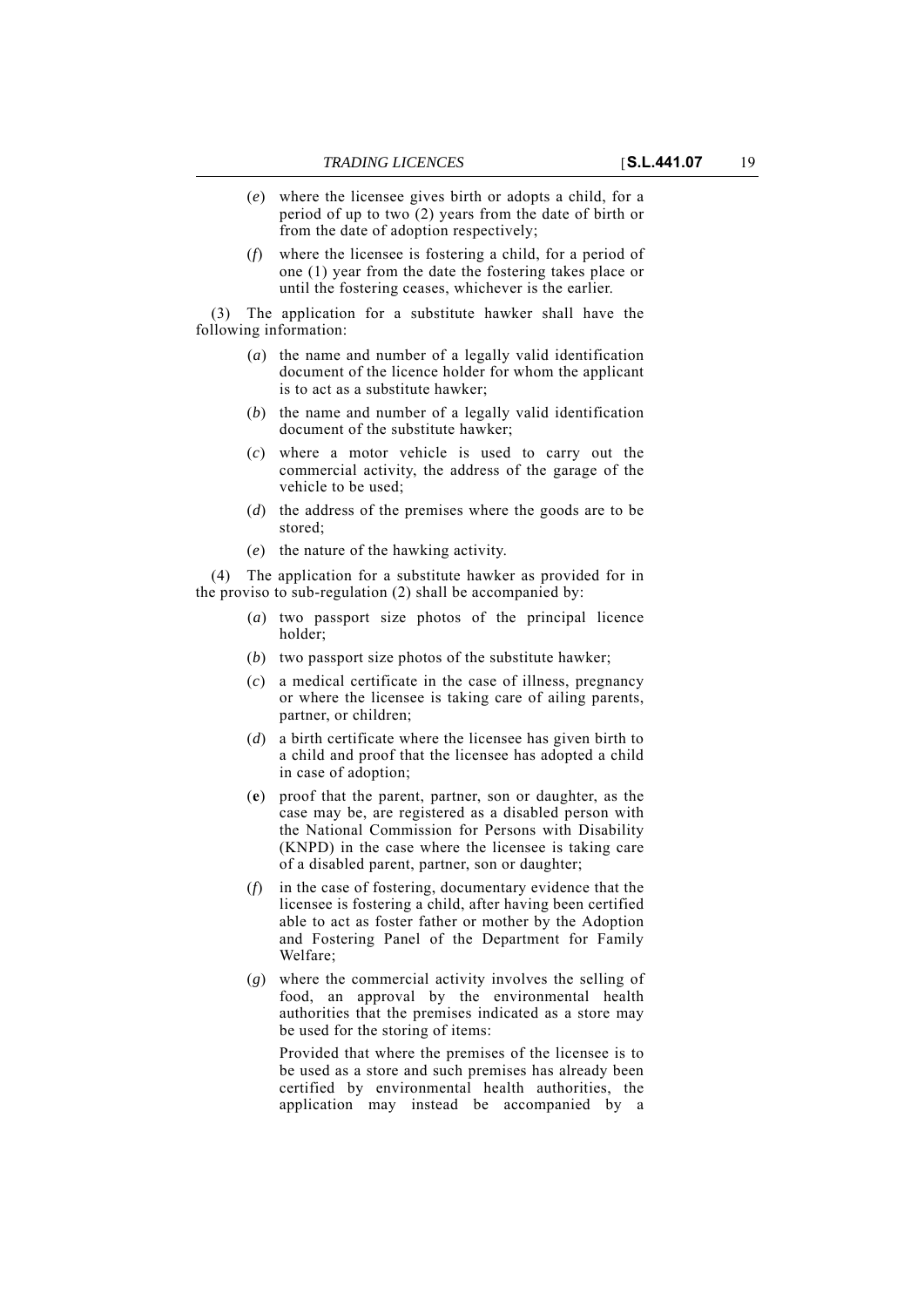declaration indicating such use and certification and signed by both the licensee and the substitute.

(5) A licence for a substitute hawker shall include the following:

- (*a*) the name and Identity Card number of the licence holder for whom the applicant is to act as a substitute hawker;
- (*b*) the name and Identity Card number of the substitute hawker;
- (*c*) where a motor vehicle is used to carry out the commercial activity, the type and make of the vehicle, the registration number and the address of the garage of the vehicle to be used;
- (*d*) the address of the premises where the goods are to be stored;
- (*e*) the nature of the hawking activity;
- (*f*) a passport size photo of the principal licence holder;
- (*g*) a passport size photo of the substitute hawker.

(6) A licensee may employ a person or persons to assist him in his work provided that such licensee or substitute is present where the commercial activity is taking place.

Definition of street hawker.

**29.** (1) A street hawker may carry out his commercial activity from any place, in any street, by hawking that is by parking his vehicle, according to the traffic regulations, in any street where he stops to sell till he serves his customers and then after serving his customers moves to another place, subject to the following conditions:

- (*a*) that while the street hawker stops to sell to his customers, no nuisance or inconvenience is caused to the inhabitants or passers by in the street;
- (*b*) that the vehicle is parked within a permitted parking space and no inconvenience is caused to the flow of traffic;
- (*c*) that when a street hawker stops his vehicle to sell to his clients, the vehicle must not be parked within fifty (50) metres of walking distance from the next open air market;
- (*d*) that in Valletta, only street hawking of vegetables, bread, milk, flowers, kerosene and gas cylinders shall be permitted;
- (*e*) that no commercial activities by street hawkers shall be carried out in Valletta in Castille Square, in St. George' s Square or in St. John' s Square and in the City Gate area of Valletta including Freedom Square the arches included, the bridge and the Bus Terminus including Saint James Ditch;
- (*f*) that no commercial activity by street hawkers offering for sale agricultural produce shall be permitted within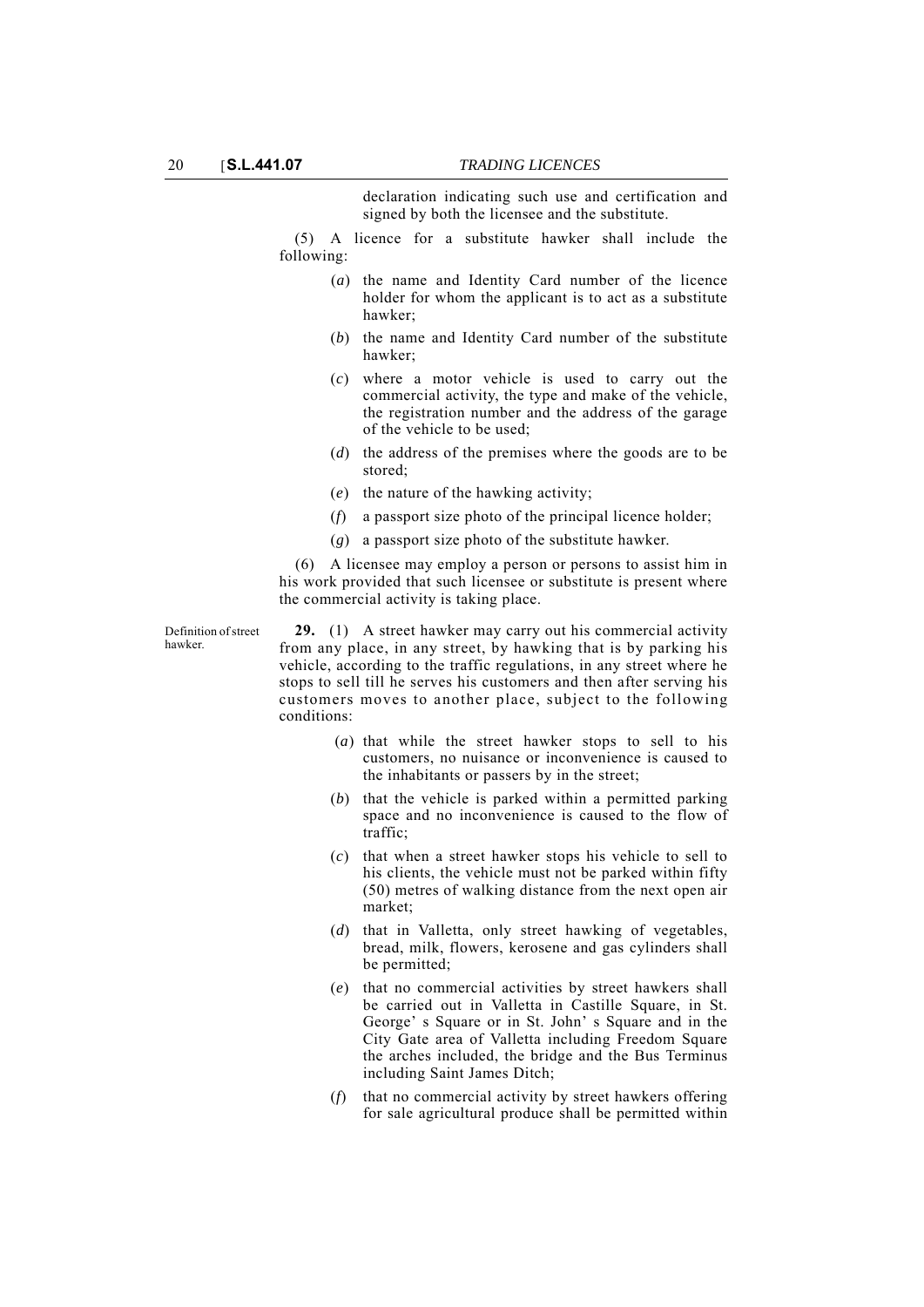five hundred (500) metres of an agricultural marketing centre or a Farmers' Market.

(2) A street hawker may also carry out his commercial activity from a fixed place by parking his vehicle, to sell to his customers subject to the following conditions:

- (*a*) that no nuisance or inconvenience is caused to the inhabitants or passers by in the street, by the use of a generator or whatsoever;
- (*b*) that he will park his vehicle, within a permitted parking space as permitted by traffic regulations;
- (*c*) that the place where he parks his vehicle is not within:
	- (i) fifty (50) metres of walking distance from the next open air market;
	- (ii) fifty (50) metres of walking distance from the entrance of any commercial premises:

Provided that for such purpose, a fixed kiosk shall be deemed to be a commercial premises;

- (*d*) that no objects are placed on the pavement;
- (*e*) that street hawkers shall park their vehicles to sell at least fifty (50) metres away from each other:

Provided that if the police or community officer are called to settle a dispute between hawkers who are closer to each other than fifty (50) metres of walking distance, the police or community officer shall order the hawker who came last to move his vehicle to an alternative parking space at least fifty (50) metres of walking distance away from the nearest hawker. Such distance between two hawkers may only be reduced in accordance with regulations made by the local council with the approval of the Minister:

Provided that this provision shall not apply to street hawkers selling flowers and the like in the vicinity of a cemetery;

- (*f*) selling from a fixed place in Valletta shall only be permitted for the selling of vegetables, bread, milk, flowers, kerosene and gas cylinders;
- (*g*) the use and the provision of public utilities to a street hawker selling from a fixed place according to this regulation, in a public place or public land, shall be prohibited.

(3) No commercial activity from fixed places by hawking or selling from fixed places or by any other means shall be carried out:

- (*a*) in the precincts of the Malta International Airport in Gudja;
- (*b*) in the precincts of Sea Passenger Terminal in the Grand Harbour;
- (*c*) in the precincts of a hotel subject to a written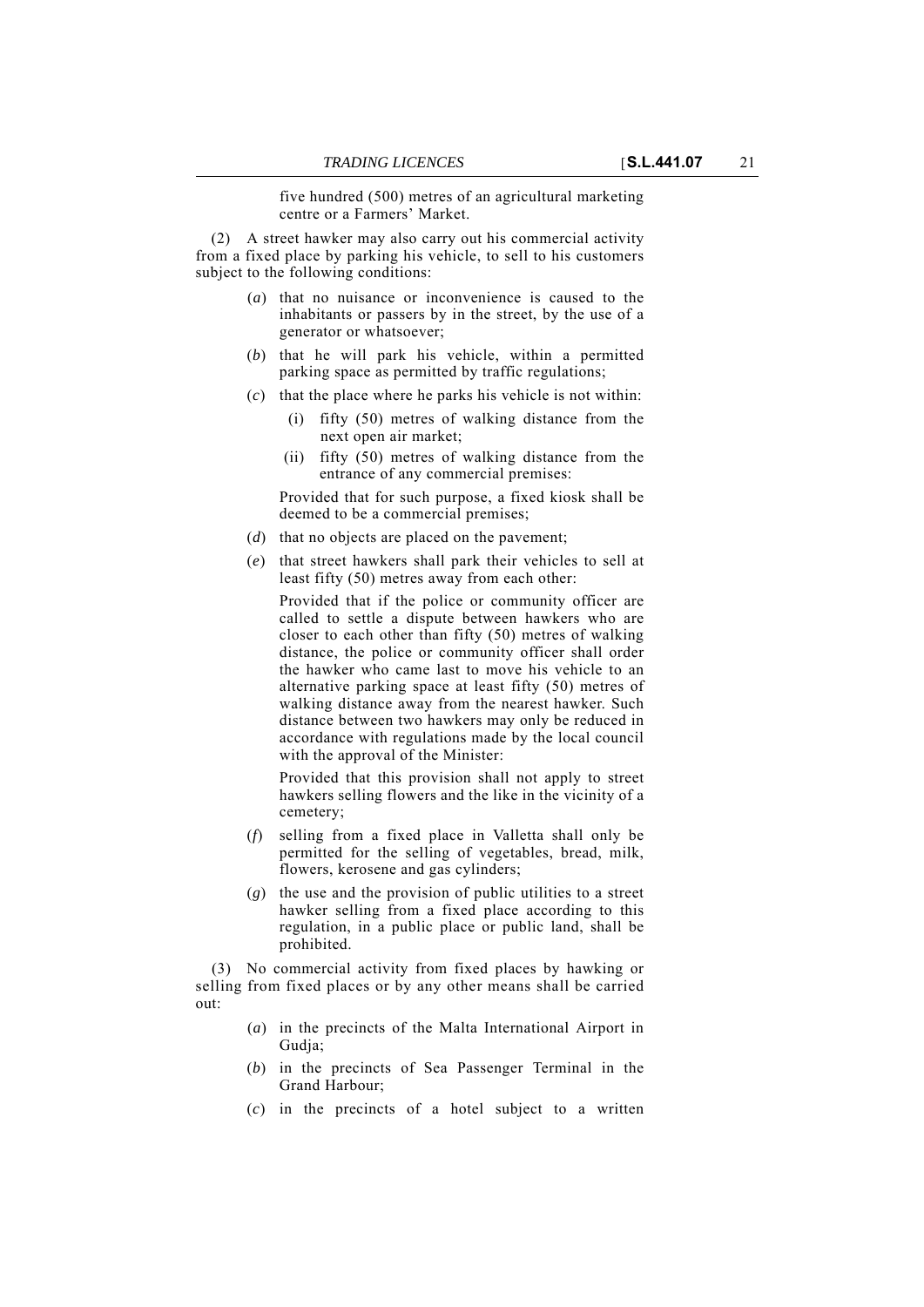permission being granted by the hotel management;

- (*d*) in the vicinity of not less than fifty (50) metres of walking distance away from any archaeological site; and
- (*e*) in the precincts of any school.

(4) Notwithstanding the provisions of sub-regulation (1) and (2), the Police may, on reasonable grounds, order any street hawker to move from any place in any street.

Applicability of other provisions.

Licensing of commercial vehicles used for the sale of goods as part of a licensed commercial activity.

**30.** The provisions of regulations 9 to 24, insofar as they are applicable, shall *mutatis mutandis* apply to licences issued under this Part.

**31.** (1) A licensee of a principal commercial activity shall make an application on an appropriate form to the Trade Licensing Unit for a licence referred to as a marketing agents licence that place items on the market.

(2) The purpose of such a licence is to permit the use of the commercial vehicle for the sale of goods by retail by an employee or agent on behalf of the licensee of the principal commercial activity, from any street or other place, other than commercial premises or a kiosk, and such licence shall be required for each and every vehicle used for the exercising of such retail sale:

Provided that such licence shall not entitle any person to act as a market hawker.

(3) The licence will be issued within ten (10) working days from the date of application made by the applicant and such licence shall be issued in the name of an individual personally or on behalf of a commercial partnership or company and the address shown on the licence shall be the address of the principal commercial premises.

(4) The licence issued by the Trade Licensing Unit shall indicate whether the vehicle is licensed to sell food or non-food items. In the case that this activity concerns the selling of food items prior approval by the health authorities must be obtained.

(5) If a licensee is in possession of more than one category of licence at one particular point in time for different categories of food and other non-food items, that licensee shall make use of only one licence and restrict his commercial activity from every vehicle to one specific category as he may decide:

Provided that with reference to food related items the Trade Licensing Unit, following a recommendation by the health authorities, may order the licensee to sell or not to sell specific items as ordered by the health authorities. Likewise with reference to non-food related items the Trade Licensing Unit following a recommendation by the Police, may issue an order to the licensee to restrict the selling of any item that may be causing an infringement of public order.

(6) The licence for use as a commercial motor vehicle as described above shall have the following information: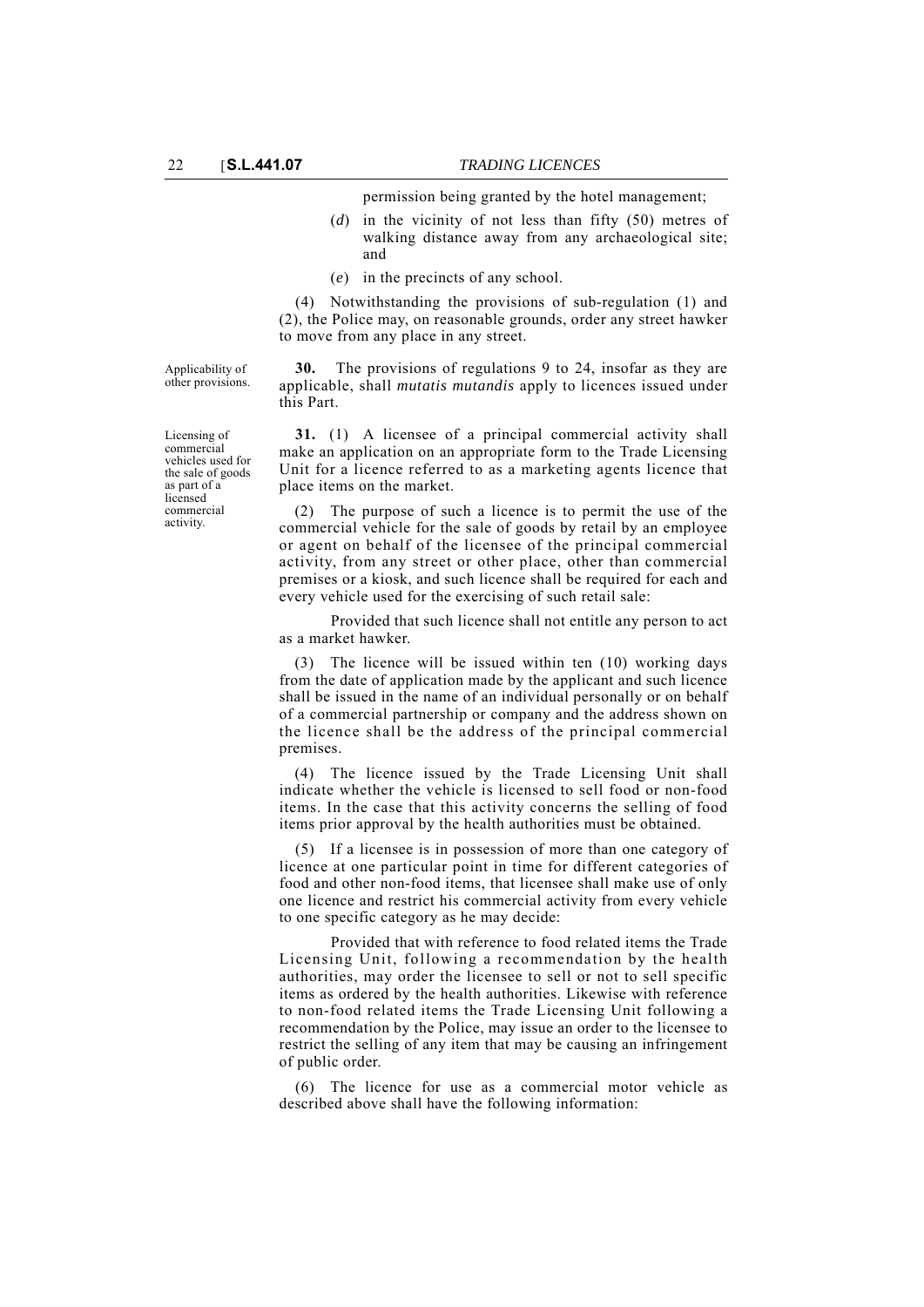- (*a*) the name and number of a legally valid identification document of the principal licence holder;
- (*b*) the address of the premises of the principal licensed commercial activity;
- (*c*) the type and make of the vehicle and the registration number; and
- (*d*) the address of the garage of the motor vehicle.

The provisions of regulation 30 relating to street hawking shall apply *mutatis mutandis* to licences issued to vehicles licensed to sell by retail in accordance with this regulation.

**32.** (1) No activity commonly known as a car boot sale, Car boot sales. selling second hand items, shall be carried out in any public or private place without a licence issued by the Trade Licensing Unit:

Provided that if it is carried out in any street it shall also require the consent of the Local Council and the Police.

(2) An application for a licence under this regulation shall contain the following information:

- (*a*) the name of the applicant;
- (*b*) the place where the car boot sale will be held;
- (*c*) the date or dates when the car boot sale will be held.

(3) A licence issued for the organization of a car boot sale shall be subject to the following conditions:

> (*a*) no licence shall be issued unless the applicant is a nonprofit making organization:

Provided that the applicant submits proof and describes the scope for such fund raising activity in the application for the licence;

- (*b*) the applicant has to submit the following information on each seller to the Trade Licensing Unit by not later than forty-eight (48) hours after the organisation of the car boot sale or as may be required by the regulating authority:
	- (i) the identity document number, or any other means of identification;
	- (ii) the registration number of the vehicle used to sell from; and
	- (iii) general description of goods sold;
- (*c*) the organiser shall allocate equal sites to each seller and each site must not be larger than the space taken by a passenger car;
- (*d*) street and market hawkers and their substitutes shall not be allowed to participate in car boot sales. Therefore no vehicles licensed as street or market hawkers can be allowed to be parked in the area where the car boot sale is being organised;
- (*e*) persons who sell products from any commercial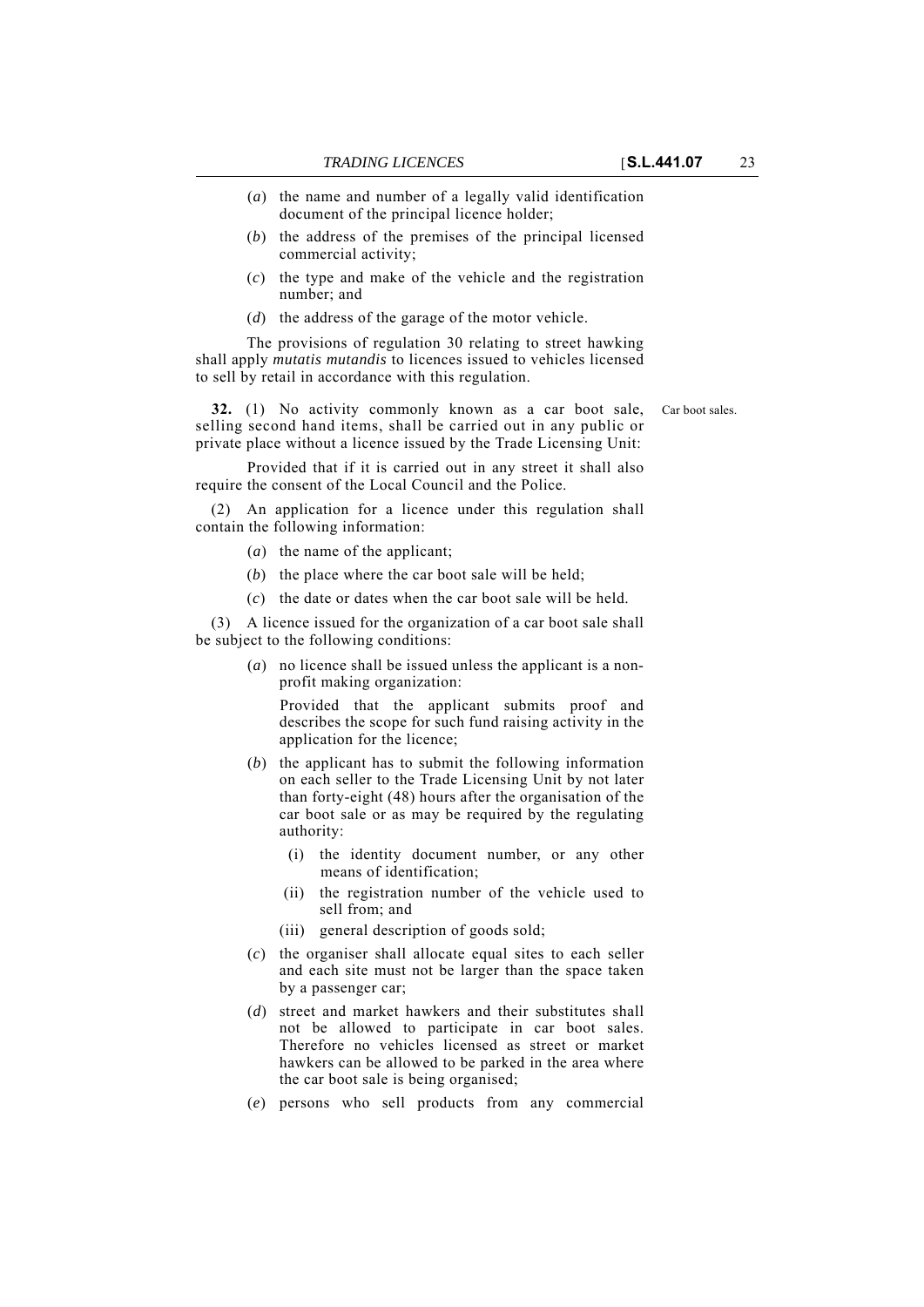premises shall not be allowed to sell the same type of products in car boot sales;

- (*f*) sellers shall issue a receipt to buyers;
- (*g*) sites shall only be allocated to passenger cars and no sale shall be permitted from vans or any other commercial vehicles.

Commercial fair including sale by retail. *Substituted by: L.N. 177 of 2017.*

**33.** (1) No person shall organise or allow to be organised from a premises, a commercial fair or a commercial exhibition, of goods or services, which could be sold to the public at the location of the commercial fair or commercial exhibition or from another location, unless:

- (a) a commercial fair authorisation or as a commercial exhibition authorisation as the case may be, has been issued specifically for such an activity from the Trade Licensing Unit; and
- (b) the premises where the commercial fair or commercial exhibition is to be organised has a permit, from the authority responsible for planning, building and development, which allows the sale by retail or the hosting of fairs or exhibitions.

(2) In order to secure a commercial fair or commercial exhibition authorisation a person must submit at least ten days prior to the proposed event a notification on the appropriate form which must include the following information:

- (a) the name, address and ID document number, or any other means of identification, of the person organising the fair or exhibition;
- (b) the name and the address of where the fair or exhibition will be held;
- (c) the name of each person participating in the fair or exhibition and type of products to be sold;
- (d) the VAT number of each person participating in the fair or exhibition; and
- (e) date or dates when fair or exhibition is going to be held.

Provided that the notification must be accompanied by the permit referred to in sub-regulation  $(1)(b)$  or an official document indicating that the authority responsible for planning, building and development has no objection to the fair in question:

Provided further that the Trade Licensing Unit may request any additional document and information as reasonably and objectively justified.

(3) A person who completes the notification procedure as required shall, for the purposes of this regulation, be deemed to be authorised to organise the relevant commercial fair or commercial exhibition as applied for unless the Trading Licence Unit does not within five days: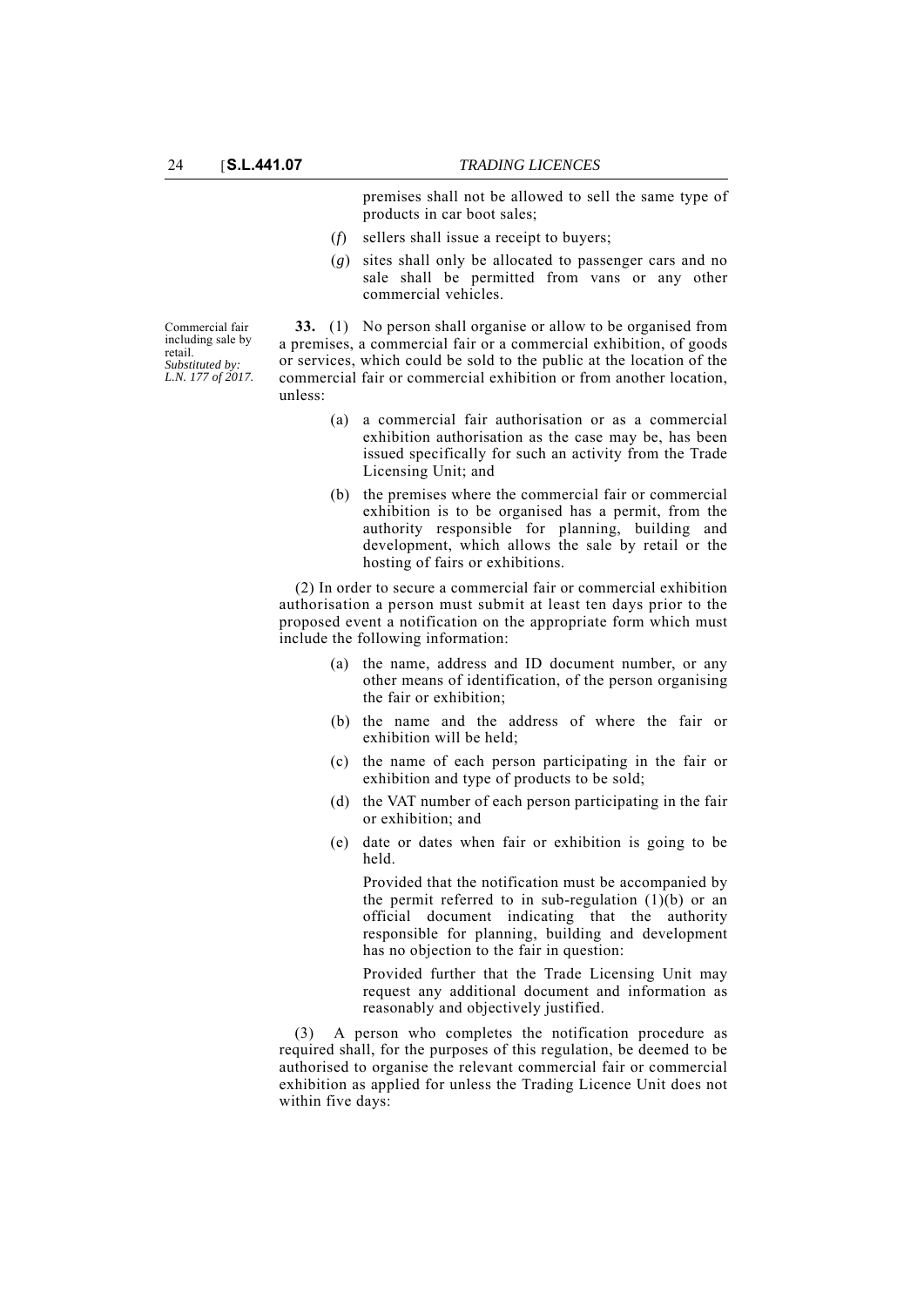- (a) send a request to the applicant to supply any additional information or documentation;
- (b) issue an authorisation subject to any conditions it may deem fit; or
- (c) refuse the authorisation giving its reasons for such refusal:

Provided that if the Trading Licence Unit sends a request for additional information or documentation, the issue or refusal of the authorisation shall be made within five days from the provision of the additional information or documents.

(4) The period of five days mentioned in sub-regulation (3) may in exceptional circumstances, prior to its expiry, be extended by the Trade Licensing Unit for one period of not more than ten (10) working days. Such extension and the reasons therefore shall be notified to the applicant without delay.

(5) A notification form shall not be deemed to be complete unless the Trading Licences Unit is in receipt of all the information or documentation required. If an applicant fails to produce the requested information and or documentation within twenty (20) working days from the date of the request by the Trading Licences Unit, then such notification shall be deemed to be null:

Provided that if within these twenty (20) working days the organiser of the commercial fair or commercial exhibition requires an extension for the provision of any said documentation the Trading Licence Unit may, if it considers that there are justifiable reasons, extend the period by a further twenty (20) working days.

(6) The Trading licence Unit may refuse to issue an authorisation for reasons of public policy, public safety, public security, public health, the protection of the environment, safeguarding national heritage, town and country planning and safeguarding national or local projects.

The acknowledgment of the receipt by the Trading Licences Unit of the notification shall serve as proof of such notification.

(8) An authorisation for a commercial fair or commercial exhibition issued by the Trade Licensing Unit shall be valid for seven (7) consecutive days including Sundays and Public Holidays except Good Friday.

Authorisations may be issued consecutively for the same commercial fair or commercial exhibition from the same location, however, such extension shall not result in the fair or exhibition exceeding thirty (30) days:

Provided that there should not be more than four commercial fairs or commercial exhibitions of the same product in one calendar year.

**34.** Selling by busking is permitted and subject to the Buskers. following conditions:

(*a*) that an application by any busker who, in any street,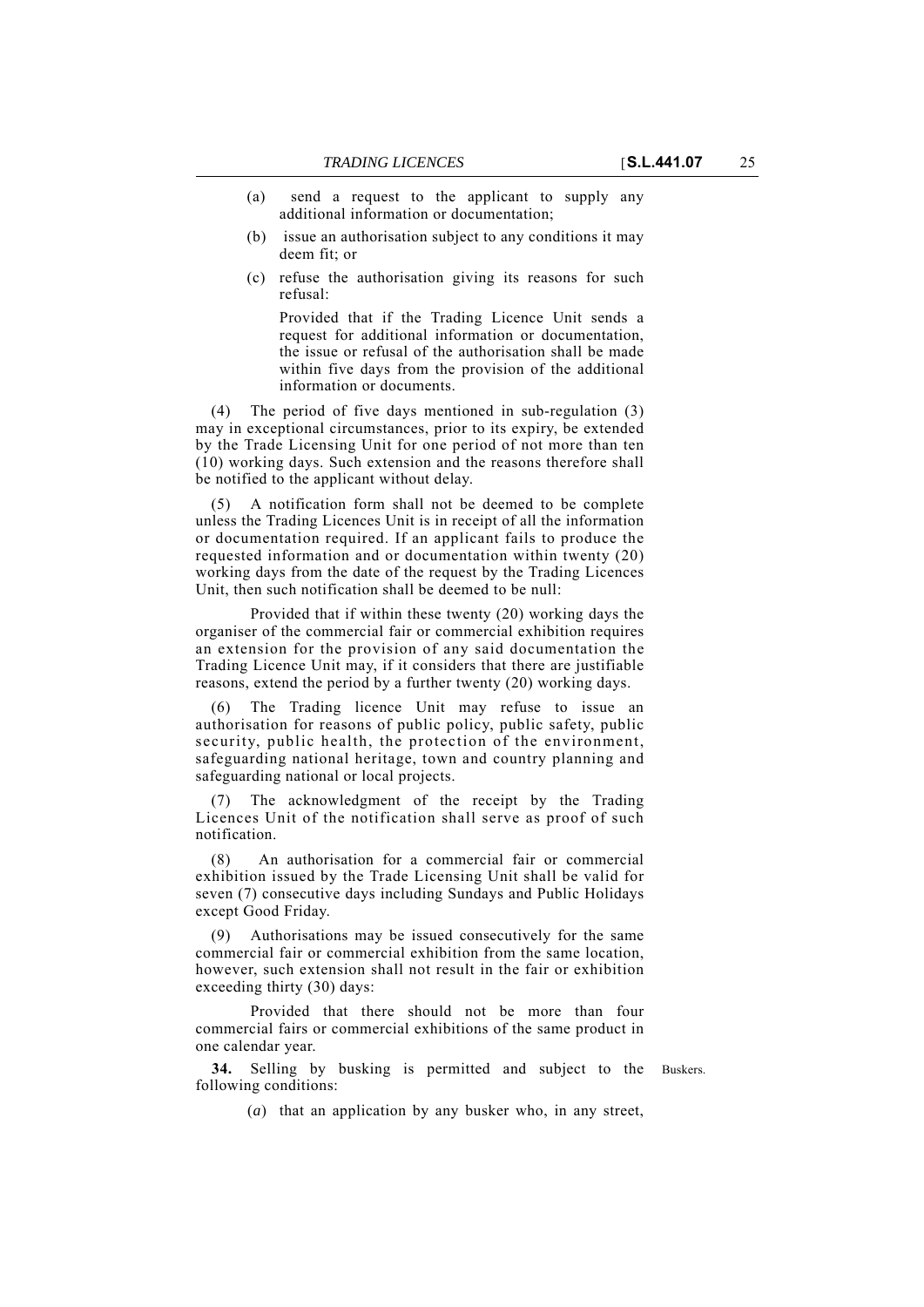produces on site and sells a work of art on site, is filed on the appropriate form with the Trade Licensing Unit;

(*b*) that the place where the busker stops to sell his goods shall be at least five (5) metres of walking distance away from the entrance of any commercial premises:

Provided that for such purpose, a fixed kiosk shall be deemed to be a commercial premises;

- (*c*) that no selling by busking can be carried out in the precincts of any hotel or any shopping complex if not by written permission from the management;
- (*d*) that no selling by busking shall be carried out in Valletta in Castille Square, in St. George' s Square or in St. John' s Square and in the City Gate area of Valletta including Freedom Square the arches included, the bridge and the Bus Terminus including Saint James Ditch;
- (*e*) that no objects are placed on the pavement;
- (*f*) that no nuisance or inconvenience is caused to the inhabitants or passers by in the street, by the use of a generator or whatsoever;
- (*g*) that for buskers the use and provision of public utilities shall be prohibited:

Provided that the Minister may, if he deems necessary in the public interest, suspend the issuing of new buskers' licences by notice in the Gazette and this suspension shall continue until the Minister deems fit.

#### PART V

#### Temporary Arrangements in case of Disputes

Competing claims to the same site.

**35.** Where -

- (*a*) there exists a dispute wherein one or more street hawkers and, or market hawkers are claiming a right to sell from the same fixed place or area; and
- (*b*) as a result of the said dispute a court issues a precautionary warrant or makes a provisional order as a result of which one or more street hawkers or market hawkers are, directly or indirectly, prohibited from selling from a fixed place from where they hold a licence to sell,

the Minister may, notwithstanding any other provision of these regulations, sanction temporary arrangements for allowing any street hawker or market hawker involved in or effected by the said dispute to sell from another fixed place as the Minister may consider appropriate in the circumstances and under such conditions as the Minister may deem fit for such time during which any such precautionary warrant or provisional order is in force.

### PART VI Appeal Procedures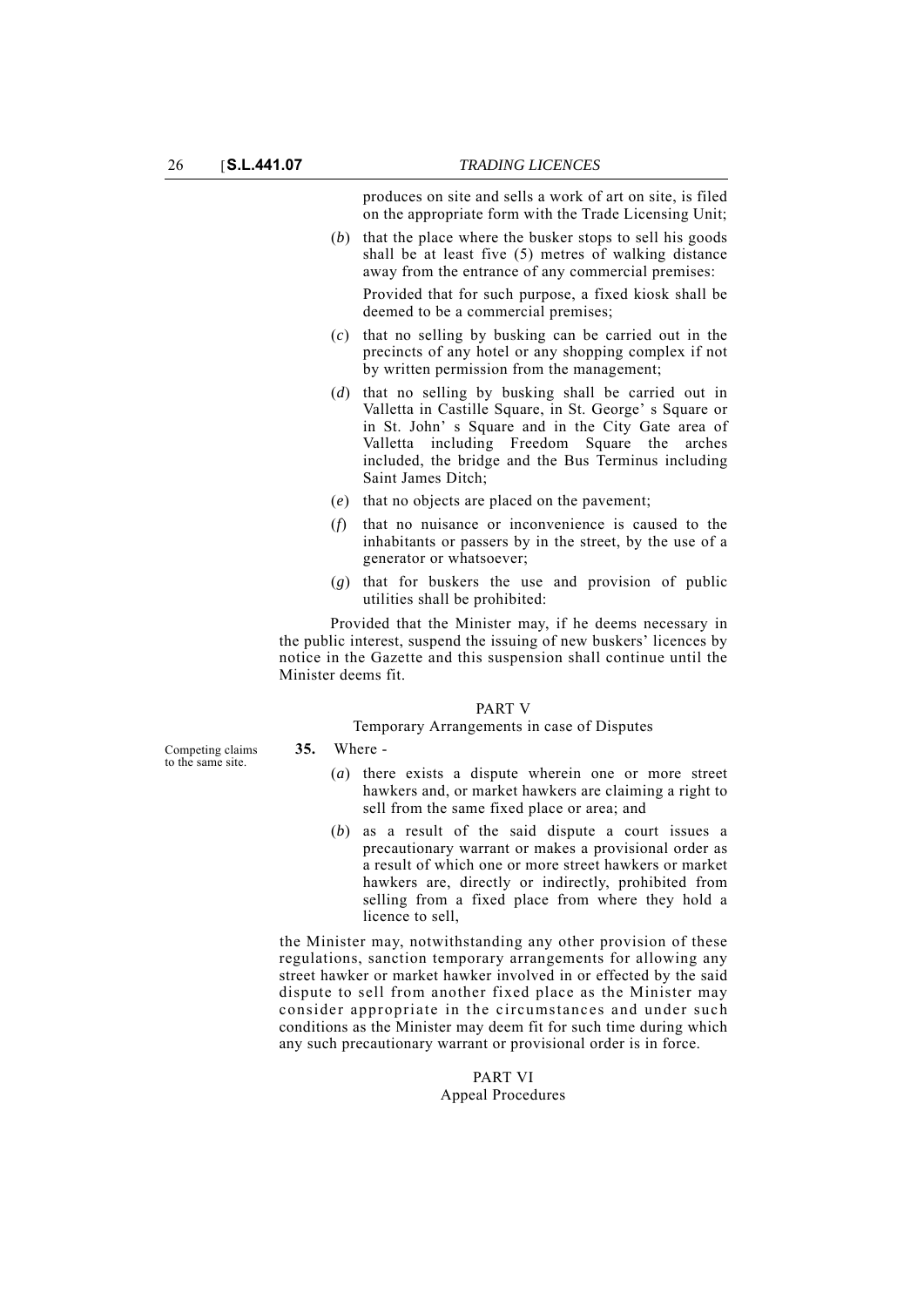Part.

**36.** (1) Any applicant for a licence under the Act, and any other person who has made any objection or representation to the Trade Licensing Unit in terms of these regulations, who feels aggrieved by the decision of the said Unit in relation to a licence or if a person feels aggrieved by a decision taken by a local council in relation to the issuing of a licence or by an order or lack of consent given by the Commissioner of Police to the Trade Licensing Unit, may file an appeal to the Licensing Appeals Board (hereinafter referred to as the "Board") in accordance with the provisions of this

(2) The application for an appeal against the Trade Licensing Unit or a local council shall be filed with the Secretary of the Board within ten (10) working days from the date when the applicant or any other person has been notified by the Trade Licensing Unit in terms of regulation 13.

(3) The application shall clearly state the grounds for the appeal and the request of the appellant.

**37.** Where an appeal has been filed with the Board, the Secretary shall, within one (1) working day of such filing notify the Trade Licensing Unit and the following persons:

- (*a*) if the appeal has been filed by the applicant in relation to a licence, and a person had made any objection or representation as aforesaid, to any such person;
- (*b*) if the appeal has been filed by any person as aforesaid, to the applicant.

**38.** (1) Where the appellant is not the applicant in relation to a licence, or the person who made an objection or representation as aforesaid, the applicant or such person, as the case may be, shall have the right to make his representation before the Board.

(2) The appellant, on the filing of the appeal, and the Trade Licensing Unit and the applicant in relation to the licence or any person who had made any objection or representation other than the appellant as the case may be, shall, at least one week prior to the date set for the hearing of the appeal, submit to the Board all evidence, statements and documents relating to the case.

**39.** The evidence of witnesses in the appeal hearing shall be produced either *viva voce* or by affidavit. The provisions of the Code of Organization and Civil Procedure referring to the production of evidence before a court of civil jurisdiction shall *mutatis mutandis* apply to the production of evidence *viva voce* or by affidavit before the Board.

**40.** (1) The hearing of the appeal shall be held within a period Hearing of appeal. of not less than three (3) working days and not later than ten (10) working days from the filing of such appeal:

Provided that if the Chairman of the Appeals Board decides in favour of the urgency of the matter, the Appeal Board may hear the appeal before the three (3) working days:

Provided that if the Chairman of the Appeals Board decides

Eligibility to file an appeal to the Licensing Appeals Board.

Notification of appeal.

Submission of evidence.

Evidence of witnesses Cap. 12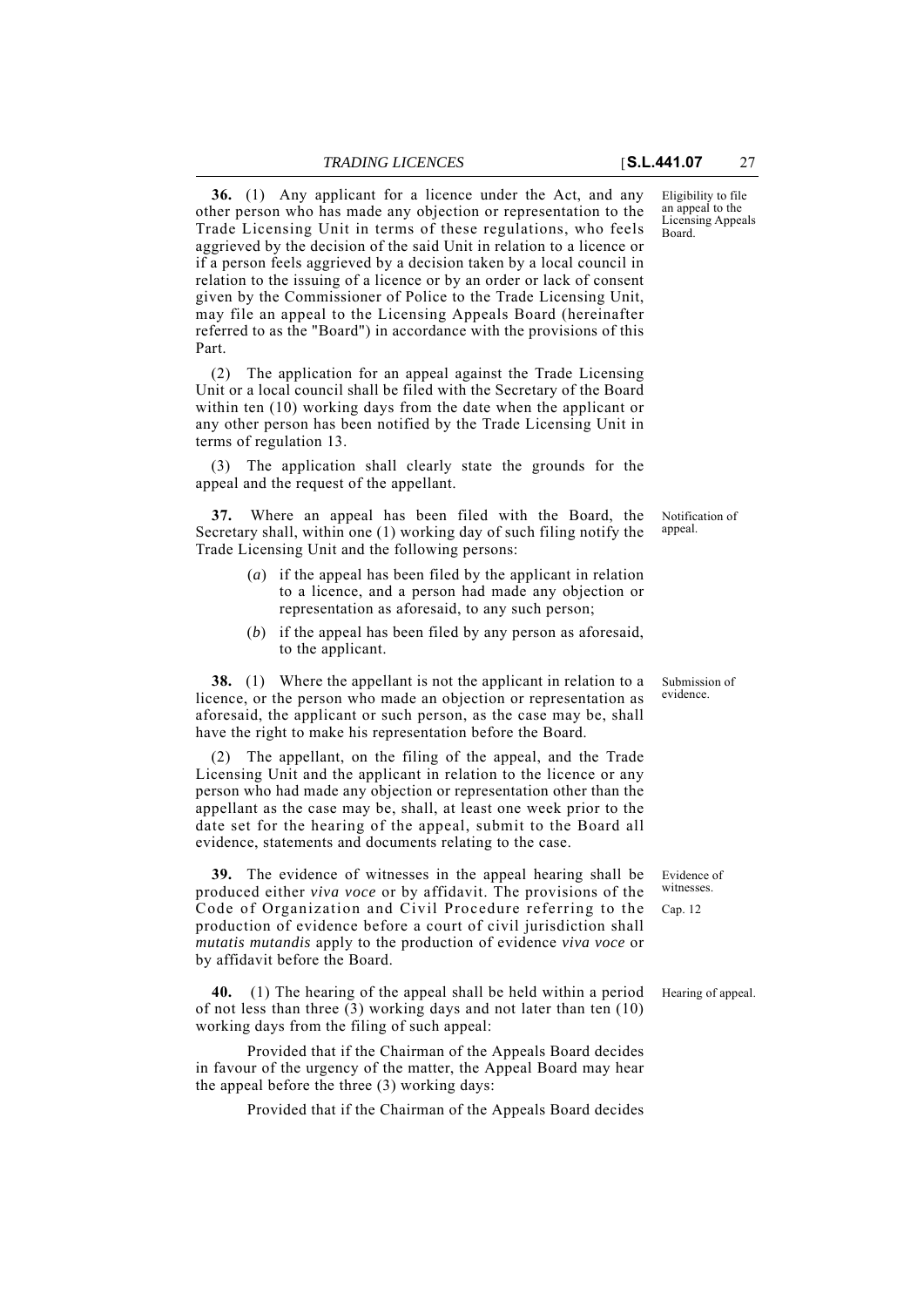Default of appearance. on the need of further documentation and evidence the Chairman may decide upon the hearing of the Appeal later than ten (10) working days.

(2) The Board shall proceed to hear and decide on the appeal on the evidence, statements and documents submitted by both parties in terms of regulations 37, 38 and 39.

(3) The Board shall, as far as practicable, decide the appeal after one sitting. If the Board decides to grant adjournments, the Board shall give the parties concerned two dates as the only two appointments for the Board to hear the appeal. These two dates shall be within a maximum period of thirty (30) working days.

**41.** Where any of the parties fail to appear on the adjournment that party shall be guilty of an offence against these regulations and shall be liable on conviction to a fine (*multa*) of one hundred and sixteen euro ( $E116$ ) for each time he fails to appear. If the appellant fails to appear, together with the fine (*multa*) of one hundred and sixteen euro ( $E116$ ), the Board will suspend the appeal and the appeal shall be deemed deserted. If the relevant authority fails to appear for both dates of adjournment the board of appeal shall give its judgement on the basis of the proof then available to it.

Notification. **42.** Any notice sent by the Board shall be deemed to have been delivered and duly notified if it is physically delivered or sent by registered post to the addressee at his place of business, habitual residence or mailing address.

Public hearing. **43.** All hearings of the Board shall be held in public and all decisions of the Board shall be given in public.

Appeal fees. **44.** (1) Any person making an appeal to the Board shall, on filing of such appeal, pay a fee of fifty-eight euro ( $\epsilon$ 58).

> (2) If the Board is unable to decide the appeal after its first hearing, and subsequent hearings are made, the appellant shall, besides the above-mentioned fee of fifty-eight euro ( $\epsilon$ 58) pay to the Board an additional fee of forty-six euro  $(646)$  for every subsequent hearing.

> (3) If the Board finds for the appellant, the Board shall, in its decision, order the Trade Licensing Unit or the relevant authority to refund all fees paid by the appellant to the Board in relation to the appeal.

Powers of the Appeals Board.

**45.** The Board may also apportion the costs between the parties, in which case the Trade Licensing Unit or the relevant authority shall be ordered to refund that part of the fees so apportioned. The Board may also:

- (*a*) revoke a decision taken by the relevant authority against the appellant; or
- (*b*) make the relevant authority issue the necessary permit, or
- (*c*) take the necessary action, including the issue of a licence, which has been applied for by the appellant,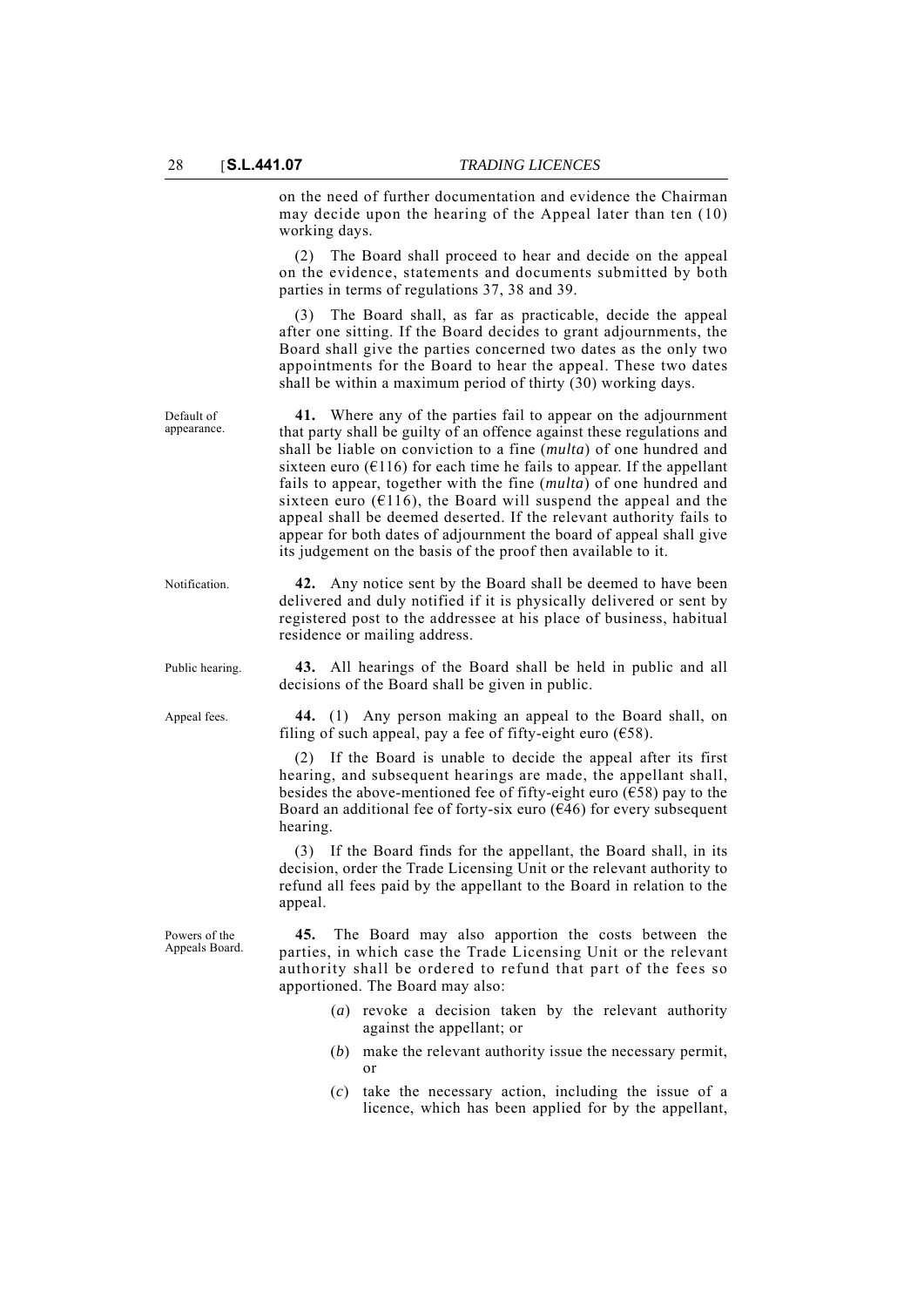or

(*d*) review a decision that has been taken against the appellant.

## PART VII

#### Licence Fees

**46.** (1) The following fees shall be payable to the Trade Licensing Unit, with the application and shall be paid every three years thereafter, for any person to exercise any of the following commercial activities:

- (a) to act as a street hawker using a motor vehicle or any other means of transport: forty euro  $(640)$ ;
- (b) to act as a street hawker selling bread using any means of transport: twenty euro ( $\epsilon$ 20);
- (c) to act as a street hawker selling fruit and, or vegetables or fish using any means of transport: thirty euro (€30);
- (d) to act as a street hawker selling traditional Maltese nougat (*qubbajt*): forty euro ( $\epsilon$ 40);
- (e) to act as a market hawker forty euro ( $\epsilon$ 40);
- (f) to act as a market hawker from a fixed site in the open air market in Valletta or Marsaxlokk (daily open-air market except Sunday) or Victoria, Gozo: sixty euro (€60);
- (g) to act as a marketing agent forty euro ( $\epsilon$ 40) per every vehicle licensed:

Provided that these fees shall not apply in those cases where the fees being paid are lower:

Provided further that these fees shall nonetheless apply in those cases where the licence is transferred to another owner.

(2) The following fees shall be payable to the Trade Licensing Unit, for any person to exercise any of the following commercial activities:

- (a) to act as a busker: ninety euro  $(690)$  per annum irrespective of duration;
- (b) to act as an auctioneer: fee of two hundred euro  $(6200)$  per annum in respect of the consideration by the Auctioneers Board on submitting the application and forty euro ( $E(40)$  per annum thereafter if a licence is granted; and
- (c) for the organisation of every car boot sale: forty euro  $(640)$  per event.

**47.** A licence as a market hawker from the open-air market in Valletta, Marsaxlokk (daily open-air market except Sunday), the open-air market in Victoria Gozo and a licence in relation to any fixed kiosk, may be transferred to any other person on the payment of a fee of one thousand euro ( $\epsilon$ 1000) to the relevant authority:

Personal transfer. *Substituted by: L.N. 177 of 2017.*

Fees in relation to hawkers, etc. *Substituted by: L.N. 177 of 2017.*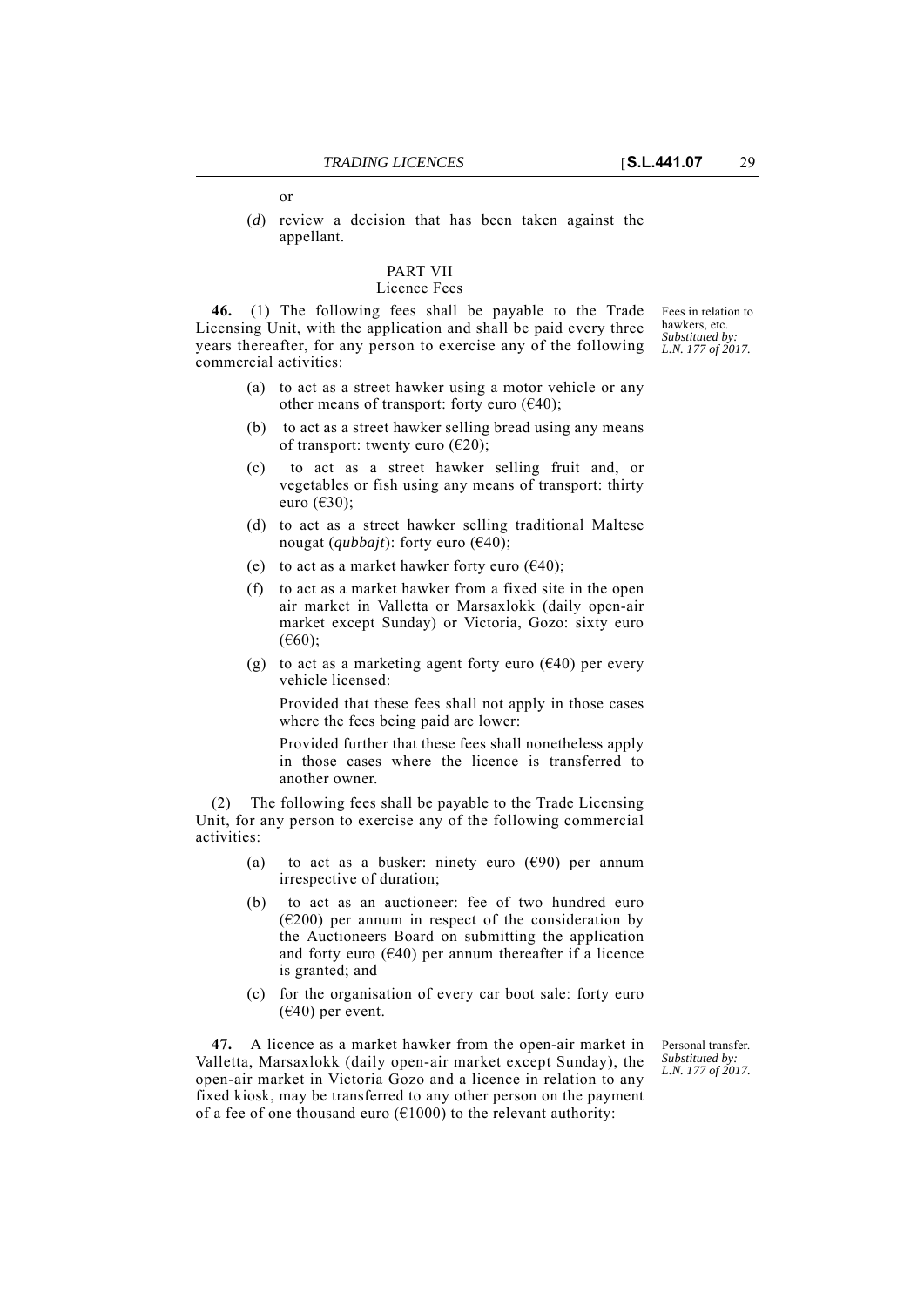Provided that such fee shall not be due when the transfer is made in favour of a partner, or any person in the direct descending line, including adopted children, through an *inter vivos* or *causa mortis* transmission, on proof of the family relationship to the existing licence holder.

> PART VIIA Credit Reference Agencies

*Added by: L.N. 213 of 2018.*

Licensing of credit reference agency. *Added by: L.N. 213 of 2018. Amended by: L.N. 262 of 2021.*

**47A**. (1) Without prejudice to regulation 9 and to any other license or authorization needed under any other law, an application for a trading license in order to carry out the business of a credit reference agency shall be made in duplicate to the Trade Licensing Unit on the appropriate form which shall *inter alia* include the following information:

(a) the applicant's legal status;

(b) the address of the applicant's head office and the principal place of business if applicable;

the names of the persons who effectively direct the business and the operations of the credit reference agency.

(2) The application shall be accompanied by a nonrefundable fee of five hundred euro (€500) and the following documents submitted in duplicate:

(a) a declaration of business activities disclosing the programme of operations, setting out in particular the type of activities undertaken by the applicant;

(b) a copy of the Memorandum and Articles of Association in case the applicant is a company or a copy of the Statute in case the applicant is a legal organisation other than a company clearly specifying the operation of a credit reference agency as one of the main objectives;

(c) a description of the structure of the organisation, governance arrangements, and the operational policies covering the critical operations including, where applicable, a description of the intended use of branches;

(d) a document disclosing that the credit reference agency has an active legal entity identifier;

(e) a document describing the technological infrastructure and capacity in place including the type of scoring methodology used for the issuance of credit scoring;

(f) a statement in writing confirming that central credit register data will be used for the issuance of credit scores;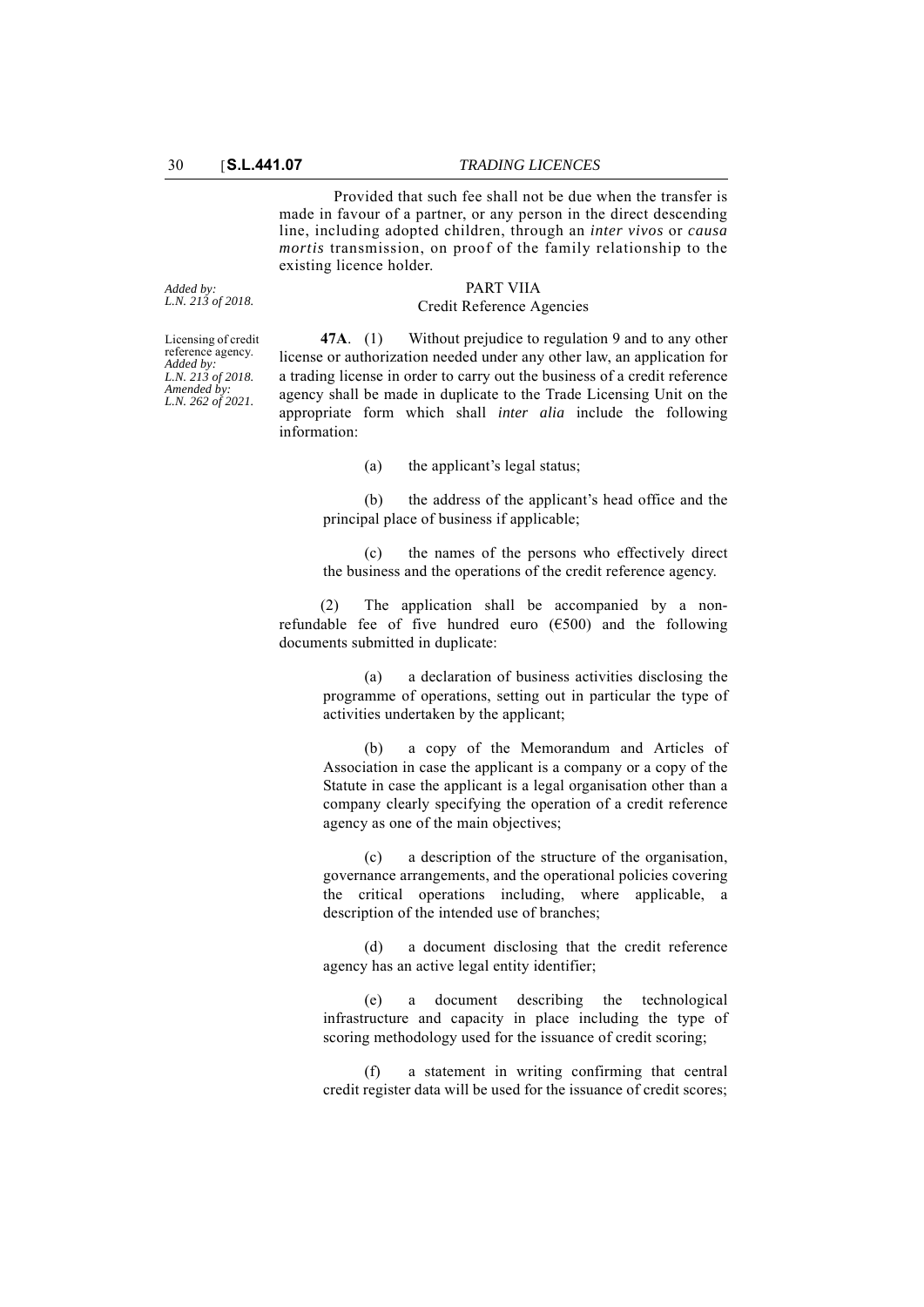(g) a document disclosing the statutory auditors or audit firms responsible to carry out the audit of the credit reference agency;

(h) if the credit reference agency is a company, a copy of the business model and a copy of the audit financial statements or consolidated financial statements of the last three (3) years, if applicable;

(i) if the credit reference agency is a legal organisation other than a company, a copy of the business model and a copy of the management accounts; and

(j) a copy of the financial statements showing that the credit reference agency has capital and reserves of not less than one hundred thousand euro (€100,000).

(3) The Trade Licensing Unit shall within five (5) working days from the date of receipt of two (2) copies of the application form and the accompanying documents in duplicate submit a copy of each to the Bank for assessment and opinion.

(4) Without prejudice to sub-regulation (1) of regulation 47A the Trade Licensing Unit of its own accord or at the recommendation of the Bank may require the applicant to submit further documentation and information for the issuance of a license.

(5) The Trade Licensing Unit in consultation with the Bank shall assess and determine the application.

(6) In the case of an application made in terms of this regulation an application can only be submitted by a company or a legal organization:

Provided that as from  $1<sup>st</sup>$  January 2022, an application for a trading licence in order to carry out the business of a credit reference agency can only be submitted by a company:

as a company in accordance with the Companies Act or equivalent Cap. 386. Provided further that a licence to carry out the business of a credit reference agency issued by the Trading Licensing Unit to a legal organisation other than a company before  $1<sup>st</sup>$  January 2022 shall be withdrawn where such a legal organisation does not register itself legislation of another member state of the European Economic Area by 30th June 2022 and inform the Trading Licences Unit in writing of the aforementioned change submitting proof thereof.

**47B.** (1) The Trade Licensing Unit shall, without delay, acknowledge receipt of an application and receipt of the applicable licence fee in writing to the applicant and shall specify the procedure under which a refusal by the Trade Licensing Unit to grant a licence may be appealed in terms of the Act and Part VI of these regulations:

Processing of credit reference agency application. *Added by: L.N. 213 of 2018.*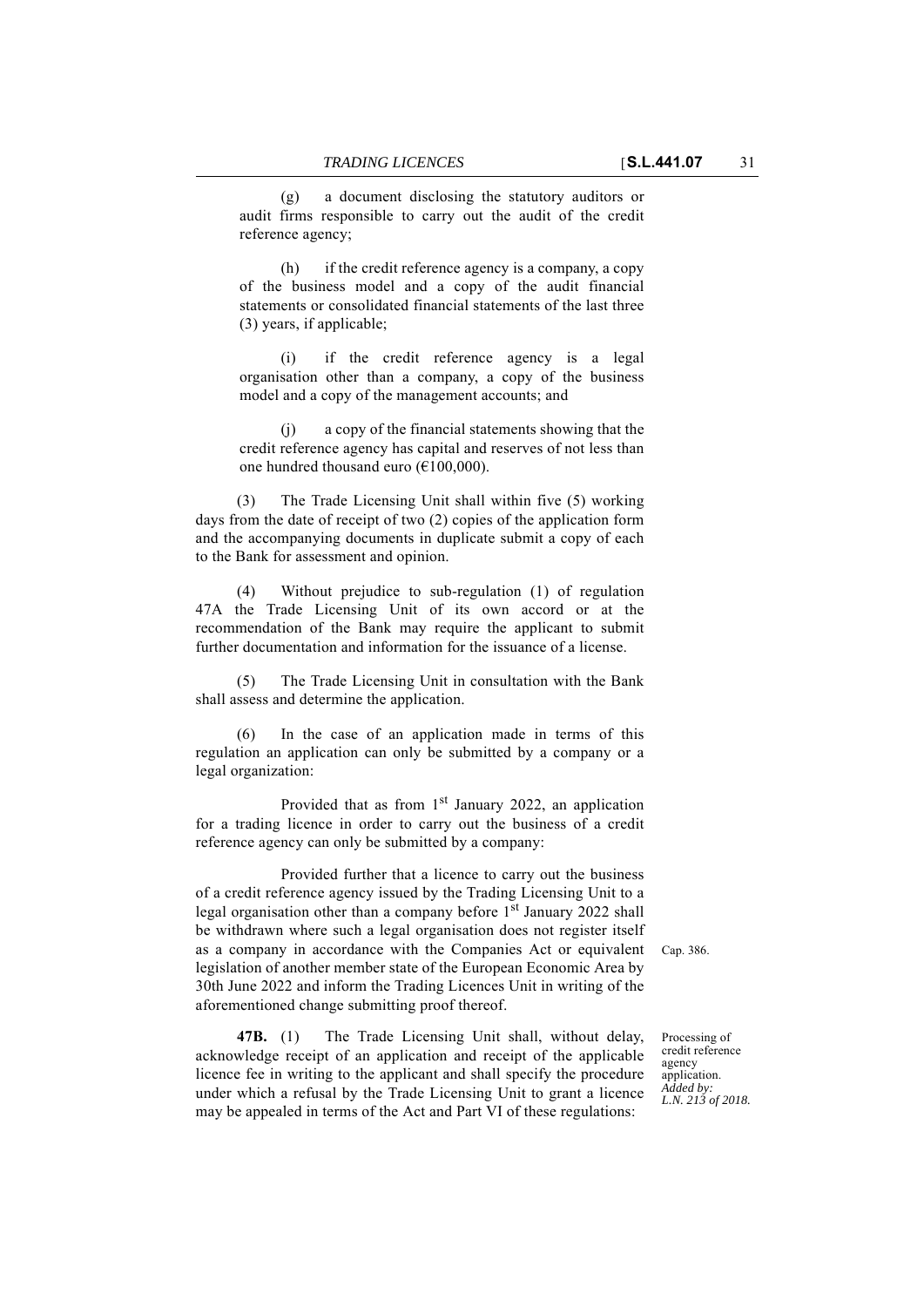Provided that an application form shall not be deemed to be complete unless the Trade Licensing Unit is in receipt of all the documentation required to be submitted together with the application form.

(2) The Bank shall within ten (10) working days of being informed by the Trade Licensing Unit about the receipt of an application:

(a) report to the Trade Licensing Unit whether the Bank is satisfied that the information and documentation submitted is complete; or

(b) in the case of incomplete information and, or documentation, indicate to the Trade Licensing Unit the additional information and, or documentation needed, in accordance with sub-regulation 3 of regulation 47A.

(3) The Bank shall give its recommendation for the issuance of a license or otherwise, to the Trade Licensing Unit within three (3) months from the date of receipt of a complete application:

Provided, that during the three (3) month period, the Bank may require further clarifications, additional information and documentation:

Provided further, that the three (3) month period may at the discretion of the Bank be extended for one period of not more than three (3) months. Such extension and the reasons therefore shall be notified to the Trade Licensing Unit who shall inform the applicant of the extension.

(4) An application for a licence is deemed to be determined by the Trade Licensing Unit in consultation with the Bank when:

(a) the Trade Licensing Unit in consultation with the Bank has decided to issue a licence without condition; or

(b) the Trade Licensing Unit in consultation with the Bank has decided to issue a licence subject to conditions it may deem appropriate:

Provided that, all such conditions shall be specified in writing.

(5) If a licence is issued, it is to be issued in the name of the credit reference agency, and by reference to the applicable code issued by the Trade Licensing Unit:

Provided that the licence so issued is non transferable:

Provided further the conditions contained in the Second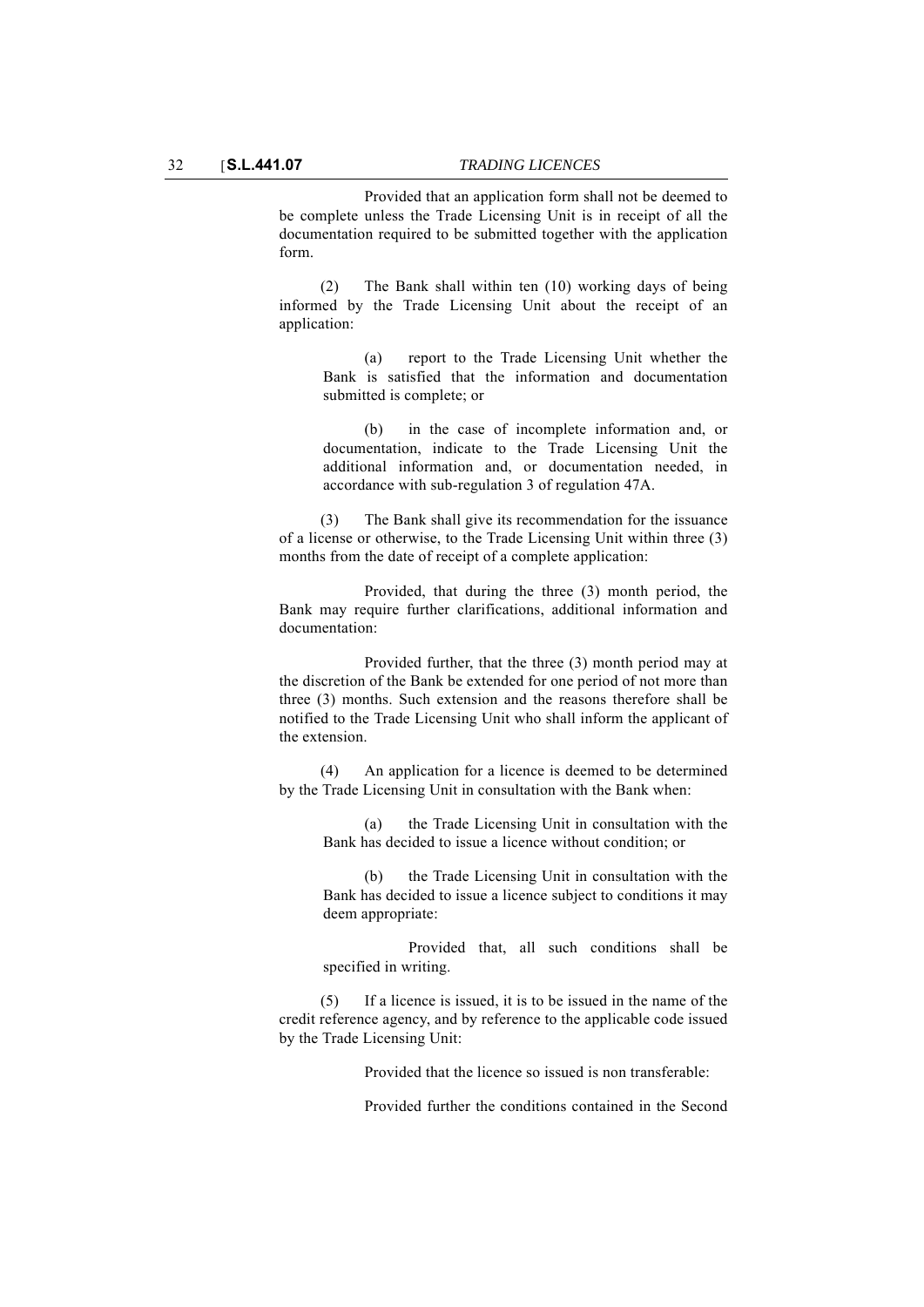Schedule shall not apply in the case of credit reference agencies.

**47C.** (1) The Trade Licensing Unit shall refuse the application on the recommendation of the Bank if it is not satisfied that:

Refusing of an application of a licence to a credit reference agency. *Added by: L.N. 213 of 2018.*

(a) all qualifying shareholders and all persons who will effectively direct the operation of the credit reference agency are suitable persons to ensure prudent management;

(b) the credit reference agency has a sound and prudent management, and has a robust governance arrangement, including a clear organisational structure;

there is in place an effective procedure to identify, handle and manage operational or security incidents to which the credit reference agency might be exposed to;

(d) there is in place an effective complaints procedure to investigate complaints from consumers arising out, or in connection with, any alleged infringement by the credit reference agency;

(e) there is in place a disposal procedure for the deletion of credit score, Central Credit Register data and credit information established to be inaccurate or ineligible;

(f) there is in place a indemnity insurance against any liability which the credit reference agency may incur for compensation in respect of any loss or damage which any person may suffer as a result of any negligent act, error or omission committed by the applicant in the carrying out of its business in a policy year in which that person is covered; or

(g) other requirements considered necessary in the particular circumstances, were not met.

(2) Without prejudice to sub-regulation (1) and regulation 47A, the Trade Licensing Unit, on the recommendation of the Bank, may refuse to issue the license if it deems fit.

(3) A decision to refuse the issuance of a license shall be accompanied with the reasons for such refusal.

(4) Any applicant who feels aggrieved by a decision of the Trade Licensing Unit may file an appeal to the Licensing Appeals Board in accordance with the Act and Part VI.

**47D.** Without prejudice to sub-regulation (6) of regulation 9, a license to carry out the business of a credit reference agency shall be deemed null *ab initio* if the pre-requisites of regulations 47A and 47C were not met by the applicant.

Nullification of licence. *Added by: L.N. 213 of 2018.*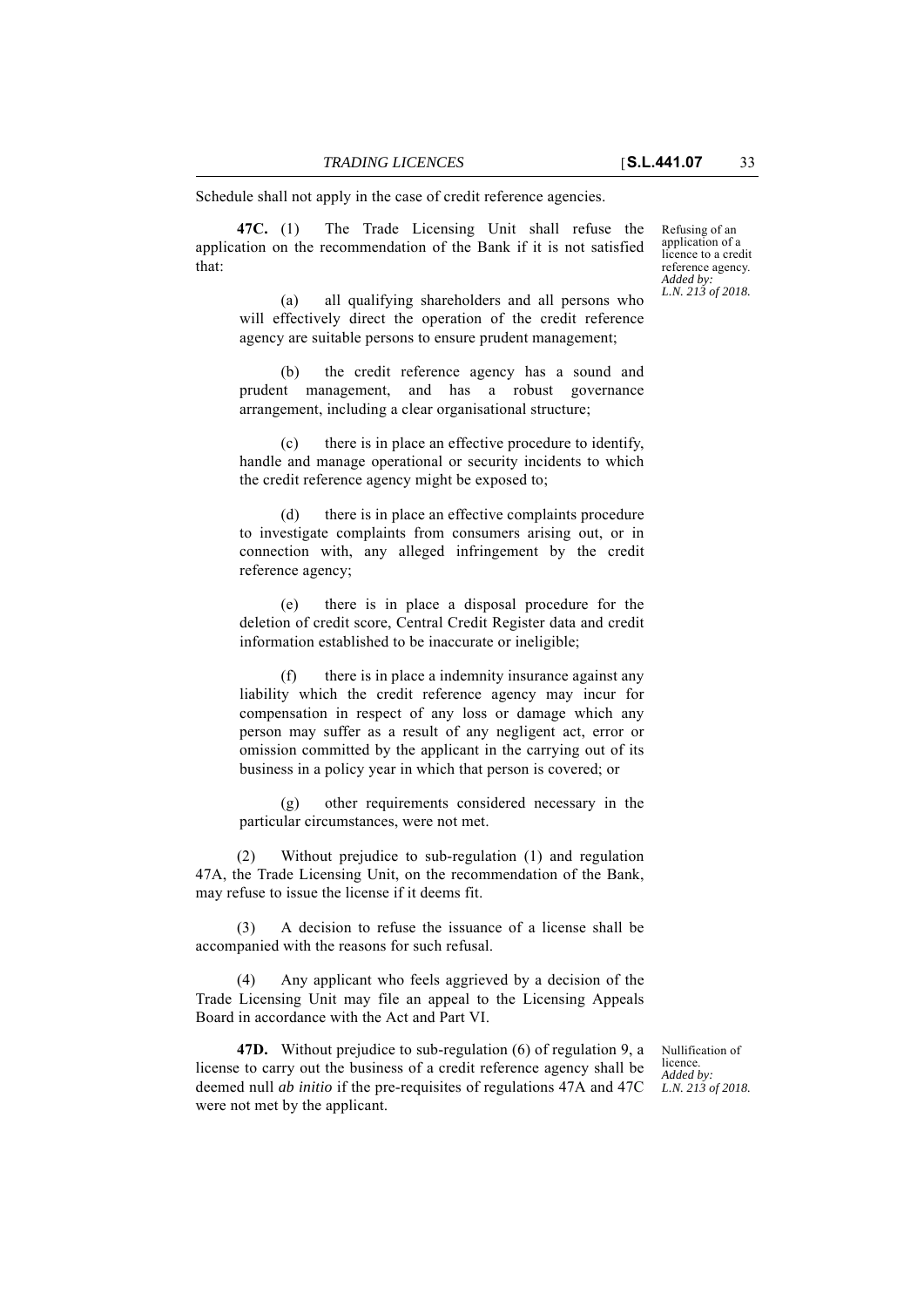Cancellation of license. *Added by: L.N. 213 of 2018. Amended by: L.N. 262 of 2021*

**47E.** (1) A license may be cancelled by the Trade Licensing Unit:

(a) where it becomes aware of proof of dissolution of said credit reference agency; or

(b) at the request of the credit reference agency or at the request of a person authorised to so act on its behalf. Such request shall be made on the appropriate form.

(2) The effective date of cancellation in the case of dissolution shall be the day following the date of dissolution of the credit reference agency.

(3) Without prejudice to sub-regulation (1) a licence to carry out the business as a credit reference agency can be suspended or cancelled by the Trade Licensing Unit on the recommendation of the Bank:

(a) when the credit reference agency does not commence the operation pursuant to the licence within twelve (12) months of its issue, or has ceased its operations for more than six (6) months; or

(b) when the credit reference agency no longer fulfils the conditions for the granting of a licence; or

(c) if it is considered that, by reason of the manner in which the credit reference agency is conducting its affairs, would constitute a breach of personal data pertaining to data subjects or a breach in operations as stipulated in the CBM Directive No 15; or

(d) if it is considered that, the credit reference agency has failed to satisfy any of its obligations or any of the provisions arising under these regulations, the CBM Directive No 15 or under the provisions of any other law; or

(e) if the board of directors, any of the ultimate shareholders, or any of the administrators have been found guilty of negligence, irregularity or misconduct; or

(f) when the credit reference agency does not abide with the requirements and obligations issued by the Bank, as the supervisory authority, from time to time; or

(g) if the capital and reserves is less than hundred thousand euro ( $E100,000$ ); or

(h) if the credit reference agency conducts any other business which could give rise to a conflict of interest with the task of the issuance of a credit score;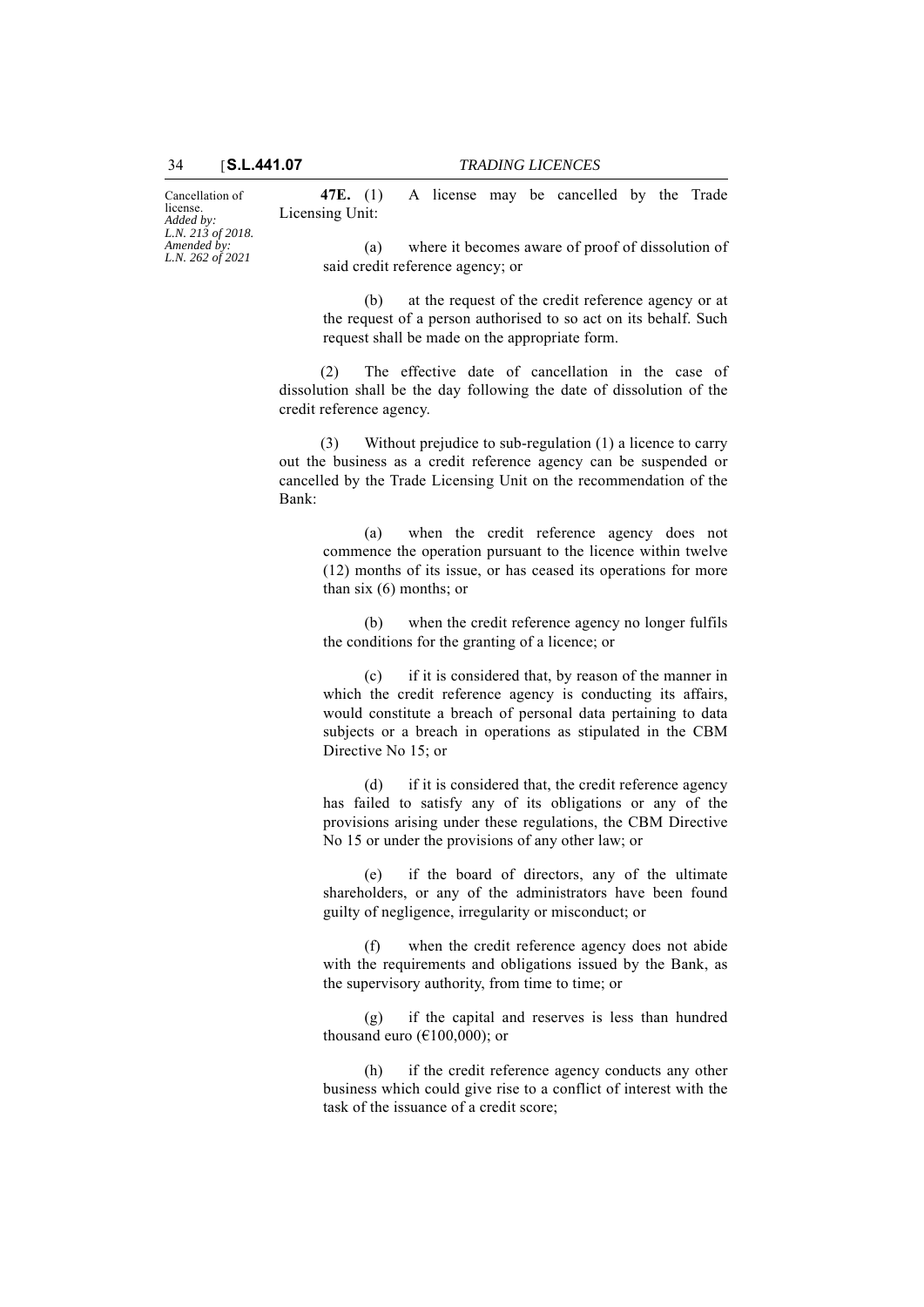(i) if the Central Credit Register data is being used for any purpose other than for the issuance of a credit score;

Provided that in the case of suspension or cancellation of the license, no refund of fees will be affected by Trade Licensing Unit.

(5) The Trade Licensing Unit, on the recommendation of the Bank, may:

(a) require the removal of any director, manager, administrator, trustee or principal officer;

(b) impose other restrictions as the Bank, as the supervisory authority, may stipulate form time to time.

(6) A company or legal organisation other than a company which has its licence suspended or cancelled shall cease to act as a licensed credit reference agency from the date on which the suspension or cancellation takes effect:

Provided that the suspension shall cease to take effect when the Bank informs the Trading Licensing Unit that the credit reference agency has abided with the requirements issued by the Bank.

(7) The Trade Licensing Unit and the Bank shall publish a notice of suspension or cancellation of a licence on its website.

**47F.** (1) A licence to carry out the business of a credit reference agency shall be renewable every five (5) years upon a submission by the credit reference agency for a renewal. A charge for renewal of the licence will be issued by the Trade Licensing Unit, following the recommendation of the Bank:

Provided that the fee of five hundred euro ( $\epsilon$ 500) shall be paid within thirty (30) working days of the charge being issued.

(2) Where the renewal fee payable under sub-regulation (1) is not paid within thirty (30) days, the Trading Licensing Unit shall upon the lapse of such time, notify the credit reference agency of such failure and impose a late payment fee of one hundred euro  $(6100)$ .

(3) Should the renewal fee payable under sub-regulation (1) and the late-payment fee under sub-regulation (2) of this regulation not be paid within one hundred and fifty (150) days from when such fee becomes due, the license to carry out the business of a credit reference agency shall be cancelled.

**47G.** (1) A license holder shall provide the Trade Licensing Unit, and the Bank and any other person authorised in that behalf, all information and documentation as may be appropriately required in relation to the commercial activity licensed under these regulations.

Right for information and inspection. *Added by: L.N. 213 of 2018.*

Validity of licence. *Added by: L.N. 213 of 2018. Substituted by: L.N. 262 of 2021.*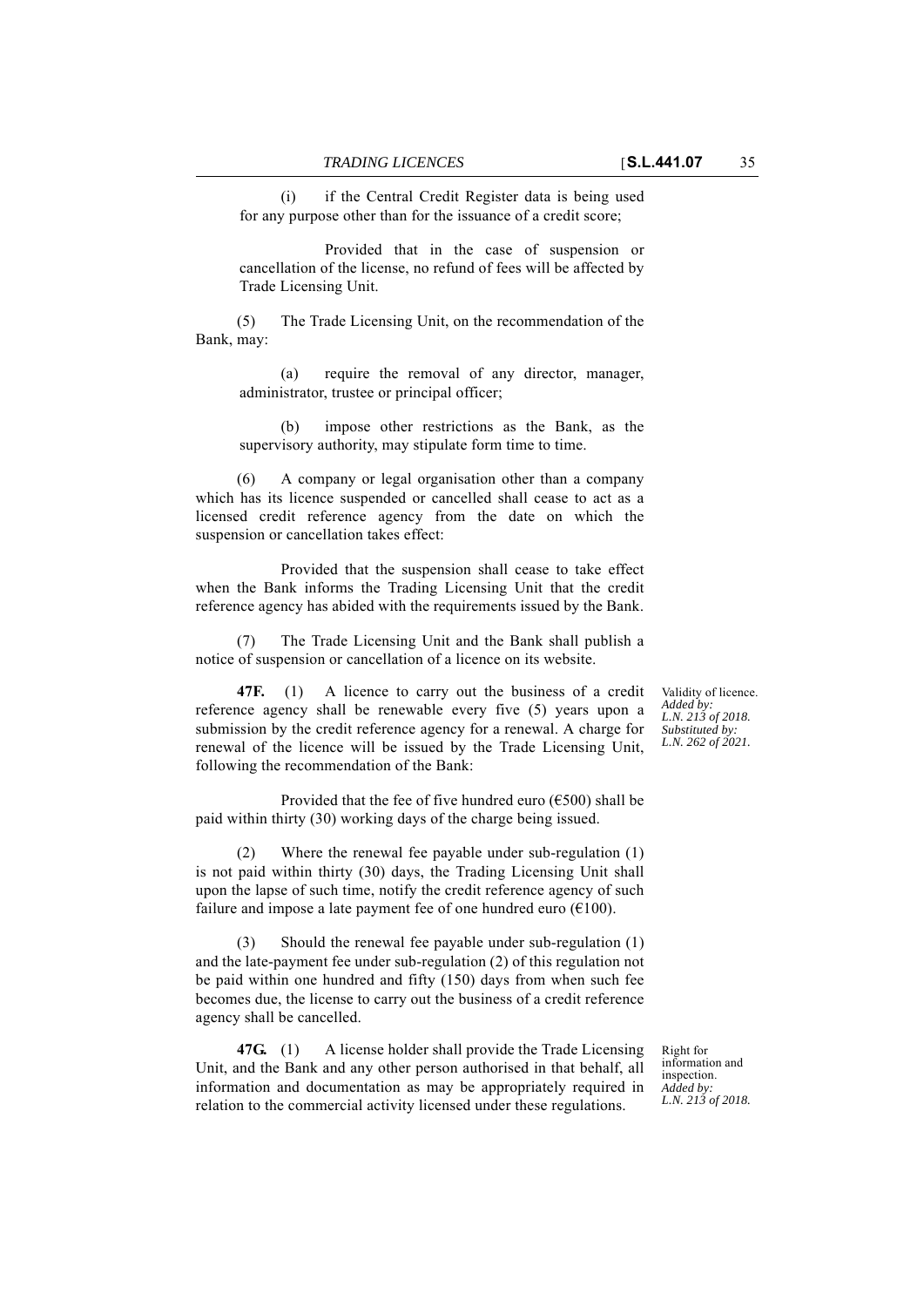(2) The Trade Licensing Unit, and any other person so authorised as aforesaid shall have the right to enter, with the assistance of the Police, and inspect any premises related to a commercial activity, and require additional documentation:

Provided that, the Bank, as a supervisory authority, has the right to enter the premises and inspect any information or documentation as may be necessary related to the commercial activity of a credit reference agency, without the assistance of the Police.

Compliance date. *Added by: L.N. 213 of 2018.*

**47H.** A company or a legal organisation operating as a credit reference agency shall ensure conformity with the requirements within six (6) months from the day of the coming into force of these regulations. If a company or a legal organisation does not comply with the requirements of these regulations, it shall be prohibited from carrying out the business of a credit reference agency

#### PART VIII

#### Dealers in Precious Metals and Stones

**48.** Without prejudice to regulation 9 and to any other licence or authorization needed under any other law, no person shall carry on the business of a dealer in precious metals and stones after 1st January 2021 unless he is the holder of a licence issued under these regulations:

Provided that any person who was registered with the VAT department up to and including 1st January, 2021 as performing any of the operations listed under the definition of dealer in precious metals and stones under these regulations:

- (*a*) may continue to do so until said date without the need of a trading licence;
- (*b*) shall be deemed to have been issued a licence as from 1<sup>st</sup> January 2021 unless that person had informed the Trade Licensing Unit that he is not willing to be so deemed and that he will not be continuing operating as a dealer;
- (*c*) shall be deemed to have given consent to have a licence number, the name of the licence holder and the nature of the commercial activity published as per regulation 12;
- (*d*) shall be bound by the conditions of these regulations as from 1<sup>st</sup> January 2021.

**49.** (1)An application for a trading licence in order to carry out the business of a dealer in precious metals and stones shall be made to the Trade Licensing Unit on the appropriate form which shall *inter alia* include the following information:

- (*a*) an indication whether the applicant is a sole trader or a commercial partnership;
- (*b*) the address of the applicant's head office and the principal place of business if applicable;
- (*c*) the names of the persons who effectively direct the

*Added by: L.N. 261 of 2020.*

Obligation licensing of dealers.

Licensing application.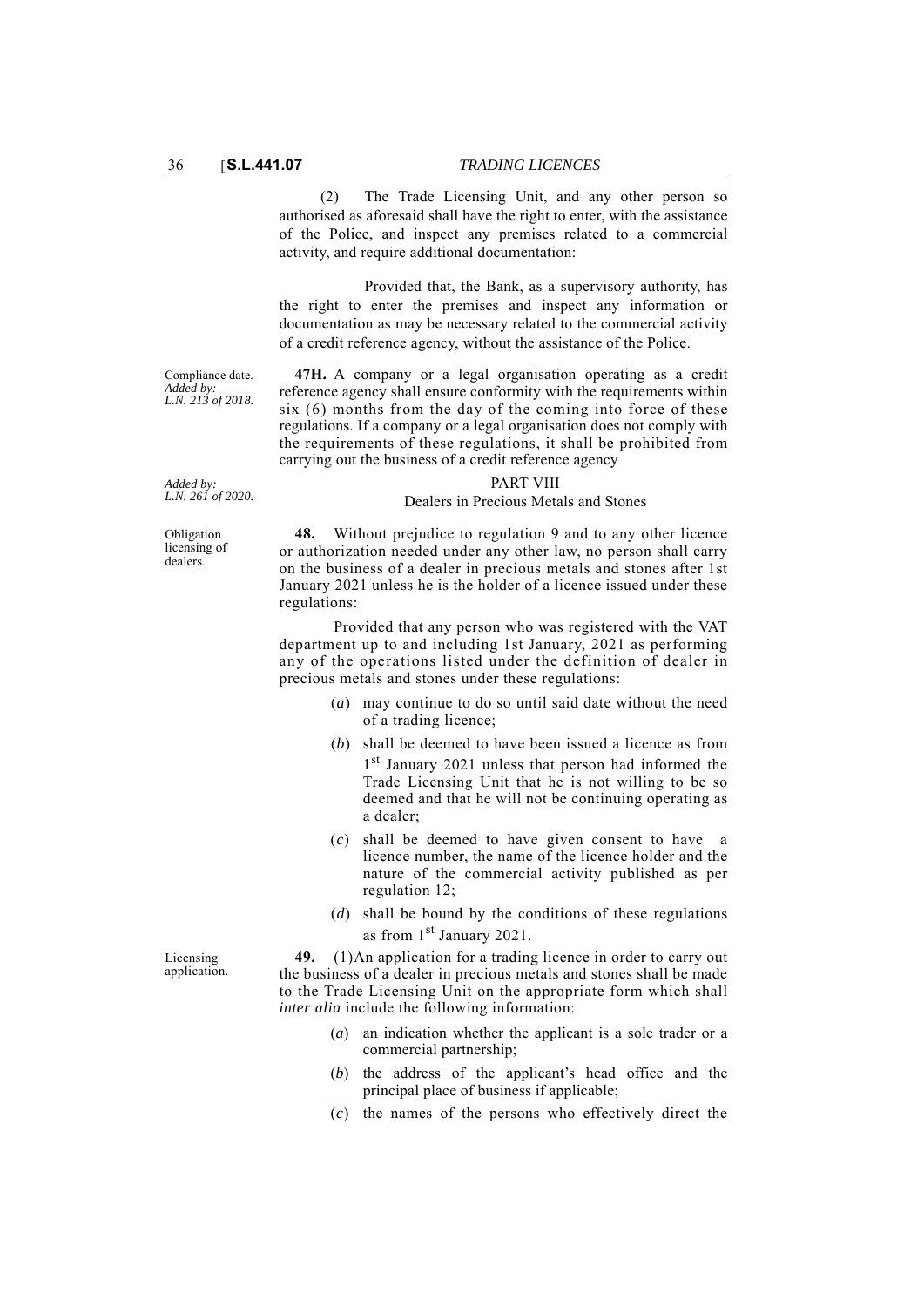business and operations and in the case of sole traders also the names of the owners;

(*d*) the business activity in respect of which the application is being applied for.

(2) Where the business is a commercial partnership the form shall also include:

- (*a*) the official full name and registration number of the commercial partnership;
- (*b*) the date of incorporation or registration of the commercial partnership;
- (*c*) the registered address or principal place of business of the commercial partnership;
- (*d*) the names and identity reference numbers of all directors, partners, the company secretary and beneficial owners of the commercial partnership.

(3) The application shall be accompanied by the following documents:

- (*a*) a police certificate, issued not more than one (1) month before the date of filing of the application, of the persons who effectively direct the business, of the owner or owners of the business and as applicable of all directors, partners, the company secretary and beneficial owners; and
- (*b*) a document issued by the statutory auditors or audit firms responsible to carry out the audit of the operation in question indicating such responsibility.

(4) Without prejudice to the above sub-regulations, the Trade Licensing Unit may require the applicant to submit further documentation and information.

(5) An application form shall not be deemed to be complete unless the Trade Licensing Unit is in receipt of all the documentation required to be submitted together with the application form.

**50.** For a person to be eligible for a licence under this Part, that person must:

Eligibility criteria.

- (*a*) be over eighteen (18) years old;
- (*b*) not have been convicted by any competent court or tribunal in or outside Malta, of any offence punishable by deprivation of liberty or a detention order for a maximum of more than one (1) year or, in the case of jurisdictions that have a minimum threshold for offences in their legal systems, any offence punishable by deprivation of liberty or a detention order for a minimum of more than six (6) months, other than involuntary homicide or other crime against the person excusable in terms of the Criminal Code; and
- (*c*) is, in the opinion of the Trade Licensing Unit, a fit and proper person to carry on the business of a dealer in

Cap. 9.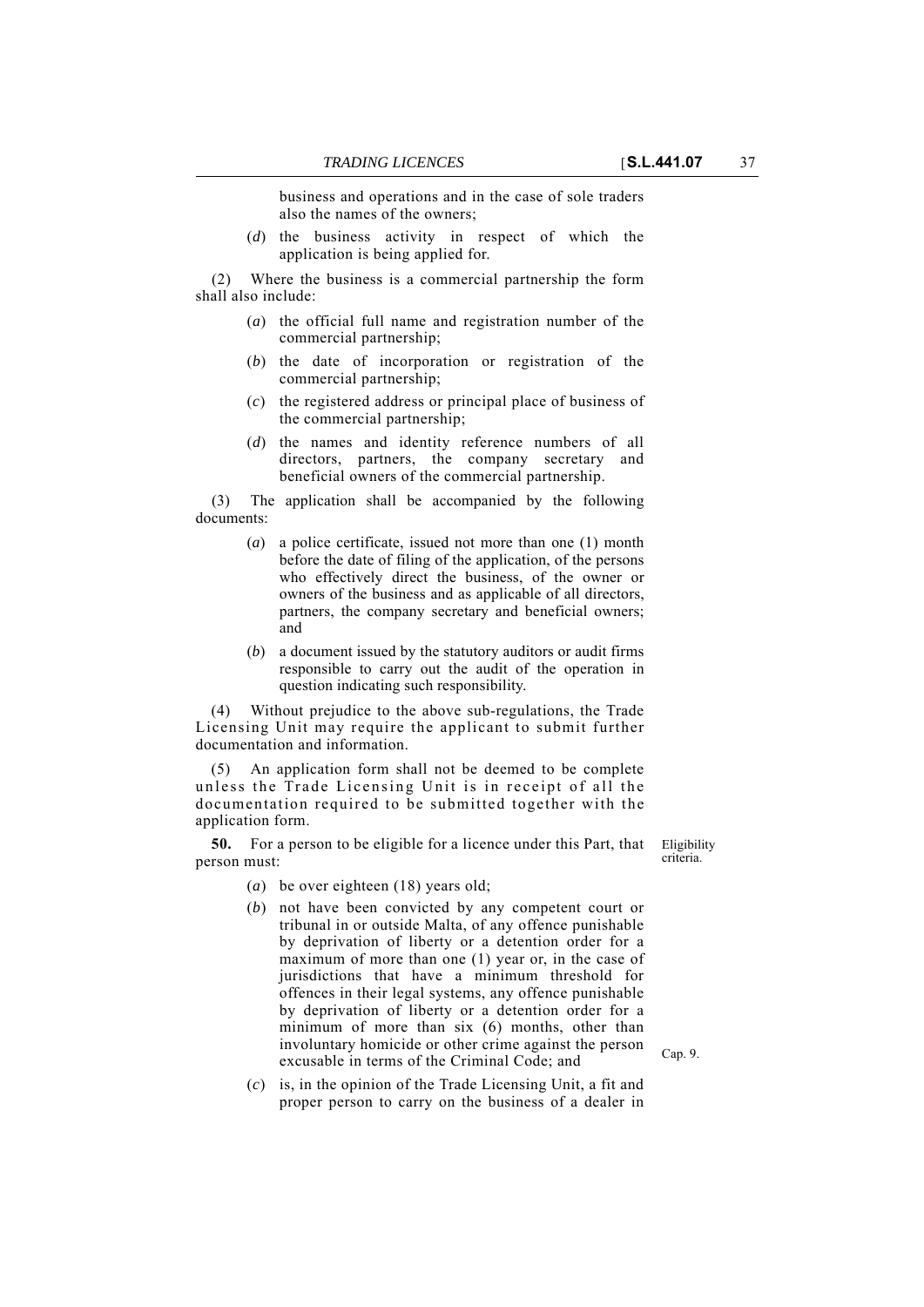precious metals and stone, after the Trade Licensing Unit considered the person's conduct and repute, and the interests of the public:

Provided that for a commercial partnership to be eligible for a licence under these regulations, the directors, partners, secretary and beneficial owners must satisfy the eligibility criteria under paragraphs (b) and (c).

Processing of application.

**51.** (1) The Trade Licensing Unit shall, without delay, acknowledge receipt of an application and receipt of the applicable licence fee in writing to the applicant and shall specify the procedure under which a refusal by the Trade Licensing Unit to grant a licence may be appealed in terms of the Act and regulations.

(2) The Trade Licensing Unit shall within three (3) working days from the date of receipt of the application form with all the obligatory information and the accompanying documents, forward relevant details which may include copy of application forms and accompanying documents to any entity it deems fit, for assessment and opinion.

(3) Without prejudice to regulation 49, the Trade Licensing Unit, may at any time before it takes a decision on the issuance of a licence, require the applicant to submit further documentation and information.

(4) An entity contacted by the Trade Licensing Unit for opinion and assessment shall, provide all information requested to the Trade Licensing Unit within twenty (20) working days from the date of receipt of a complete application:

Provided that during the twenty (20) working day period, the said entity may require further clarifications, additional information and documentation in which case the twenty (20) working days shall run from when said information and documentation is provided to said entity:

Provided further that the twenty (20) working day period may at upon request of the entity be extended for one period of not more than twenty (20) working days. Such extension shall be notified to the Trade Licensing Unit before the expiry of the first twenty (20) day period.

(5) If the entity contacted by the Trade Licensing Unit for opinion and assessment does not reply within the periods a stipulated above, it will be deemed to have no relevant information or advice in relation to the application of a dealer.

- (6) The Trade Licensing Unit may:
	- (*a*) issue the licence subject to any conditions it may deem fit; or
	- (*b*) refuse the application for a licence:

Provided that when any licences are issued subject to conditions, all such conditions shall be specified in writing and shall form an integral part of the licence.

(7) The Trade Licensing Unit may from time to time, vary or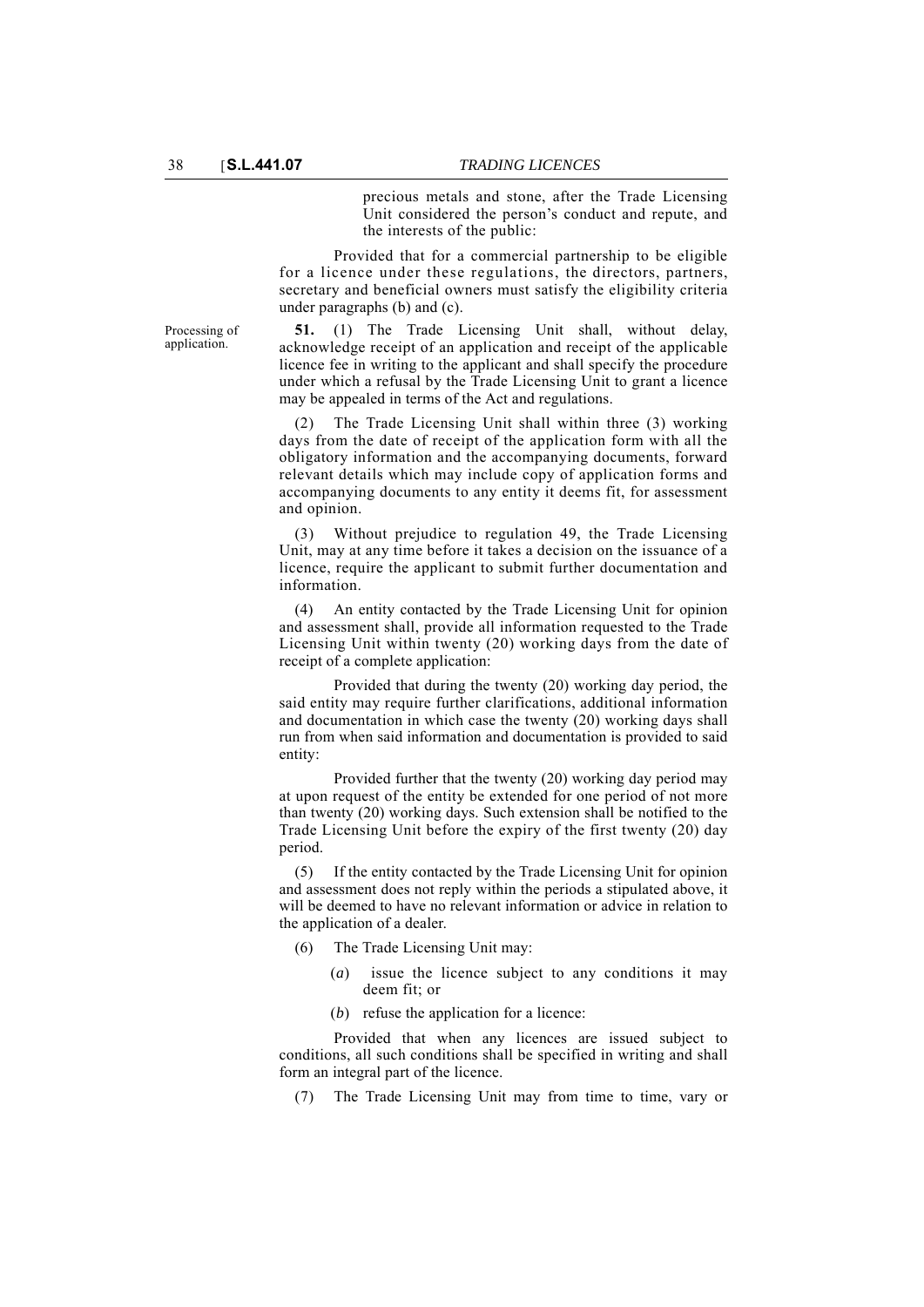revoke any conditions so imposed or may impose new conditions:

Provided that the Trade Licensing Unit before varying or revoking any conditions or adding new ones shall notify the licence holder of its intention and request him to make any submissions within twenty (20) working days:

Provided further that after said period of twenty (20) days, the Trade Licensing Unit shall decide whether or not to proceed with its intended action taking into consideration any submissions it may have received from the licence holder.

The provisions in sub-regulation (6) shall apply in case of renewals of a licence.

If a licence is issued, it is to be issued by reference to the applicable code issued by the Trade Licensing Unit:

- (*a*) in the name of the owner or owners of the business listed in the application form where the business is not owned by company;
- (*b*) in the name of the commercial partnership where the business is to be carried out by a commercial partnership:

Provided that a licence once so issued is non-transferable.

**52.** (1)The Trade Licensing Unit shall refuse the application or a renewal of licence if it is not satisfied that the person on whom the trading licence or renewal thereof is to be issued and, where that person is a commercial partnership, the directors, partners, company secretary and beneficial owners thereof fulfil the eligibility criteria envisaged under regulation 50.

(2) The Trade Licensing Unit may also refuse the application on the basis of other matters or non compliance with other requirements which may be considered necessary in the particular circumstances.

(3) A decision to refuse the issue of a licence shall be accompanied with the reasons for such refusal:

Provided that for reasons of public safety and public security, the Trade Licensing Unit may not give any reasons for refusal.

Any applicant who feels aggrieved by a decision of the Trade Licensing Unit may file an appeal to the Licensing Appeals Board in accordance with the Act and relevant provisions of the regulations.

(1)An application shall be deemed to be invalid:

- (*a*) when it does not contain the name and contact details of the applicant;
- (*b*) when it does not include, or is not accompanied by the information and documentation envisaged under subregulations (1) to (3) of regulation 49;
- (*c*) when the applicant does not within sixty (60) working days provide any requested information or documents to the Trade Licensing Unit:

When application is deemed invalid.

Refusing of an application for a licence.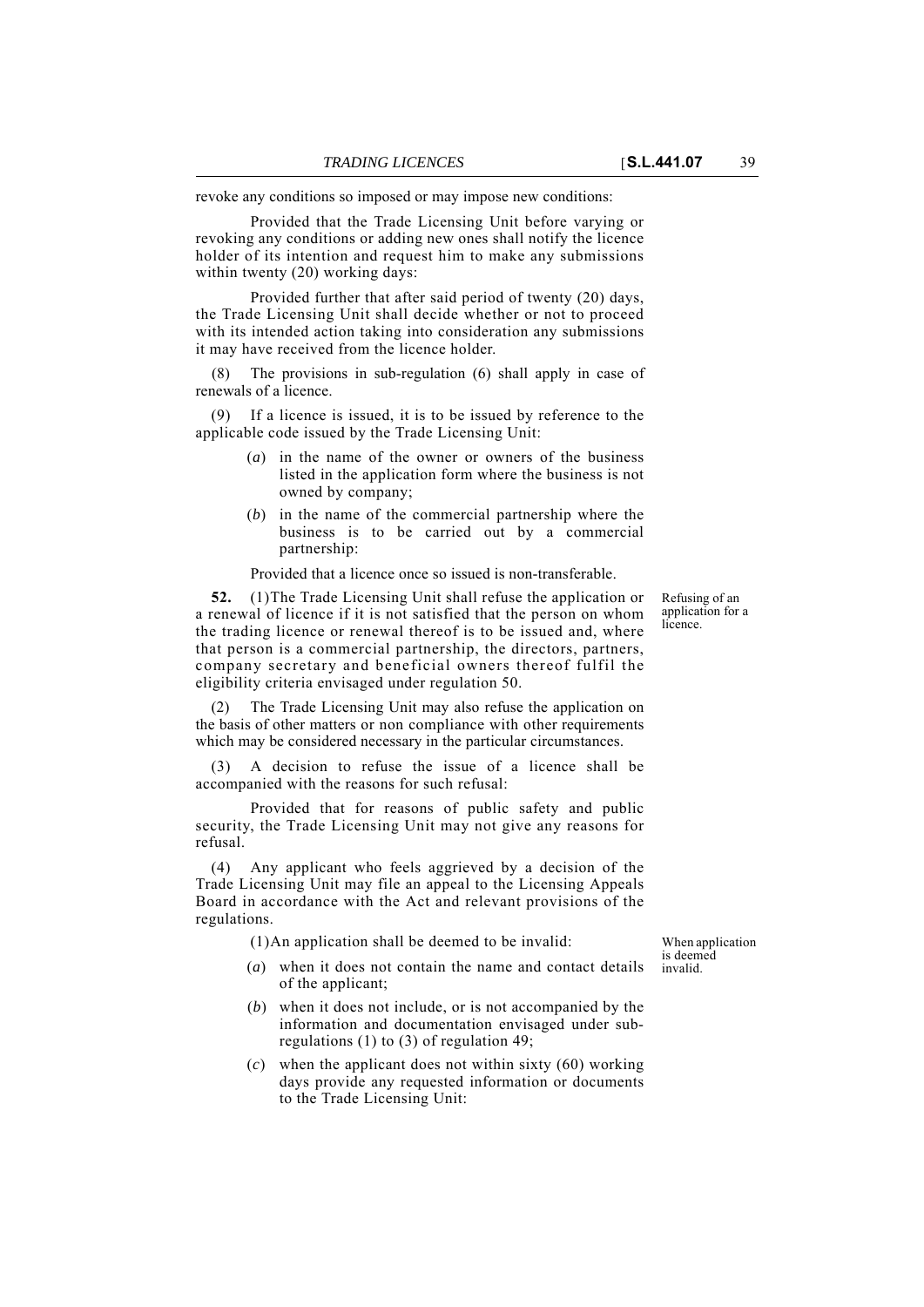Provided that before the expiry of the sixty (60) working days, an applicant may request an extension for another sixty (60) days.

(2) When an extension is requested by the applicant, the application shall be deemed invalid after the expiry of the extended period of sixty (60) days.

licence.

**54.** Without prejudice to sub-regulation (6) of regulation 9, a licence to carry out the business of dealer under this Part shall be deemed null *ab initio* if the pre-requisites of regulations 49, 50 and 52 were not met by the applicant.

**55.** (1)A licence may be cancelled under this Part by the Trade Licensing Unit:

- (*a*) where it becomes aware of proof of dissolution of the business operation in respect of which the licence was issued; or
- (*b*) at the request of the person on whom the licence was issued or at the request of a person authorised to so act on its behalf. Such request shall be made on the appropriate form.

(2) The effective date of cancellation in the case of dissolution shall be the day following the date of dissolution of the business operation in question.

Without prejudice to sub-regulation  $(1)$ , a licence to carry out the business of a dealer in precious metals and stones may be suspended or cancelled by the Trade Licensing Unit:

- (*a*) when the commercial activity does not commence the operation pursuant to the licence within twelve (12) months of its issue, or has ceased its operations for more than six (6) months; or
- (*b*) when the commercial activity no longer fulfils the conditions for the granting of a licence including the eligibility criteria envisaged under regulation 50; or
- (*c*) if in the opinion of the Trade Licensing Unit, the manner in which the commercial activity is conducted, is in breach of any legal obligations; or
- (*d*) where the Trade Licensing Unit is informed by the Financial Intelligence Analysis Unit that a licensed dealer in precious metals or stones has seriously, repeatedly or systematically failed to satisfy its obligations under the Prevention of Money Laundering Act or the Prevention of Money Laundering and Funding of Terrorism Regulations; or
- (*e*) if any director, partner, company secretary, or beneficial owner of a licensed dealer in precious metals and stones has been found guilty of irregularity or misconduct.

(4) In the event that a licence is suspended or cancelled, no refund of fees will be affected by Trade Licensing Unit.

(5) The Trade Licensing Unit, may lift a suspension subject to the:

Cap. 373. S.L. 373. 01.

Nullification of

Cancellation of licence.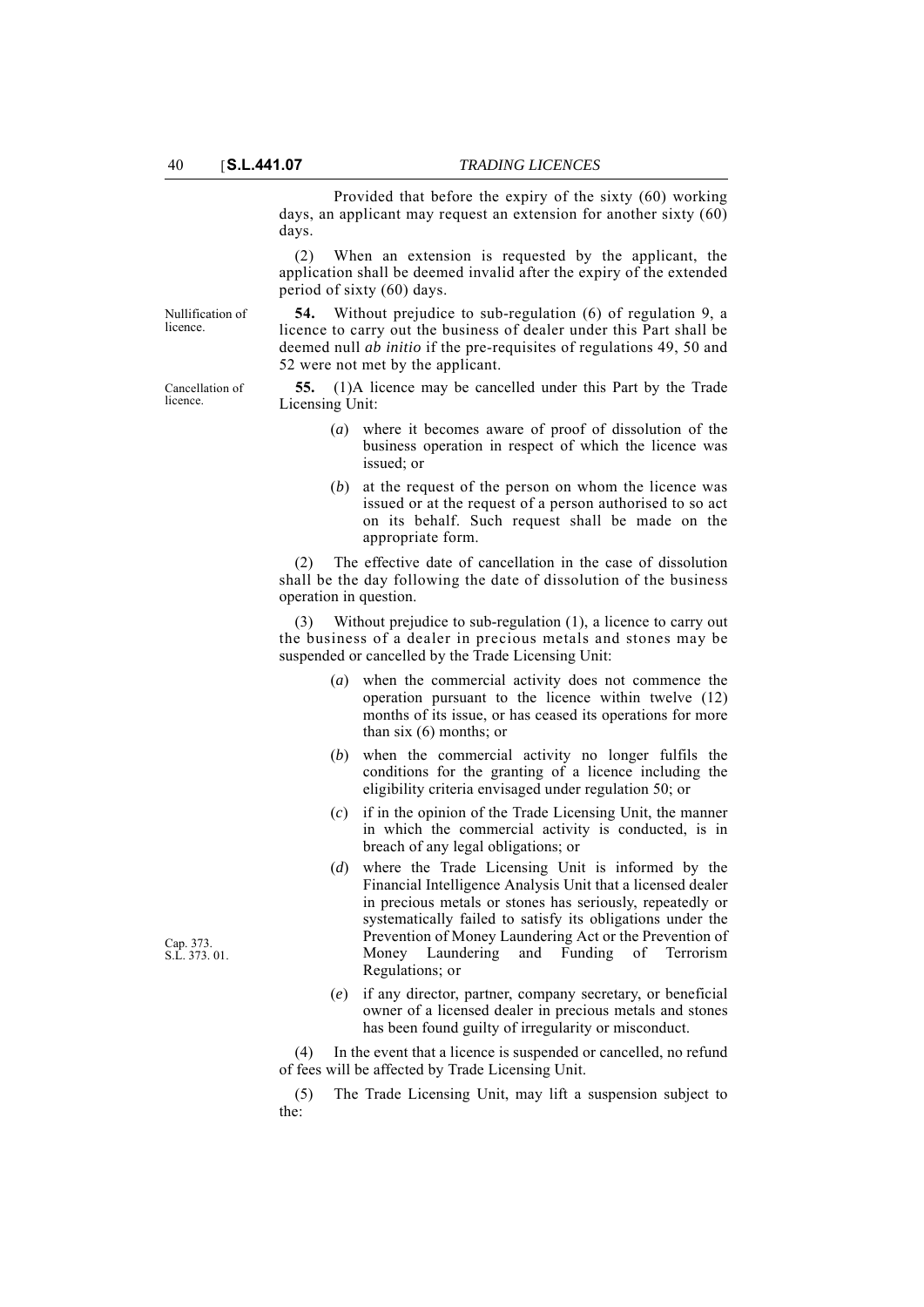(*b*) provision of proof of compliance with any obligation or restriction imposed.

(6) A dealer in precious metals or stones which has his licence suspended or cancelled shall cease to act in that capacity from the date on which the suspension or cancellation takes effect:

Provided that the suspension shall cease to have effect from the date when the Trade Licensing Unit notifies the dealer in writing that it is satisfied that the dealer has abided with the obligations or restrictions imposed.

(7) The Trade Licensing Unit shall publish a notice of suspension or cancellation of a licence and a notice of the lifting of a suspension of a licence on its website.

**56.** (1)A licence to carry out the business of a dealer in precious metals and stones shall be renewable every three (3) years upon a submission by said dealer for renewal:

Provided that in the case of those Dealers in Precious Metals and Stones who are deemed to have been licensed as from 1<sup>st</sup> January 2021, in terms of regulation 48, may at any time after January 2021 be required by the Trade Licensing Unit to provide it with all the details and documentation which must be provided when applying for a new licence:

Provided further that if the Trade Licensing Unit considers that the dealer is not in compliance with the eligibility criteria envisaged under regulation 50, the Trade Licensing Unit shall cancel or suspend the licence as it deems appropriate.

An application for the renewal of a licence may be made to the Trade Licensing Unit not earlier than three (3) months preceding the date of the expiry of the licence.

A dealer may not continue operating as a dealer unless he submits an application for renewal and the licence is renewed.

**57.** In the case of a commercial partnership the dealer shall Changes. when there is any change in to the composition of directors, partners or beneficial owners, inform the Trade Licensing Unit within thirty (30) working days of such change.

#### PART IX

## Offences and Penalties

**58.** Any person who contravenes any of the provisions of these regulations shall be guilty of an offence and shall, on conviction be liable to the same penalties established under article 18 and article 20 of the Act.

**59.** For the purposes of article 19 of the Act, the penalty that the Trade Licensing Unit may demand in relation to any offence against the provisions of the Act and of these regulations shall be one hundred and sixteen euro  $(£116)$ .

Validity of licence.

*Amended by: L.N. 261 of 2020.*

Offences and penalties. *Renumbered by: L.N. 261 of 2020.*

Special proceedings. *Renumbered by: L.N. 261 of 2020.*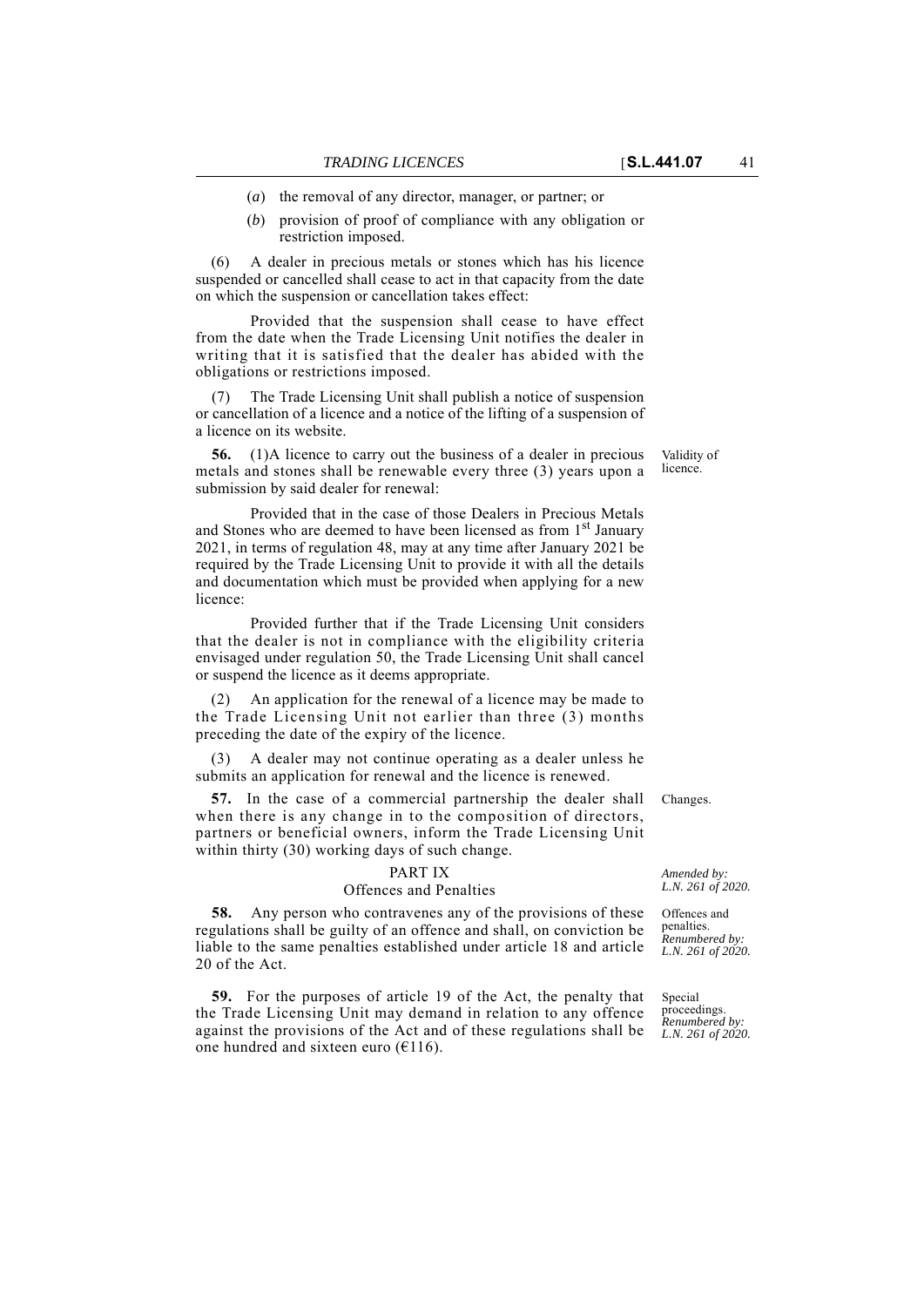42 [**S.L.441.07** *TRADING LICENCES*

Saving. *Renumbered by: L.N. 261 of 2020.*

**60.** Trading licences issued, under the Trading Licences Regulations, 2006\*, prior to the coming into force of these regulations shall continue to be valid subject to the provisions of these regulations.

<sup>\*</sup>revoked by these regulations.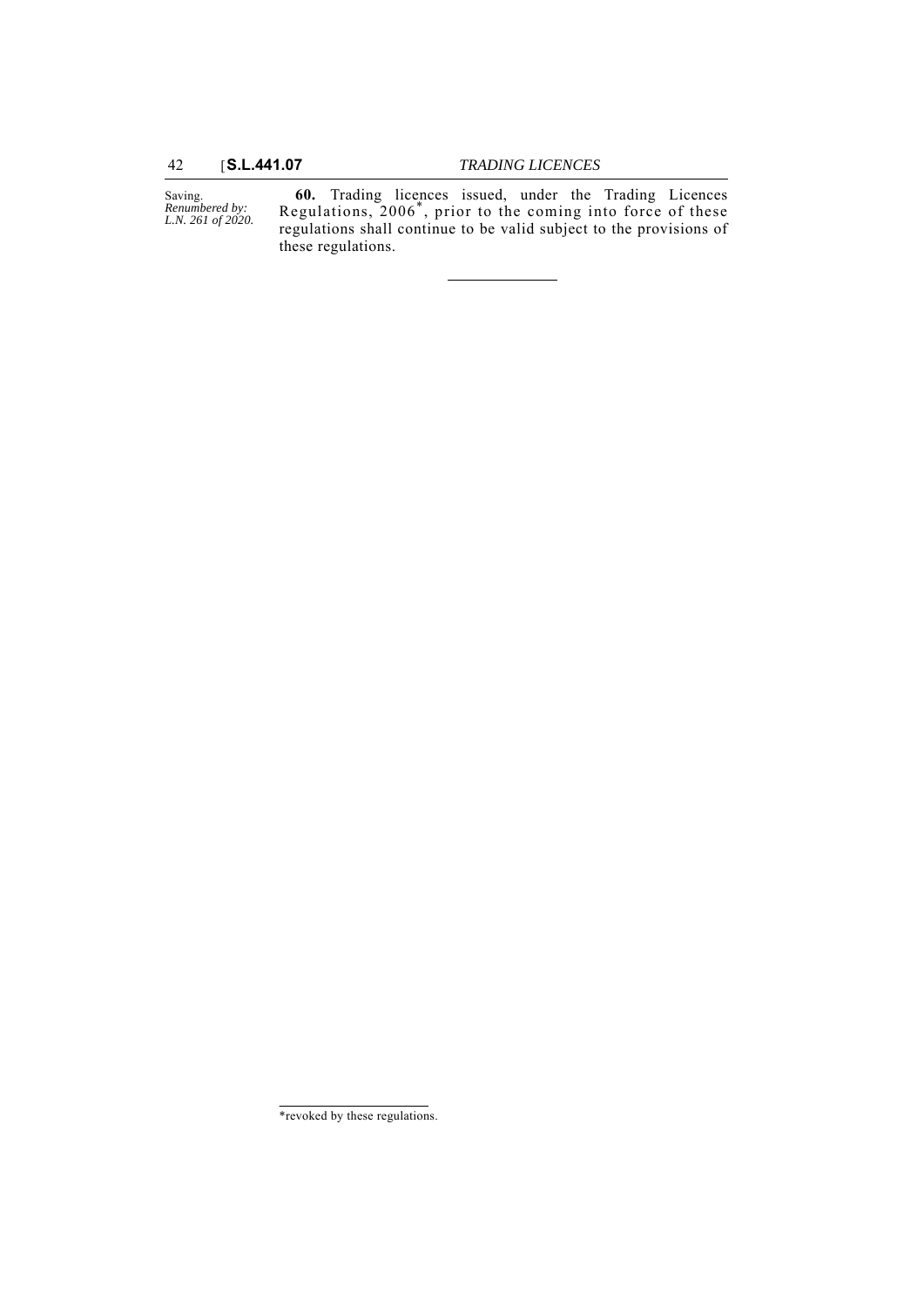#### *Amended by: L.N. 261 of 2020.* FIRST SCHEDULE Type Codes and Type of Commercial Activity

## FIRST SCHEDULE Type Codes and Type of Commercial Activity

## PART I

| Type Code | Commercial Activity                                                                                                                |
|-----------|------------------------------------------------------------------------------------------------------------------------------------|
| 15        | Manufacture of food products and beverages                                                                                         |
| 17        | Manufacture of textile and textile products                                                                                        |
| 18        | Manufacture of wearing apparel, dressing and dyeing of fur                                                                         |
| 19        | Tanning and dressing of leather, manufacture of luggage,<br>handbags, saddlery, harness and footwear                               |
| 20        | Manufacture of wood and of products of wood and cork, except<br>furniture; manufacture of articles of straw and plaiting materials |
| 21        | Manufacture of pulp, paper and paper products                                                                                      |
| 22        | Publishing, printing and reproduction of recorded media                                                                            |
| 24        | Manufacture of chemicals and chemical products excluding the<br>manufacture of pharmaceuticals                                     |
| 25        | Manufacture of rubber and plastic products                                                                                         |
| 26        | Manufacture of other non-metallic mineral products                                                                                 |
| 27        | Manufacture of base metal                                                                                                          |
| 28        | Manufacture of fabricated metal products, except machinery and<br>equipment                                                        |
| 29        | Manufacture of machinery and equipment<br>excluding<br>the<br>manufacture of weapons, arms and ammunition                          |
| 30        | Manufacture of office machinery and computers                                                                                      |
| 31        | Manufacture of electrical machinery and apparatus not elsewhere<br>classified                                                      |
| 32        | Manufacture of radio, television and communications equipment<br>and apparatus                                                     |
| 33        | Manufacture of medical precision and optical instruments,<br>watches and clocks                                                    |
| 34        | Manufacture of motor vehicles, trailers and semi-trailers                                                                          |
| 35        | Manufacture of other transport equipment                                                                                           |
| 36        | Manufacture of musical instruments                                                                                                 |
| 36.1      | Manufacture of furniture                                                                                                           |
| 36.2      | Deleted by Legal Notice 261 of 2020.                                                                                               |
| 36.4      | Manufacture of sports goods                                                                                                        |
|           |                                                                                                                                    |

36.5 Manufacture of games and toys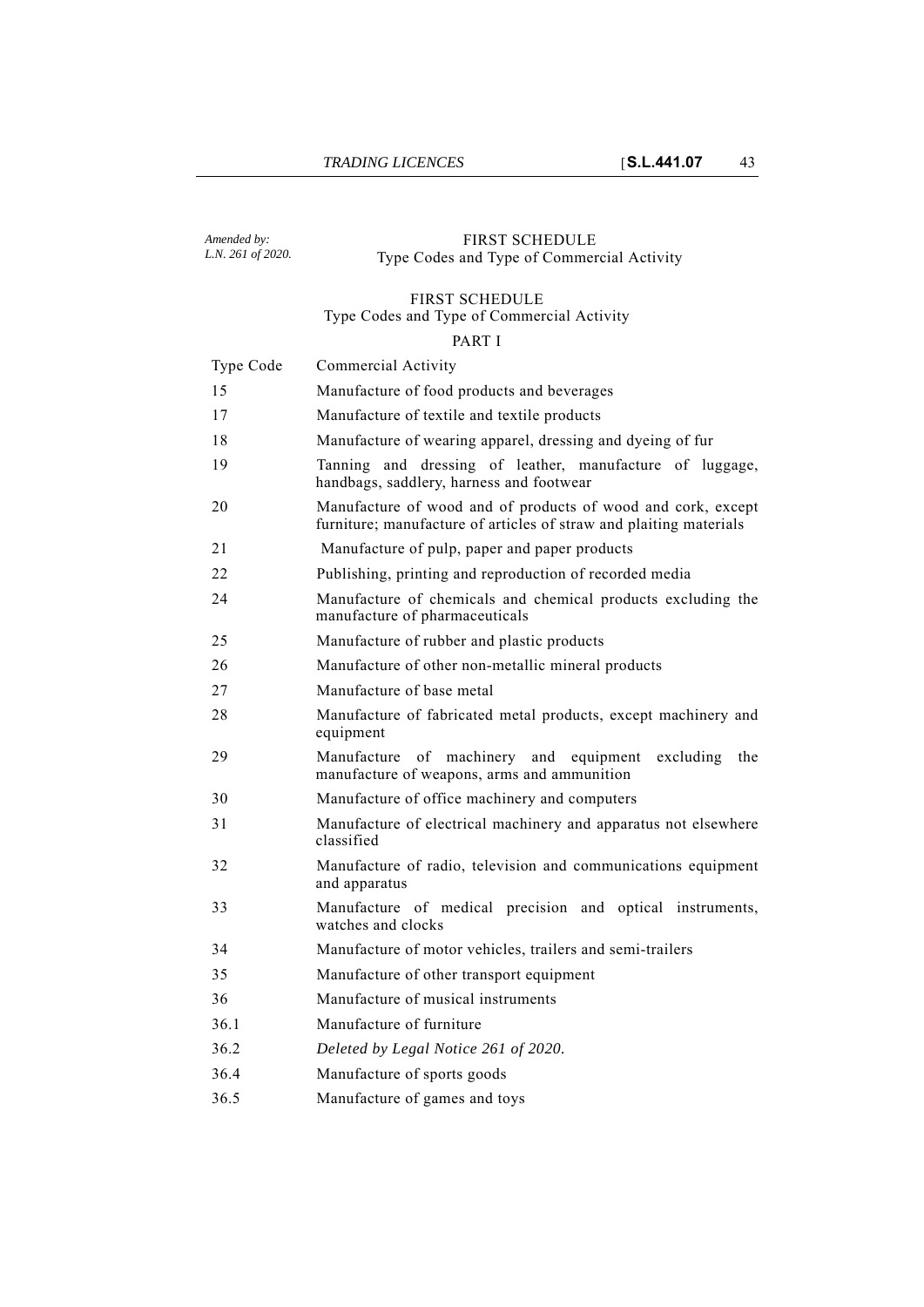| 44     | S.L.441.07 |                                                            | <i>TRADING LICENCES</i>                                                                                                                                                                                                                                                                                                                                     |
|--------|------------|------------------------------------------------------------|-------------------------------------------------------------------------------------------------------------------------------------------------------------------------------------------------------------------------------------------------------------------------------------------------------------------------------------------------------------|
| 36.6   |            |                                                            | Miscellaneous manufacturing activities not elsewhere classified                                                                                                                                                                                                                                                                                             |
| 37     |            | Recycling including scrap yards                            |                                                                                                                                                                                                                                                                                                                                                             |
| 45     |            | plant and machinery related with such services             | The offering of construction services or the renting of equipment,                                                                                                                                                                                                                                                                                          |
| 50.1   |            | Sale of motor vehicles and motorcycles                     |                                                                                                                                                                                                                                                                                                                                                             |
| 50.2   |            | Maintenance and repair of motor vehicles                   |                                                                                                                                                                                                                                                                                                                                                             |
| 50.3   |            | Sale of motor vehicles parts and accessories               |                                                                                                                                                                                                                                                                                                                                                             |
| 50.4   |            | accessories                                                | Sale, maintenance and repair of motorcycles and related parts and                                                                                                                                                                                                                                                                                           |
| 51.3   |            | Wholesale of food and beverages                            |                                                                                                                                                                                                                                                                                                                                                             |
| 51.4   |            |                                                            | Wholesale of household goods excluding pharmaceutical products                                                                                                                                                                                                                                                                                              |
| 51.5   |            | scrap                                                      | Wholesale of non-agricultural intermediate products, waste and                                                                                                                                                                                                                                                                                              |
| 51.8   |            | Wholesale of machinery, equipment and supplies             |                                                                                                                                                                                                                                                                                                                                                             |
| 51.9   |            | Other wholesale (excluding food and beverages)             |                                                                                                                                                                                                                                                                                                                                                             |
| 52.5   |            | Retail sale of second hand goods in stores                 |                                                                                                                                                                                                                                                                                                                                                             |
| 52.6   |            | through the internet                                       | Retail sale not in stores: retail sale via mail order houses or                                                                                                                                                                                                                                                                                             |
| 52.7   |            | Repair of personal and household goods                     |                                                                                                                                                                                                                                                                                                                                                             |
| 52.11  |            | tobacco predominating                                      | Retail sale in non-specialised stores with food, beverages and                                                                                                                                                                                                                                                                                              |
| 52.12  |            | not be predominant                                         | Retail sale in non-specialised stores in which food products should                                                                                                                                                                                                                                                                                         |
| 52.21  |            | and vegetables                                             | Retail sale of food in specialised stores selling predominantly fruit                                                                                                                                                                                                                                                                                       |
| 52.22  |            | meat and meat products                                     | Retail sale of food in specialised stores selling predominantly                                                                                                                                                                                                                                                                                             |
| 52.23  |            | crustaceans and molluscs                                   | Retail sale of food in specialised stores selling predominantly fish,                                                                                                                                                                                                                                                                                       |
| 52.24  |            | confectionery                                              | Retail sale of food, beverages and tobacco in specialised stores<br>selling predominantly bread, cakes, flour confectionery and sugar                                                                                                                                                                                                                       |
| 52.25  |            | predominantly alcoholic and other beverages                | Retail sale of food and beverages in specialised stores selling                                                                                                                                                                                                                                                                                             |
| 52.26  |            | products                                                   | Retail sale in specialised stores selling predominantly tobacco                                                                                                                                                                                                                                                                                             |
| 52.27  |            | predominantly other food products not elsewhere classified | Retail sale of food and beverages in specialised stores selling                                                                                                                                                                                                                                                                                             |
| 52.27A |            |                                                            | Retail sale in specialised stores of beverages and food not to be<br>consumed on site where the food consists of take-away products<br>which are pastry based i.e. having pastry (flour dough and water)<br>as the base or the major component of the product such as <i>pastizzi</i> ,<br>pies, timpanas, sausage rolls and pizza as well as complementary |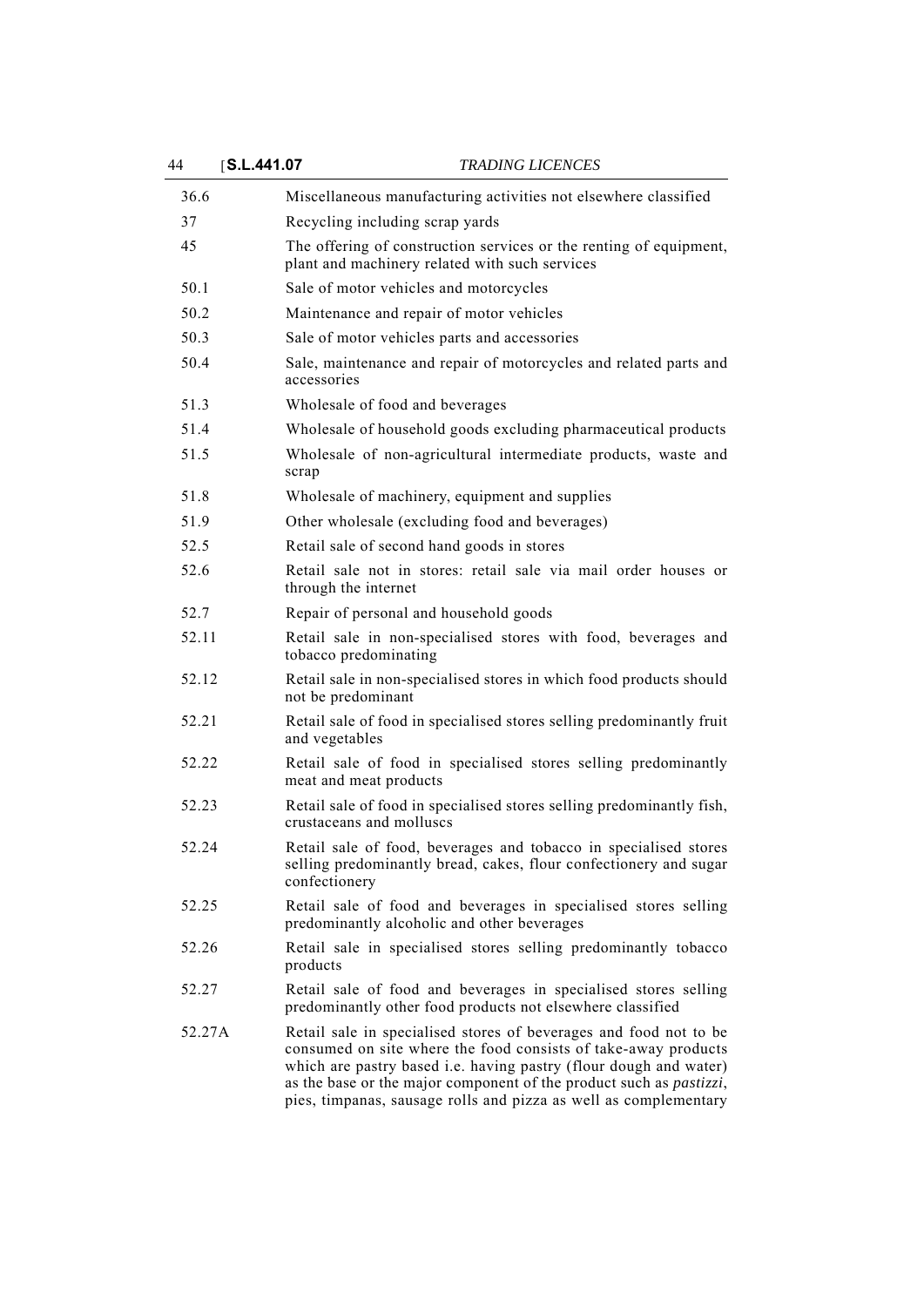food items such as rice balls and baked macaroni

- 52.32 Retail sale in specialised store selling predominantly medical and orthopaedic goods
- 52.33 Retail sale in specialised store selling predominantly cosmetics and toiletries
- 52.41 Retail sale in specialised store selling predominantly textiles
- 52.42 Retail sale in specialised store selling predominantly clothing
- 52.43 Retail sale in specialised store selling predominantly footwear and leather goods
- 52.44 Retail sale in specialised store selling predominantly furniture, lighting equipment and other household articles
- 52.45 Retail sale in specialised store selling predominantly electrical household appliances and radio and television goods
- 52.46 Retail sale in specialised store selling predominantly hardware, paints and glass
- 52.47 Retail sale in specialised store selling predominantly books, newspapers and stationery
- 52.48.1 Other retail sale in specialised stores selling predominantly office equipment, computers and non-customised software
- 52.48.2 Other retail sale in specialised stores selling predominantly photographic, optical and precision equipment
- 52.48.3 Other retail sale in specialised stores selling predominantly telecommunications equipment
- 52.48.4 Activities of opticians
- 52.48.5 Other retail sale in specialised stores selling predominantly wallpaper and floor coverings
- 52.48.6 Other retail sale in specialised stores selling predominantly carpets and rugs
- 52.48.7 Other retail sale in specialised stores selling predominantly watches, clocks and jewellery
- 52.48.8 Other retail sale and maintenance in specialised stores selling predominantly sports goods, fishing gear, camping goods, boats and bicycles
- 52.48.9 Other retail sale in specialised stores selling predominantly games and toys
- 52.48.10 Other retail sale in specialised stores selling predominantly flowers, plants, seeds, fertilisers, and pet food
- 52.48.11 Other retail sale in specialised stores selling predominantly souvenirs, craftwork and religious articles
- 52.48.12 Other retail sale in specialised stores selling predominantly stamps and coins
- 52.48.13 Other retail sale in specialised stores selling predominantly nonfood products not elsewhere classified
- 55.52 *Catering*: supply of prepared food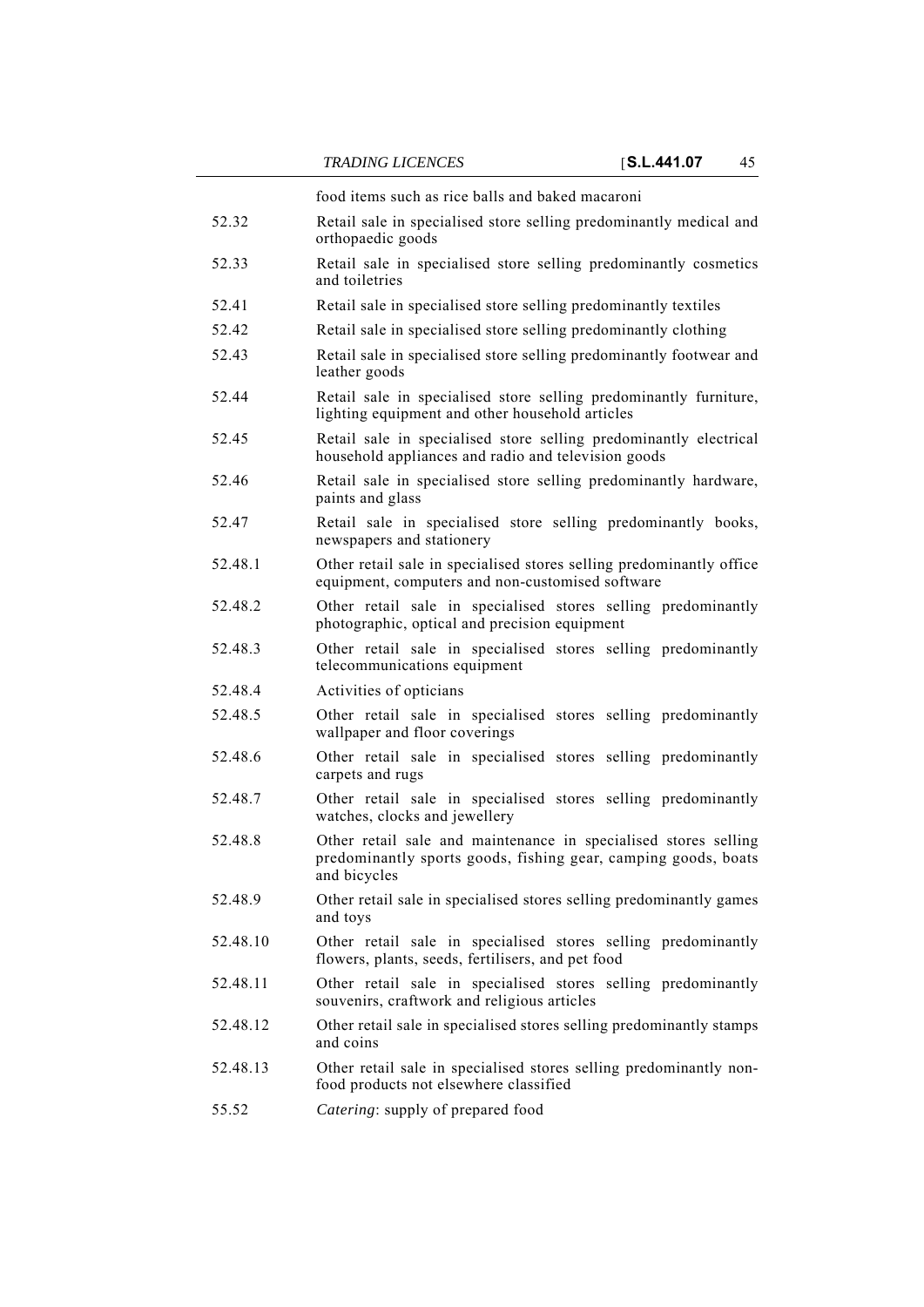46 [**S.L.441.07** *TRADING LICENCES*

| 63.11  | Cargo handling                                                                                                                                                                    |
|--------|-----------------------------------------------------------------------------------------------------------------------------------------------------------------------------------|
| 63.12A | Storage and Warehousing of food and beverages as a commercial                                                                                                                     |
|        | service                                                                                                                                                                           |
| 63.12B | Storage and Warehousing as a commercial service (excluding food<br>and beverages)                                                                                                 |
| 63.4   | Activities of other transport agencies                                                                                                                                            |
| 64.1   | Post and courier activities                                                                                                                                                       |
| 70     | Real estate activities                                                                                                                                                            |
| 70.2   | Letting of property and halls for weddings and other receptions                                                                                                                   |
| 71     | Renting of machinery and equipment without operator and of<br>personal and household goods excluding the renting of<br>automobiles and other land, air or sea transport equipment |
| 72     | Computer services and related activities                                                                                                                                          |
| 73     | Research and development                                                                                                                                                          |
| 74.12  | Book-keeping                                                                                                                                                                      |
| 74.13  | Market research and opinion polling                                                                                                                                               |
| 74.14  | Business and management consultancy activities excluding public<br>relations and communications                                                                                   |
| 74.141 | Public Relations and Communications                                                                                                                                               |
| 74.15  | Management activities of holding companies                                                                                                                                        |
| 74.3   | Technical testing and analysis                                                                                                                                                    |
| 74.4   | Advertising                                                                                                                                                                       |
| 74.5   | Labour recruitment and provision of personnel                                                                                                                                     |
| 74.7   | Industrial cleaning                                                                                                                                                               |
| 74.81  | Photographic activities                                                                                                                                                           |
| 74.82  | Packaging activities                                                                                                                                                              |
| 74.83  | Secretarial and translation services                                                                                                                                              |
| 74.84  | Call centre activities                                                                                                                                                            |
| 74.87  | Other professional and business activities not elsewhere classified                                                                                                               |
| 74.871 | Activities of commercial fair, exhibition and congress organisers                                                                                                                 |
| 80.42  | Activities of instructors of music, crafts, sports and other leisure<br>activities                                                                                                |
| 92.1   | Motion picture and video activities                                                                                                                                               |
| 92.2   | Radio and television activities                                                                                                                                                   |
| 92.3   | Other entertainment activities (excluding any gambling or betting<br>activities)                                                                                                  |
| 92.4   | News agency activities                                                                                                                                                            |
| 92.5   | Library, archives, museums and other cultural activities                                                                                                                          |
| 92.6   | Sporting activities excluding water sports and hunting and betting                                                                                                                |
| 92.7   | Other recreational activities excluding gambling and betting                                                                                                                      |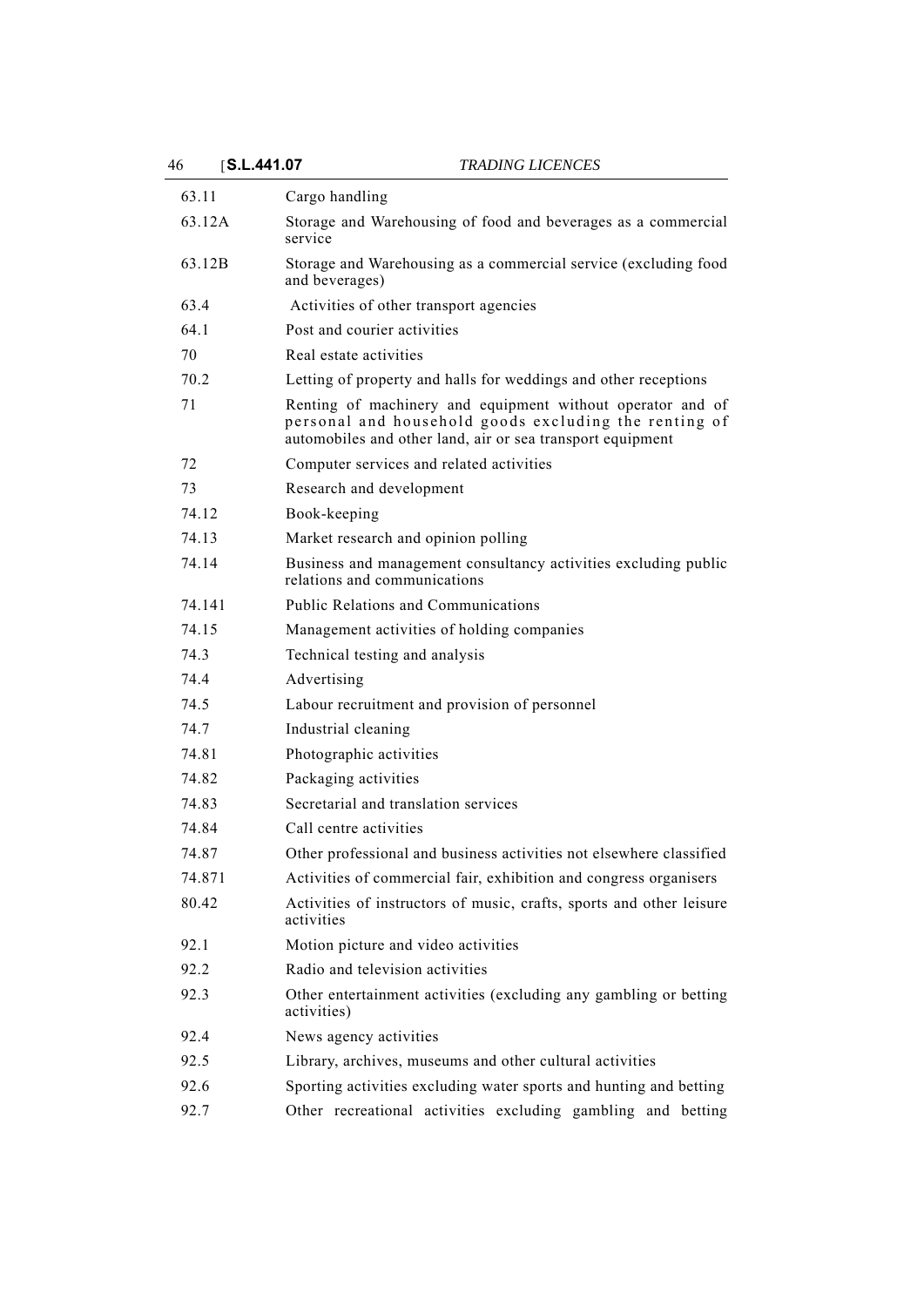|                | activities                                                                                                                                                                                                                            |
|----------------|---------------------------------------------------------------------------------------------------------------------------------------------------------------------------------------------------------------------------------------|
| 93.01          | Washing and dry cleaning of textile and fur products                                                                                                                                                                                  |
| 93.021         | Hairdressing                                                                                                                                                                                                                          |
| 93.022         | Activities of beauty treatment                                                                                                                                                                                                        |
| 93.03          | Funeral and related activities                                                                                                                                                                                                        |
| 93.04          | Physical well being activities                                                                                                                                                                                                        |
| 93.05          | Other social and personal service activities not elsewhere<br>classified (excluding any gambling or betting activities).<br>PART II                                                                                                   |
| Type Code      | Commercial Activity                                                                                                                                                                                                                   |
| 52.6E          | Retail sale by door-to-door sales persons of goods and services<br>(except sale of food and beverages) connected to commercial<br>activities listed in Part I of the First Schedule                                                   |
| 52.62A.1       | Street hawker of food, beverages (excluding alcoholic beverages)<br>and tobacco products                                                                                                                                              |
| 52.62A.3       | Street hawker of bread only                                                                                                                                                                                                           |
| 52.62A.4       | Street hawker of fruits and vegetables only or fish only                                                                                                                                                                              |
| 52.62A.5       | Street hawker of traditional Maltese nougat (qubbajt)                                                                                                                                                                                 |
| 52.62B         | Street hawker of non-food and non-beverage items                                                                                                                                                                                      |
| 52.62C.1 $(g)$ | Market hawker of food, beverages (excluding alcoholic beverages)<br>and tobacco products at Victoria, Gozo                                                                                                                            |
| 52.62C.1 (M)   | Market hawker of food, beverages (excluding alcoholic beverages)<br>and tobacco products at Marsaxlokk (daily open-air market except<br>Sunday)                                                                                       |
| 52.62C.1 (V)   | Market hawker of food, beverages (excluding alcoholic beverages)<br>and tobacco products at Valletta                                                                                                                                  |
| 52.62C.2       | Market hawker of food, beverages (excluding alcoholic beverages)<br>and tobacco products (all localities where a market is established<br>except at Valletta, Marsaxlokk (daily open-air market except<br>Sunday) and Victoria, Gozo) |
| 52.62D.1 (G)   | Market hawker of non-food and non-beverage products at<br>Victoria, Gozo                                                                                                                                                              |
| 52.62D.1 (M)   | Market hawker of non-food and non-beverage products at<br>Marsaxlokk (daily open-air market except Sunday)                                                                                                                            |
| 52.62D.1 (V)   | Market hawker of non-food and non-beverage products at Valletta                                                                                                                                                                       |
| 52.62D.2       | Market hawker of non-food and non-beverage products (all<br>localities where a market is established except at Valletta,<br>Marsaxlokk (daily open-air market except Sunday) and Victoria,<br>Gozo                                    |
| 52.62E.1       | Marketing Agent of food and beverage products                                                                                                                                                                                         |
| 52.62E.2       | Marketing Agent of non-food and non-beverage products                                                                                                                                                                                 |
| 52.62F         | <b>Busker</b>                                                                                                                                                                                                                         |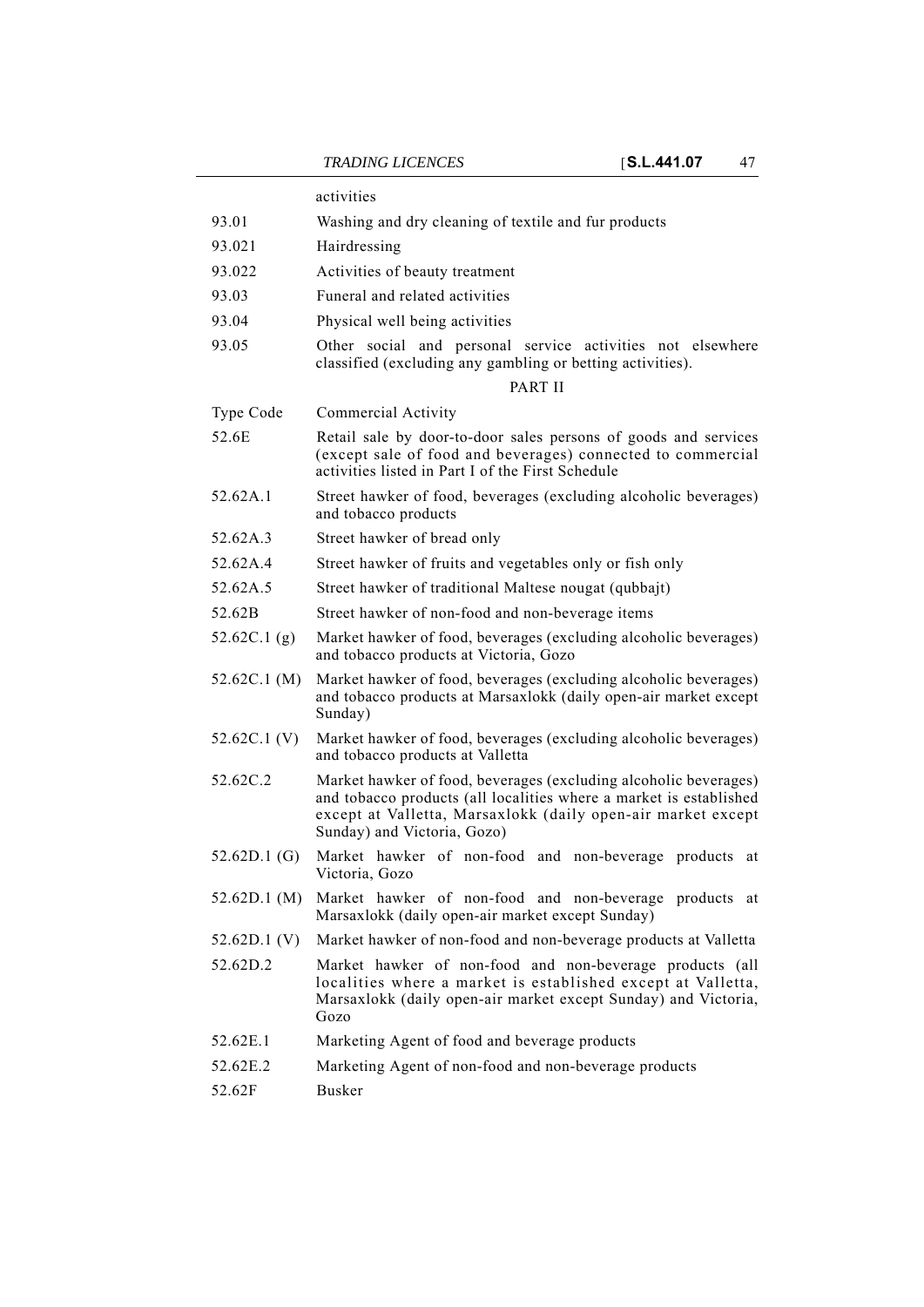| 74.872 | Auctioneer                                                                                                                                                                                                         |
|--------|--------------------------------------------------------------------------------------------------------------------------------------------------------------------------------------------------------------------|
| 24.41  | Precious metals production                                                                                                                                                                                         |
| 32.12  | Manufacture of jewellery and related articles                                                                                                                                                                      |
| 46.48  | Wholesale of watches and jewellery                                                                                                                                                                                 |
| 46.72  | Wholesale of gold and other precious metals                                                                                                                                                                        |
| 46.76  | Wholesale of precious stones                                                                                                                                                                                       |
| 47.19A | Retail sale of watches, jewellery, precious stones and metals in<br>non-specialised stores where the main line of activity is not the<br>selling of watches and jewellery example departmental stores              |
| 47.77  | Retail sale of watches, jewellery, precious stones and/or precious<br>metals in specialised stores where the main line of activity is the<br>selling of watches, jewellery, precious stones and/or precious metals |
| 82.91  | Commercial activity of a Credit Reference Agency                                                                                                                                                                   |

## SECOND SCHEDULE

CONDITIONS FOR CARRYING OUTA COMMERCIAL ACTIVITY

The following conditions shall apply to all commercial activities as applicable whether unlicensed or licensed by any authority and regulated by any legislation.

- 1. The commercial premises are at all times to be kept in a clean and wholesome manner both within the premises and in the immediate vicinity outside the premises. Any person carrying out a commercial activity should be responsible for the cleaning of the pavement, the space beneath the pavement and of the street space in front of the commercial premises. After the opening hours the licensee is forbidden from leaving any waste or any objects on the pavement, the space beneath the pavement and the street space in front of his commercial premises.
- 2. The commercial activity carried out in the premises or things stored within the premises shall not:
- 2.1 cause annoyance to neighbours;
- 2.2 be likely to occasion any fire or explosion;
- 2.3 emit exhalation, fumes, vapours, gases, dust or emit noxious or offensive odours into the atmosphere that may cause damage or are injurious to health;
- 2.4 cause annoyance by way of noise.
- 3. When a commercial activity expose for sale any article or any other thing placed outside the premises, the person responsible for the commercial activity shall see that these do not cause an obstacle to the pedestrians and that these should never exceed 50 cm of the same pavement.
- 4. Where the commercial activity comprises the sale or repair of vehicles, no vehicles shall be displayed for sale, repaired or else be washed in any part of the street. No vehicles whatever kind, commercial or otherwise, brand new or second hand, can be parked in any public place for the intention of exhibiting for sale the vehicle, marked by the words "For Sale" or any other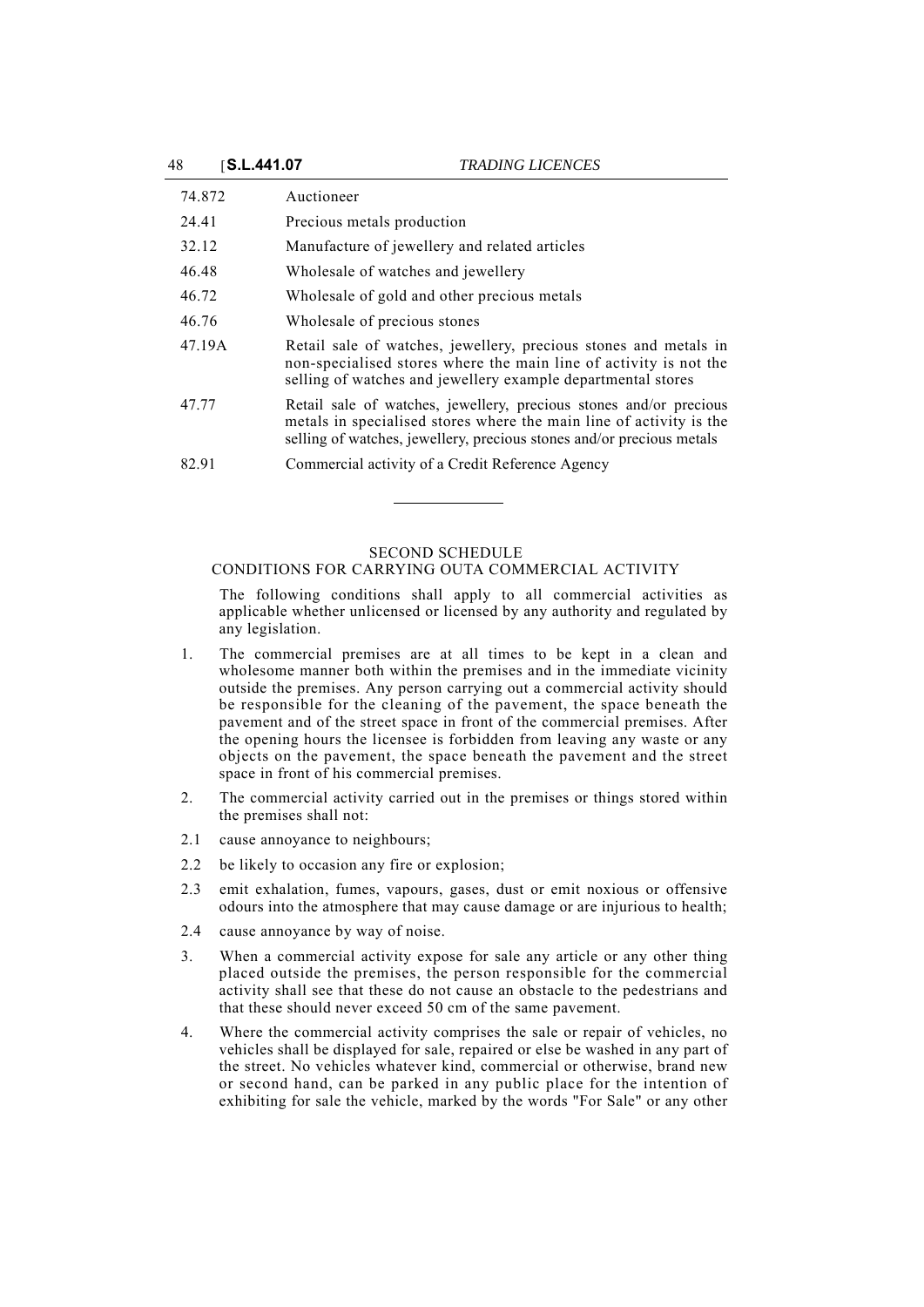words that indicate the aforesaid intention, including the display of any telephone and/or mobile numbers.

- 5. Magazines, or any other items or materials which by their nature are objectionable for use or consumption by minors, or any items which by their nature are objectionable by general use, shall not be sold to minors or displayed in any manner within the commercial premises where they will be accessible to or within the reach of such minors or general public.
- 6. No alcohol and no tobacco products shall be sold to persons under the age of seventeen (17) years.
- 7. (1) Between 9.00p.m. and 4.00a.m. of the following day, alcoholic beverages shall only be sold or served for consumption on the premises where they are sold as follows:
	- (*a*) by premises licensed as clubs under the Police Licences Regulations (S.L. 128.01);
	- (*b*) at wedding halls;
	- (*c*) by commercial premises licensed by the Malta Tourism Authority as catering establishments where the primary purpose is the sale of food and alcoholic beverages to be consumed on the premises.
- (2) The sale or serving of alcoholic beverages by street hawkers and by market hawkers is prohibited at all times.
- (3) The storing of alcoholic beverages is prohibited at commercial premises which by their nature shall not sell such products.
- (4) The provisions of this paragraph shall not apply to temporary licences issued under regulations 9, 10 and 11 of the Activities requiring Permit by Local Councils Regulations (S.L. 441.04) and for the selling of wines, beers and spirituous liquors requiring a temporary licence from the Commissioner of Police in terms of the Shops for the Sale of Wine, Beer or Spirituous Liquors (Licence, Good Order and Public Decorum) Regulations (S.L. 10.09).
- 8. No noise shall be generated from any commercial premises and be heard from outside the premises that causes annoyance and disturbance to neighbours by hammering or by the use of machinery between 1.00 p.m. and 4.p.m. of the same day and between 7.00.p.m. and 7.00.a.m. of the next following day.
- 9. No commercial activity located in an urban area can generate noise that can be heard from outside the premises that causes annoyance and disturbance to neighbours by playing of music by live bands or amplified music or other means between the hours of 11.00 p.m. and 9.00 a.m. of the following day and between 1.00 p.m. and 4.00 p.m.
- 10. Where the commercial activity in any premises involves manufacturing activities, the retail sale of products manufactured therein may also be carried out from such premises.
- 11. The sale from street hawkers or the sale from any vehicle or in the vicinity of a school is prohibited except the sale of ice-cream or catering units.

## THIRD SCHEDULE